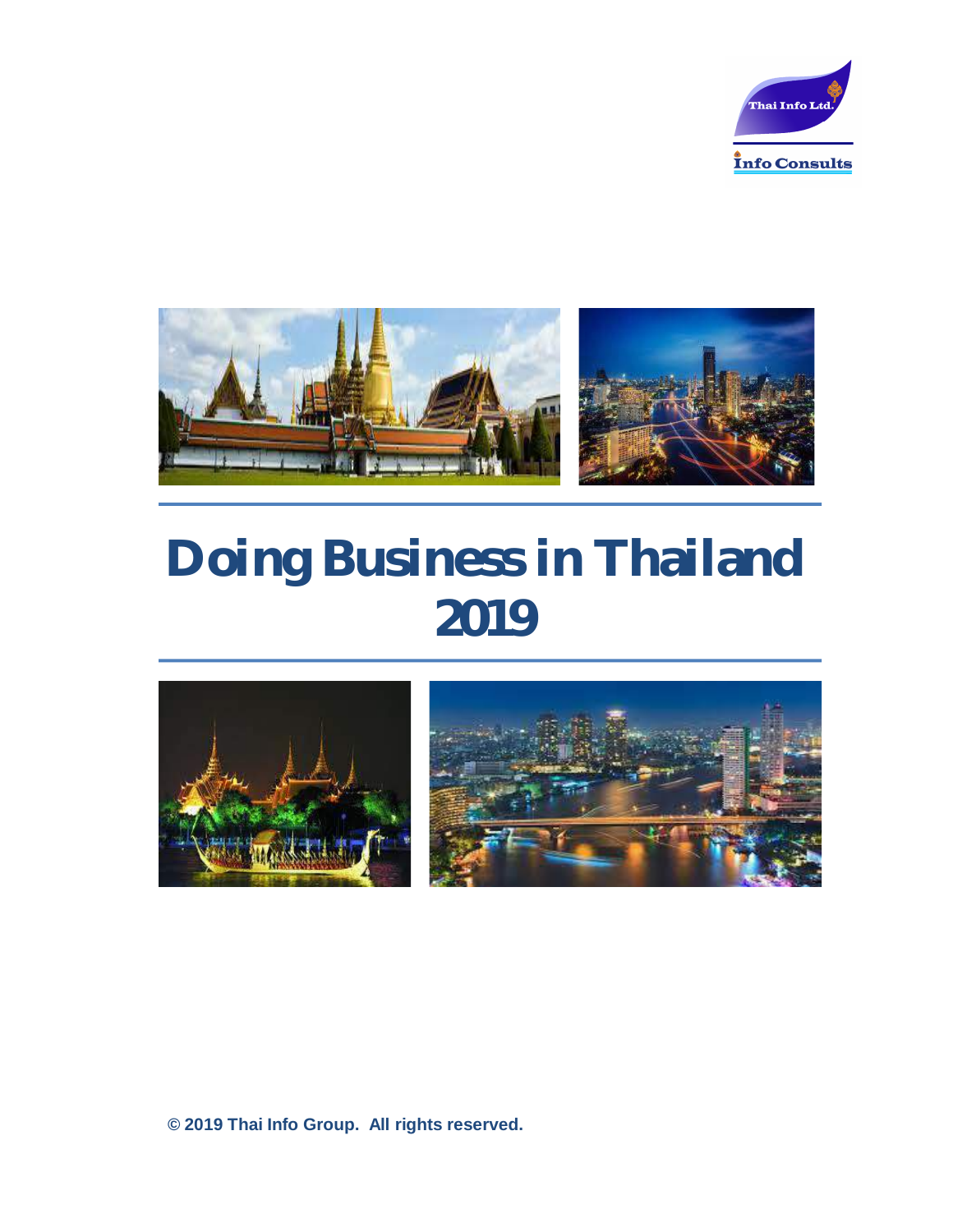

This publication has been prepared for the assistance of those interested in doing business in Thailand. It does not cover exhaustively the subject it treats, but it is intended to answer some of the important broad questions that may arise. When specific issues arise in practice, it will often be necessary to consider the relevant laws and regulations and to obtain appropriate professional advice.

For this reason the publishers and authors are not responsible for the result of any actions which are undertaken on the basis of the information which is contained within this publication, nor for any error in, or omission from this publication.

May 2019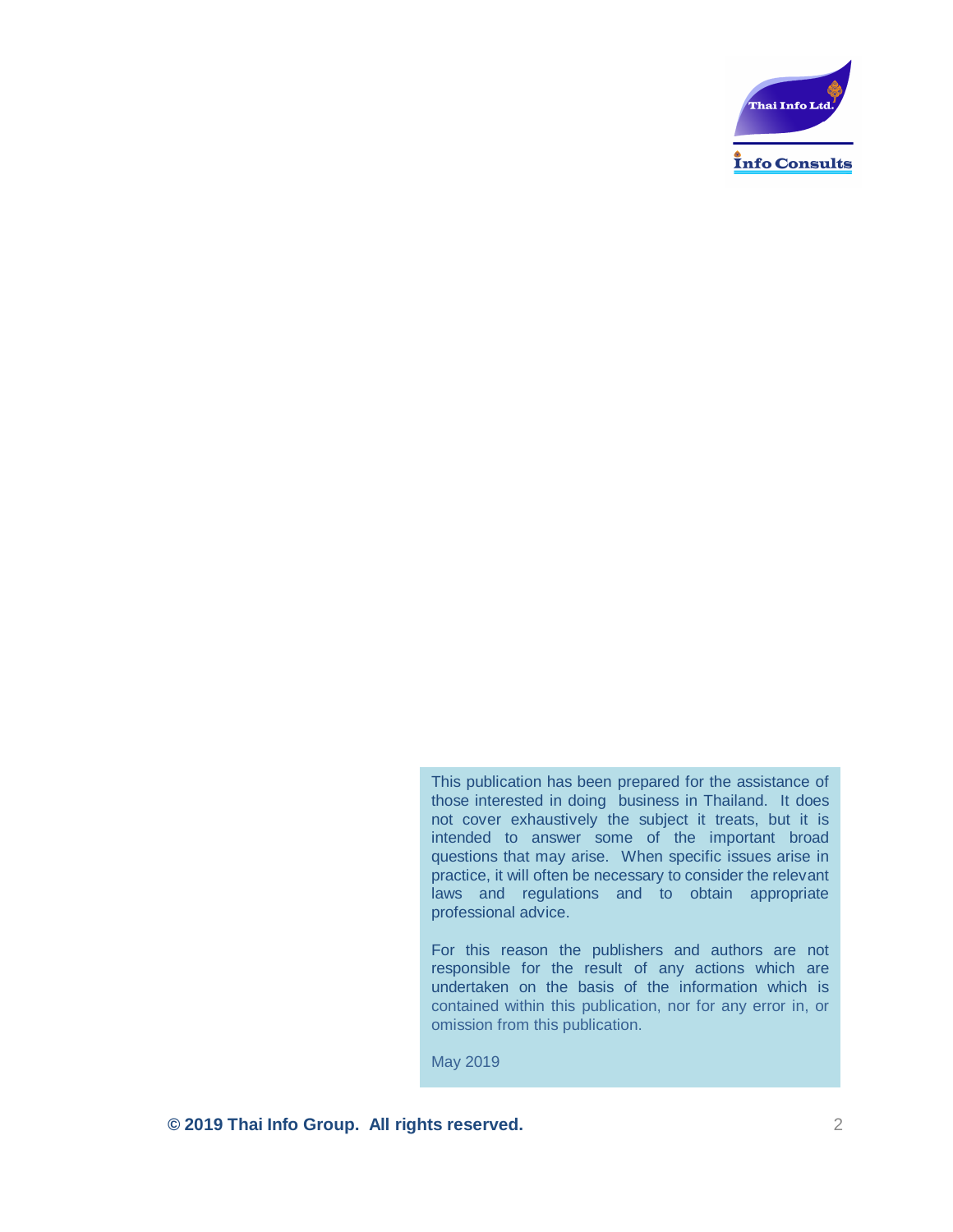

# **TABLE OF CONTENTS**

| <b>PREFACE</b>                                 | 5  |
|------------------------------------------------|----|
| Who should read this publication?              | 5  |
| <b>1. THE BUSINESS ENVIRONMENT</b>             | 6  |
| 1.1 General Information                        | 6  |
| <b>1.2 Business Entities</b>                   | 8  |
| 1.3 Labor Relations and Working Conditions     | 11 |
| 1.4 Visas and Work Permits                     | 13 |
| <b>2. FINANCE AND INVESTMENT</b>               | 15 |
| 2.1 Finance                                    | 15 |
| 2.2 Exchange Controls                          | 15 |
| 2.3 Investment Incentives                      | 19 |
| 2.4 Restrictions on Foreign Investment         | 27 |
| 2.5 Foreigners Investment Portfolio            | 30 |
| <b>3. SET UP BUSINESS</b>                      | 31 |
| 3.1 Corporate and Tax Registration             | 31 |
| 3.2 Factory License                            | 32 |
| 3.3 Protection of Intellectual Property        | 33 |
| <b>4. AUDITING AND ACCOUNTING REQUIREMENTS</b> | 35 |
| 4.1 Auditing                                   | 35 |
| 4.2 Accounting                                 | 35 |
| <b>5. THE TAX SYSTEM</b>                       | 36 |
| 5.1 Principal Tax                              | 36 |
| 5.2 Administration                             | 36 |
| <b>6. TAXES ON BUSINESS</b>                    | 38 |
| 6.1 Corporate Income Tax                       | 38 |
| 6.2 Value Added Tax (VAT)                      | 42 |
| 6.3 Specific Business Tax (SBT)                | 43 |
| <b>6.4 Special Taxes</b>                       | 43 |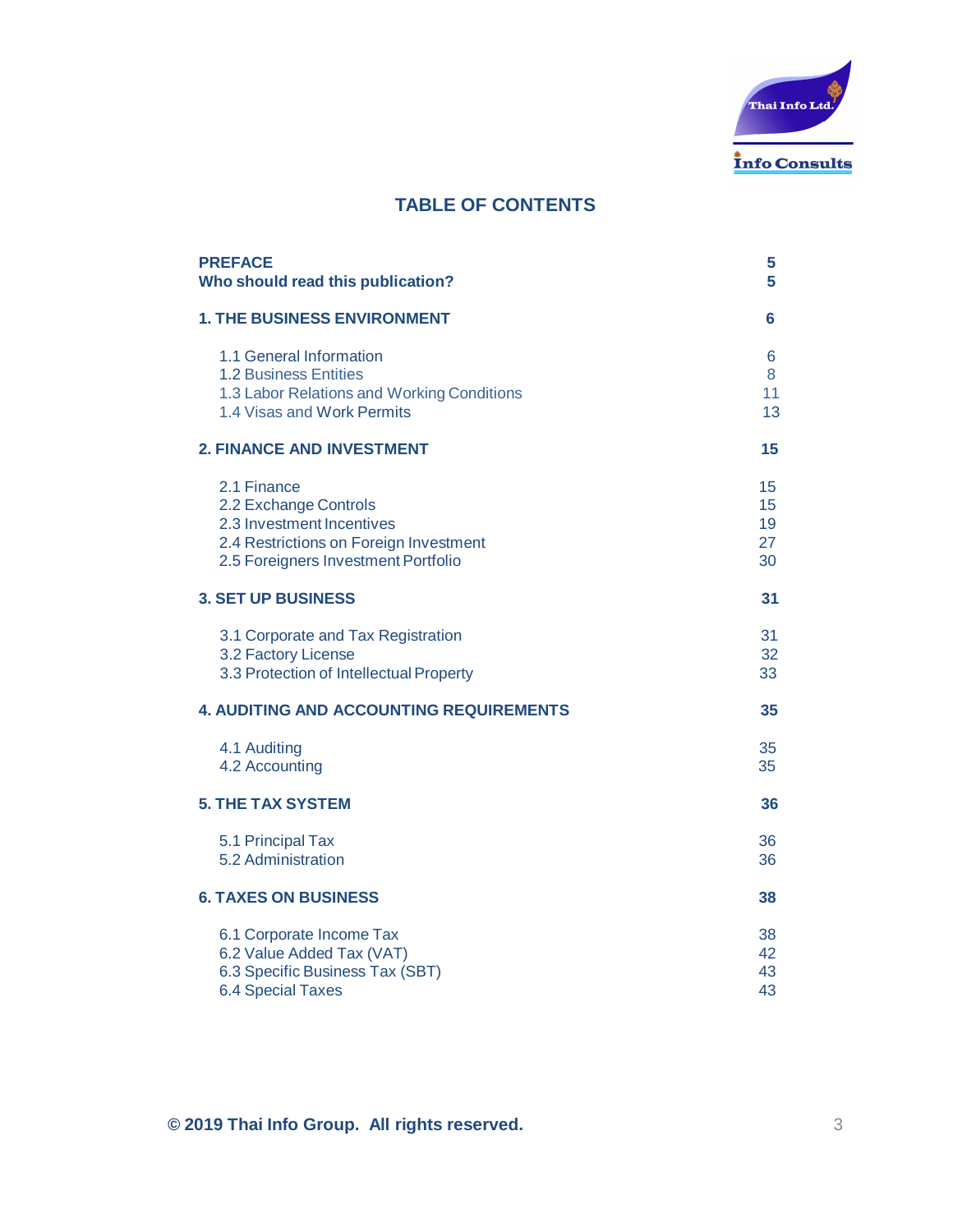

# **TABLE OF CONTENTS(CONTINUED)**

| <b>7. TAXES ON INDIVIDUALS</b>                                                                                                                            | 48             |
|-----------------------------------------------------------------------------------------------------------------------------------------------------------|----------------|
| 7.1 Personal Income Tax<br>7.2 Filing and Payment                                                                                                         | 48<br>50       |
| <b>8. WITHHOLDING TAXES</b>                                                                                                                               | 51             |
| 8.1 Payments to Resident Individuals<br>8.2 Payments to Resident Corporations and Branches of Foreign Companies<br>8.3 Payments to Non-Resident Countries | 51<br>51<br>52 |
| <b>9. DOUBLE TAXATION AGREEMENT</b>                                                                                                                       | 53             |
| 9.1 Double Taxation Agreement<br>9.2 Tax Rates                                                                                                            | 53<br>53       |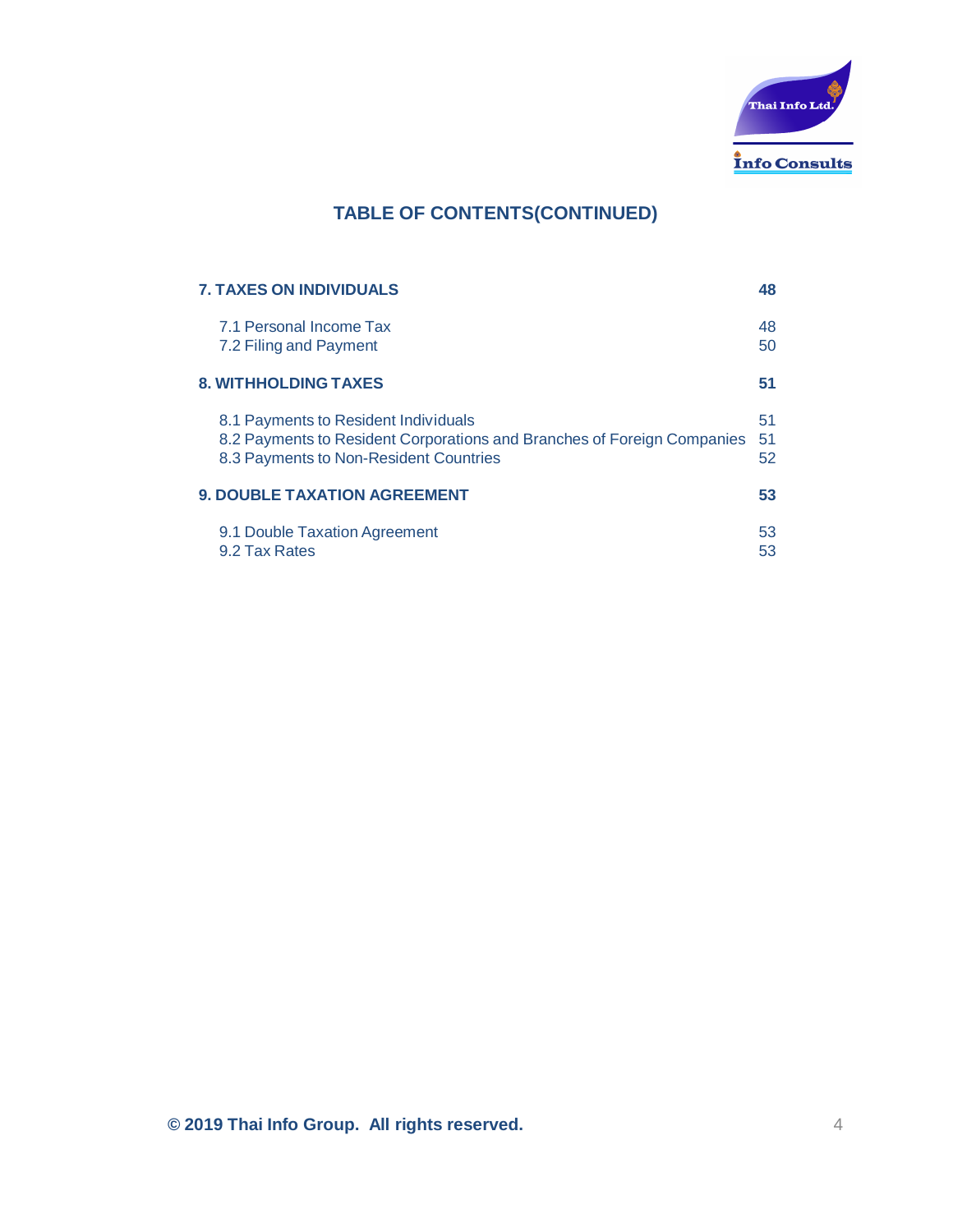

# **PREFACE**

#### **Who should read this publication?**

This publication should be read by anyone who is thinking of establishing or doing business in Thailand either as an entity or as a subsidiary of an existing overseas company, or anyone who is considering coming to work or live permanently in Thailand.

#### *Scope*

Doing business in Thailand describes the business environment, and the financial and legal implications of running, or working for the Thai Branch or subsidiary of a company based in Thailand. All the important issues are included, but it is impossible to discuss every subject in details within this publication. Advice should be sought from Thai Info Group with which you normally deal, or directly from Thai Info Group at:

#### **Thai Info Group**

22nd Floor, CTI Tower 191/41 New Ratchadapisek Road, Klongtoey Sub-district, Klongtoey District, Bangkok 10110 **Thailand** 

Telephone: +(662) 261 1252, 261 1254-5 +662) 661 9512, 661 9514-6

Fax: +(662) 661 8315

Website: www.thaiinf.com www.infplaces.com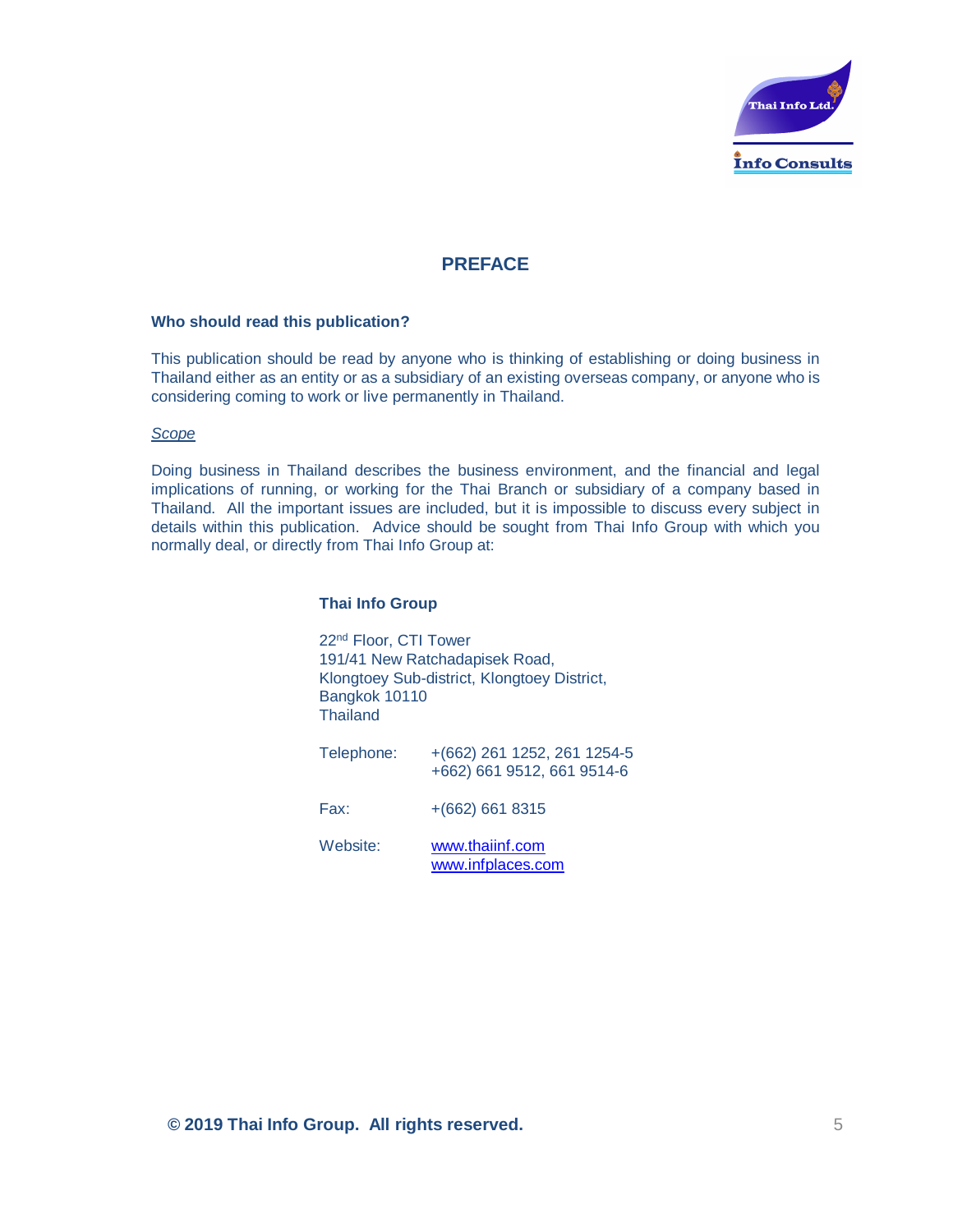

# **1. THE BUSINESS ENVIRONMENT**

# **1.1 GENERAL INFORMATION**

#### **1.1.1 Climate and Geography**

Thailand, situated on the Indo-Chinese peninsula, is bordered on the west by Myanmar and the Andaman Sea on the east by Cambodia and the Gulf of Thailand, on the north by Laos and on the south by Malaysia. It covers a land area of 514,000 square kilometers (200,000 square miles). Its 77 provinces are divided into 4 regions: central, northern, north-eastern, and southern.

Thailand lies in the tropical zone and has three distinct seasons: summer, between March to May, with an average temperature of 30 degree Celsius  $(86^\circ F)$ ; the rainy season, between June to October, with an average temperature of 28 degree Celsius (82°F) and high humidity; and the cool season, between November to February, with an average temperature of 20 degree Celsius to 25 degree Celsius (68°F to 77°F) but as low as 3 degree Celsius to 5 degree Celsius (37°F to 41oF) in the northern and north eastern regions.

#### **1.1.2 Government**

A constitutional monarchy, His Majesty King Maha Vajiralongkorn Bodindradebayavarangkun ascended the throne as King Rama X of the Royal House of Chakri. Absolute monarchical rule ended in 1932 since then the country has had a series of constitutions and types of government. Despite these changes, Thailand is noted for a long tradition of stability.

In Thailand, the King is head of state, while the leader of the government is the Prime Minister who, in accordance with the Constitution, must be an elected member of, and should be able to command a majority in, the House of Representatives. The legislative body is the National Assembly, of which the Prime Minister and most of his cabinet are members.

#### **1.1.3 Legal system**

Thailand's legal system combines principles of traditional Thai and Western laws. Its members are nominated by the Senate and appointed by the King. The Courts of Justice have jurisdiction over criminal and civil cases and are organized in three tiers:

- 1. Court of First Instance
- 2. The Court of Appeals
- 3. The Supreme Court of Justice

Administrative courts have jurisdiction over suits between private parties and the Government, and cases in which one government entity is suing another.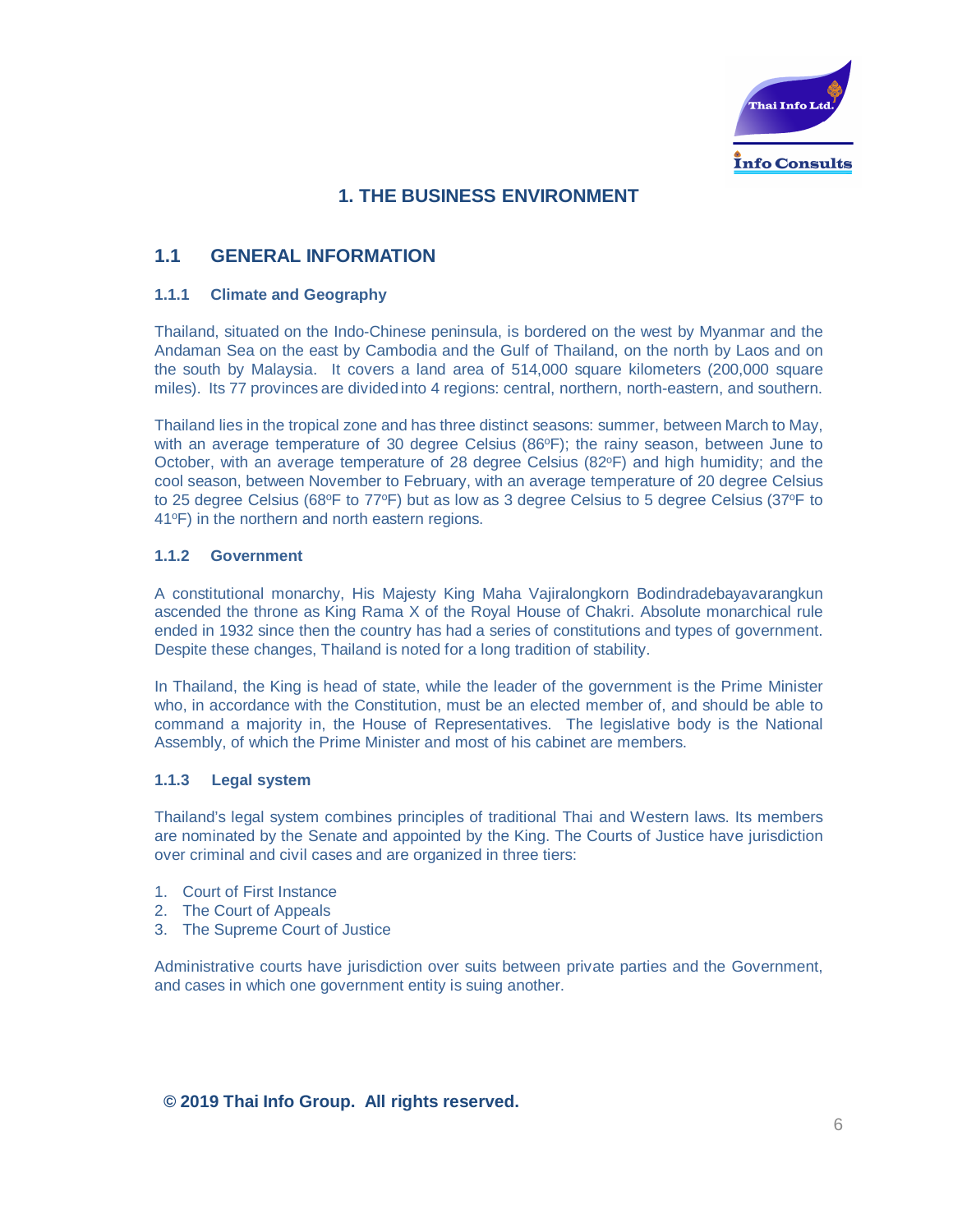

#### **1.1.4 Population and Language**

Thailand has a population of over 67 million, with an annual population growth rate of 2%. Most of the population is Thai; minority groups include Chinese, Indians and Malays.

Approximately 95% of the population are Buddhist, the rest mainly Muslims, Christians and Hindus. Freedom of religious belief is highly emphasized in Thailand, with the king's royal patronage extended to all religions.

Bangkok, the nation's capital, is home to about 15% of the total population. It is situated in the central region.

Thai is the national language. Some 15% of the population are of Chinese ethnic origin. Their principal dialect is Teo Chiew. In commercial and business circles English is widely spoken.

#### **1.1.5 Currency**

The unit of currency is Baht and Satang. One Baht is equal to 100 Satang.

#### **1.1.6 Economy**

The economy of Thailand is an emerging economy which is heavily export-dependent, with exports accounting for more than 2/3 of GDP.

Thailand's main exports are machinery (including computers), electronic equipment, motor vehicles ,rubber and gems.

Electrical machinery, mineral fuels, and other machinery (including computers) are the top 3 import products of Thailand.

To encourage export activities, a number of tax incentives are available. The exportation of goods is zero rated for purposed of Value Added Tax (VAT), whilst custom duties already paid will be refunded on materials imported for the production of goods which are then exported.

The Ministry of Commerce designates classes of goods that are subject to import controls, which usually take the form of permission and licensing. Application for the license must be accompanied by a supplier's order, confirmation, invoice, and other pertinent documents. Goods subject to import controls include medicine, minerals, explosives, fireworks, antiques, and cosmetics. Customs duty is also levied on some type of goods imported into Thailand.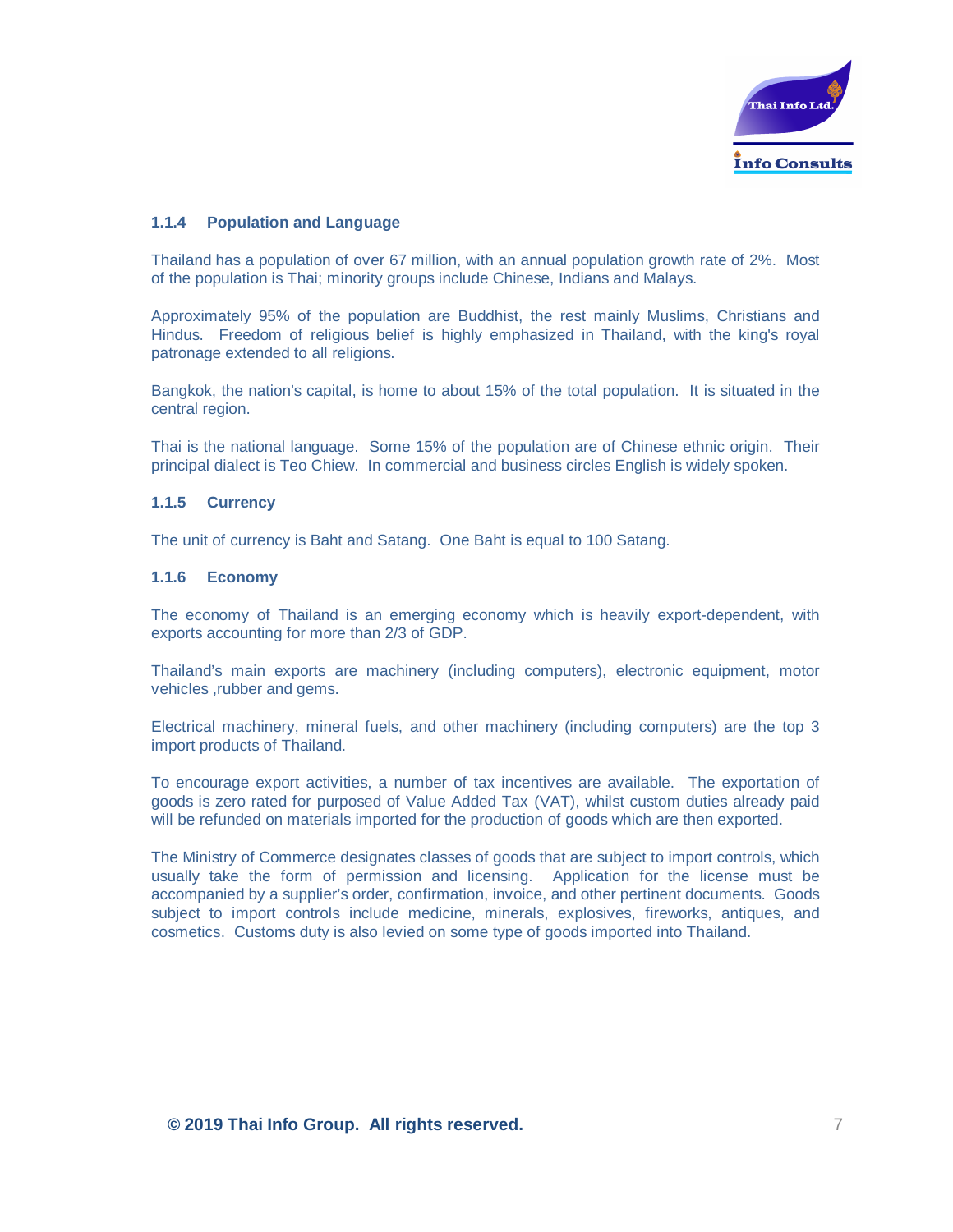

# **1.2 BUSINESS ENTITIES**

Thailand recognizes several types of legal business entities:

#### **1.2.1 Partnership**

Three types of partnership in Thailand differ principally in the liability attached to each.

**An unregistered ordinary partnership** has partners who are jointly and wholly liable for all obligations of the partnership. This type of partnership is not a legal entity and is subject to taxation as if it were an individual.

**A registered ordinary partnership** is a juridical entity having a separate and distinct personality from each of the partners by virtue of its registration with the Commercial Registrar. The Partners are all jointly liable for the obligations of the partnership. A registered ordinary partnership is treated as a corporate entity for tax purposes.

**A limited partnership** is one in which there are one or more partners whose individual liabilities are limited to their respective contributions, and one or more partners jointly liable without any limitation on all the obligations of the partnership. A limited partnership must be registered and is taxed as a corporate entity.

#### **1.2.2 Limited Company**

There are two types of limited company- private limited company and public limited company. Private limited company is governed by the Civil and Commercial Code while Public limited company is governed by Public Limited Company Act.

#### **a) Private Limited Company**

The Thai private limited company is basically similar to what is commonly referred to as a Western corporation. The company may be wholly owned by aliens. However, in those business activities reserved for Thai nationals, an alien's participation is generally allowed up to 49%.

The liability of shareholders is limited to the par value of the authorized capital. The liability of the directors, however, may be unlimited if so provided in the company's certificate of commercial registration or the articles of incorporation. The limited company is managed by a board of directors according to the company's charter and bylaws.

Although there is no established minimum level of capitalization, the private limited company's capital must be sufficient to accomplish its objectives. All of the shares must be subscribed to, and at least 25% of the subscribed shares must be paid up. Both common and preferred shares of stock may be issued. Thai law prohibits the issuance of shares with no par value; it also stipulates that only shares with par value of Baht 5 or more may be issued. All shares must have voting rights.

Thai corporate law has some features which may be unfamiliar to foreign business people. Among these are the prohibition on treasury shares and a rule that a private limited company's shareholders must never be fewer than 3 at all times. In addition, the original authorized capital stock must be subscribed in full. Prohibited from offering shares to public.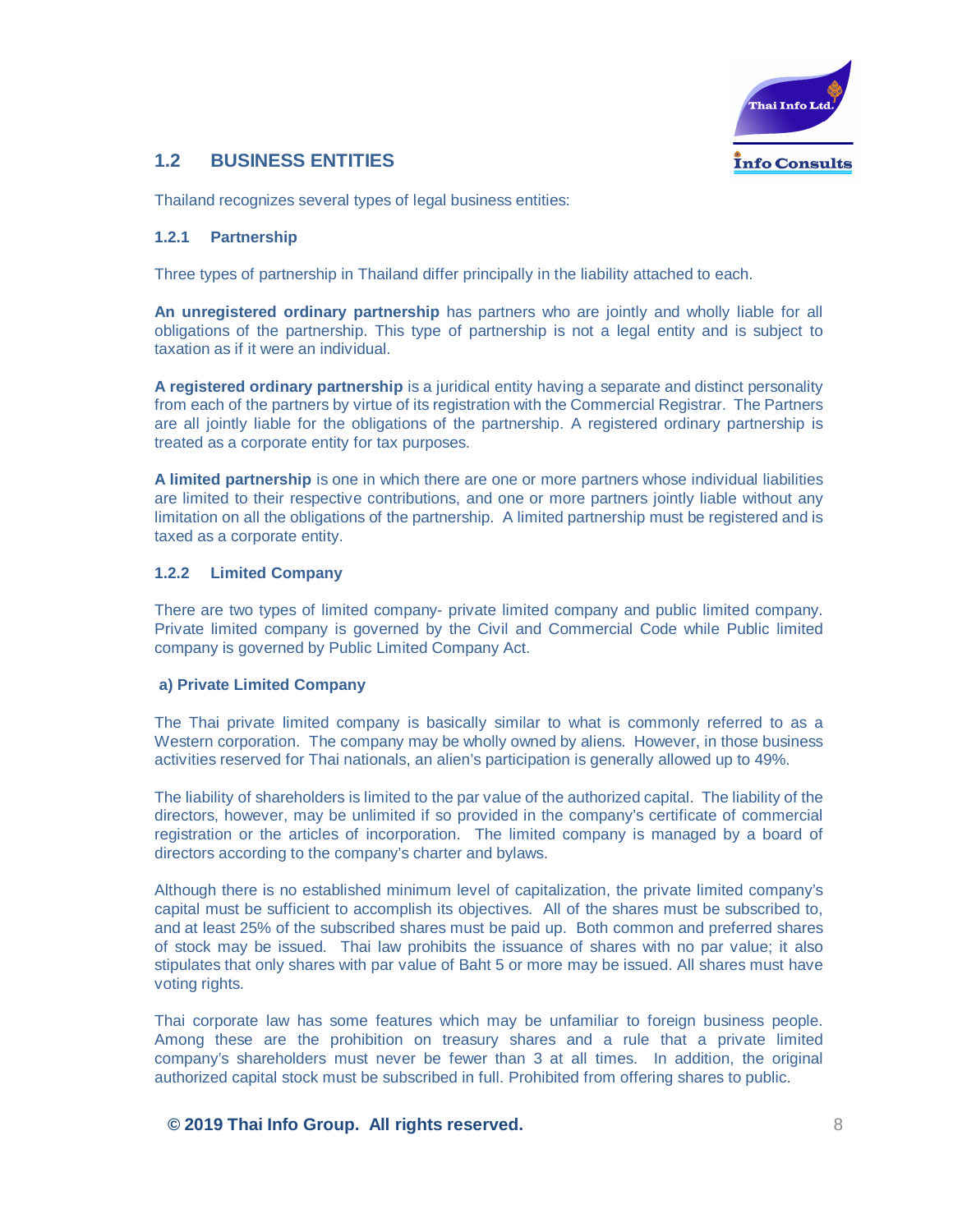

#### **b) Public Limited Company**

A public company is one which has 15 or more shareholders. The procedure for setting up a limited public company is similar to that for a private limited company. The Provisions of the Limited Public Company Act allow a private company to be converted into a public company.

The major difference between a public and a private company is that a private company is prohibited from offering shares to the public. Certain other differences are shown in the table that follows:

|                                                        | <b>Private Limited</b><br>Company | <b>Public Limited</b><br>Company |
|--------------------------------------------------------|-----------------------------------|----------------------------------|
| Min. number of natural persons as promoters (founders) | 3                                 | 15                               |
| Min. number of shareholders required at all times      | 3                                 | 15                               |
| Min. number of directors                               | 1                                 | $5(*)$                           |
| Public subscription of shares by prospectus            | Not allowed                       | Allowed (**)                     |
| Public subscription of debentures by prospectus        | Allowed (**)                      | Allowed (**)                     |
| <b>Registration fee</b>                                | <b>THB 5,500</b>                  | THB 2,000-300,000                |

*(\*) 3 must be Thai nationals*

*(\*\*) subject to Securities and Exchange Commission (SEC) approval*

#### **1.2.3 Joint Venture**

In Thailand, a joint venture is an agreement between 2 or more persons or legal entities for the purpose of carrying on a commercial activity lasting for a limited period, e.g. 2 to 5 years. Joint ventures are not by themselves recognized as legal entities under the Civil and Commercial Code, but could be regarded under tax laws as tax entities for tax declaration purposes; it is then classified as a single business.

#### **1.2.4 Branch of a Foreign Corporation**

A company incorporated under foreign laws may establish a branch office to do business in Thailand. Branch office is required to maintain only those accounts relating to the activities of the branch in Thailand. It is important, however, to clarify beforehand what constitutes income subject to Thai tax, as the Revenue Department may consider revenues directly earned by the foreign head office from sources within Thailand as subject to Thai tax. One of a key condition for approval of a foreign business license for a branch of a foreign corporation is that minimum capital of at least Baht 3 million or average of 25% of 3 years estimated expenses whichever is higher must be brought into Thailand. This amount may be subject to changes by subsequent Ministerial Regulations.

Branch office may exist for an indefinite period up to its date of termination. The termination of the branch does not require a formal liquidation process as the branch is not a private or public limited company registered under Thai Laws.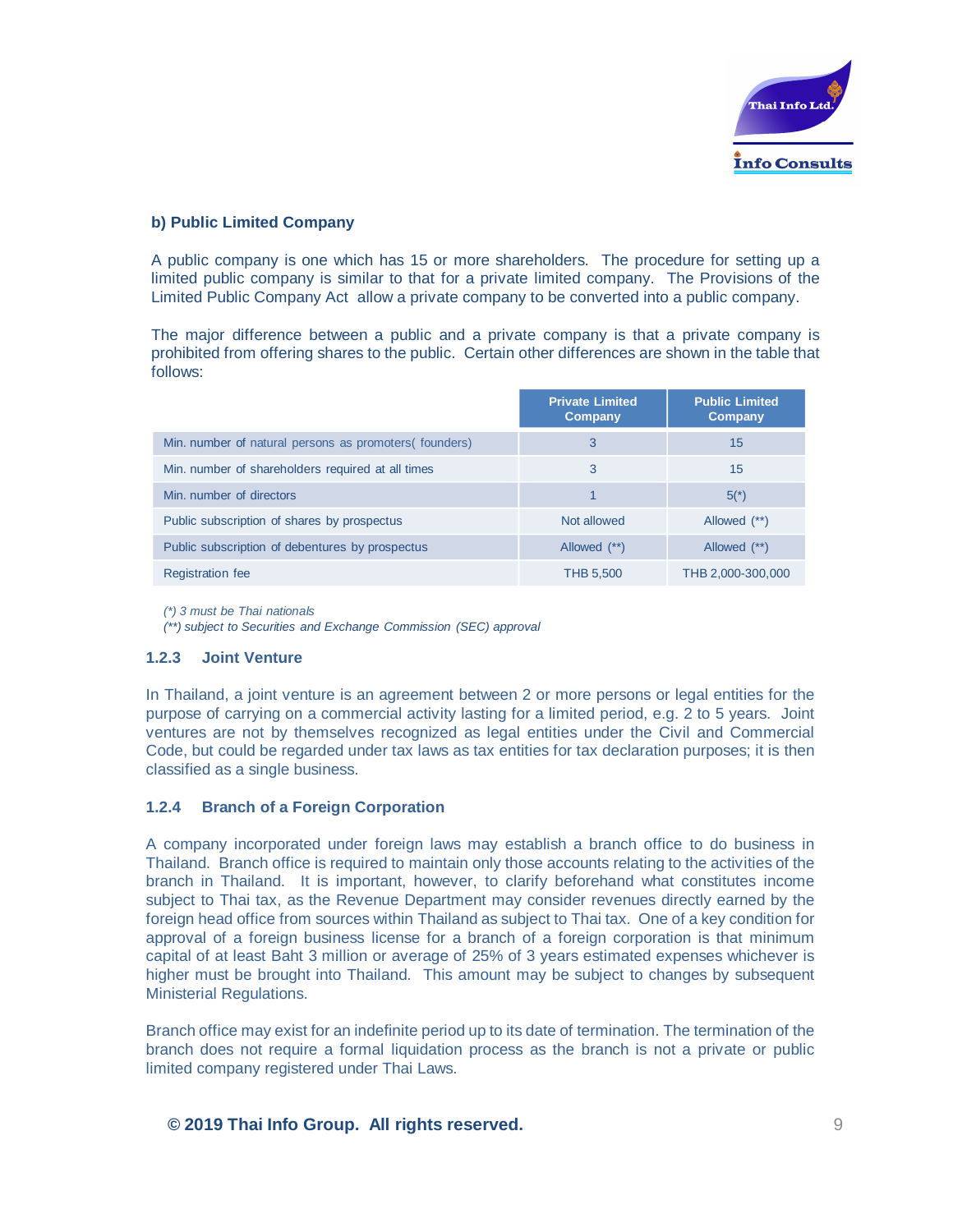

#### **1.2.5 Representative Office of a Foreign Corporation**

A foreign entity may establish a representative office in Thailand to engage in limited nonrevenue-earning activities. These activities are restricted to:

- Searching for local sources of goods or services for its head office;
- Inspecting and controlling the quality and quantity of goods procured by its head office;
- Providing advice in various fields relating to products directly sold by its head office to local distributors or consumers;
- **•** Disseminating information about new products and services of its head office; and
- Reporting to its head office on local business developments and activities.

The minimum capital contribution of Baht 3 million is also applied to representative office for immigration purposes.

A representative office is not required to obtain a foreign business license before commencing its activities.

#### **1.2.6 Consortium, Agent & Distributor**

**Consortium** A consortium is a group made up of two or more individuals, companies, or governments that work together toward achieving a chosen objective. Each entity within the consortium is only responsible to the group in respect to the obligations that are set out in the consortium's contract. Therefore, every entity that is under the consortium remains independent in his or her normal business operations and has no say over another member's operations that are not related to the consortium.

**Agent** An agency agreement is used by one party to designate another party or individual as its agent. Common forms of agency agreements include construction agency agreements, sales agency agreements, and placement agency agreements. The contract should specify the duration of the agreement, whether or not the relationship is exclusive, how fees and commission will be calculated, and how the agreement may be terminated.

**Distributor** A distributor agreement is a contract between channel associates that stipulates the responsibilities of both parties. The agreement is usually between a manufacturer or vendor and a distributor, but in some cases may involve two distributors or a distributor and some other channel entities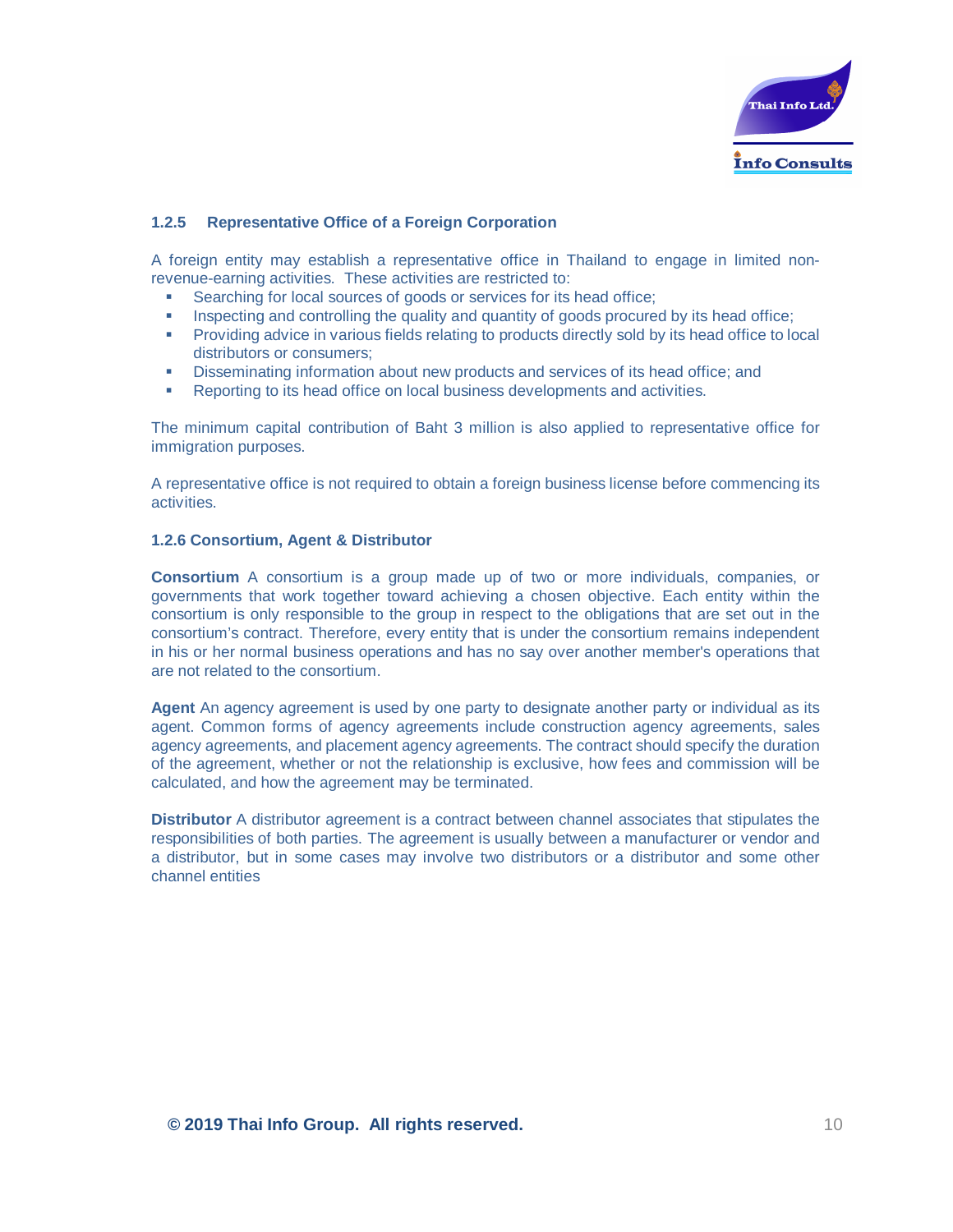

# **1.3 LABOR RELATIONS AND WORKING CONDITIONS**

# **1.3.1 Labor Legislation**

Thai labor legislation consists of a section in the Civil and Commercial Code on contracts relating to the hire of services, the Labor Relations Act 1975, the Social Security Act 1990, the Workmen's Compensation Act 1994\*, and the Labor Protection Act 1998\*\*. The Department of Labor Protection and Welfare, an organizational unit to the Ministry of Labor, is in charge of implementing labor laws and performing labor inspections throughout the country in coordination with the Ministry of Public Health and the Ministry of Industry.

(\*In October 2018, the Workmen's Compensation (No. 2) Act 2018 was published in the Royal Thai Government Gazette and became effective in December 2018.) (\*\*In April 2019 , the Labor Protection Act (No. 7) (2019) was published in the Royal Thai Government Gazette and became effective in May 2019.)

### **1.3.2 Labor Regulations**

The Labor Protection Act fixes the maximum working of employment at 8 hours per day and not exceeding 48 hours per week. The exception is when work is deemed by law to be hazardous, in which case working hours are limited to 7 hours per day and not exceeding 42 hours per week.

The rates of overtime vary and range from 1.5 times the normal hourly rate on weekdays to 3 times the hourly rate on Sundays and holidays. Certain employees engaged in executive and supervisory work and other types of work prescribed by law are not entitled to overtime.

All permanent employees are entitled to 6 working days of paid vacation every year, in addition to the 13 statutory holidays. A female employee is entitled to maternity leave at 98 days, including 45 days of paid leave. (Leave taken for prenatal care is considered part of maternity leave)

All employees are entitled to sick leave of not more than 30 workdays a year. The employer may require an employee to present a certificate from a qualified doctor for sick leave of 3 days or more.

In addition, employees are also entitled to a minimum of 3 days' business leave a year with full pay for a maximum of 3 working days a year while on leave.

#### **1.3.3 Labor Wages and Salaries**

.

The government has set, with effective from 1 April 2018, the minimum wage of Baht 325 a day for Bangkok and the surrounding area, Baht 330 a day for Phuket, Chonburi and Rayong, and Baht 308 a day for Narathiwat, Pattani and Yala. In total, there are 7 separate minimum wage bands for various provinces.

Salaries for full-time office and management staff range from approximately Baht 15,000 per month for a fresh graduate to over Baht 200,000 per month for management level.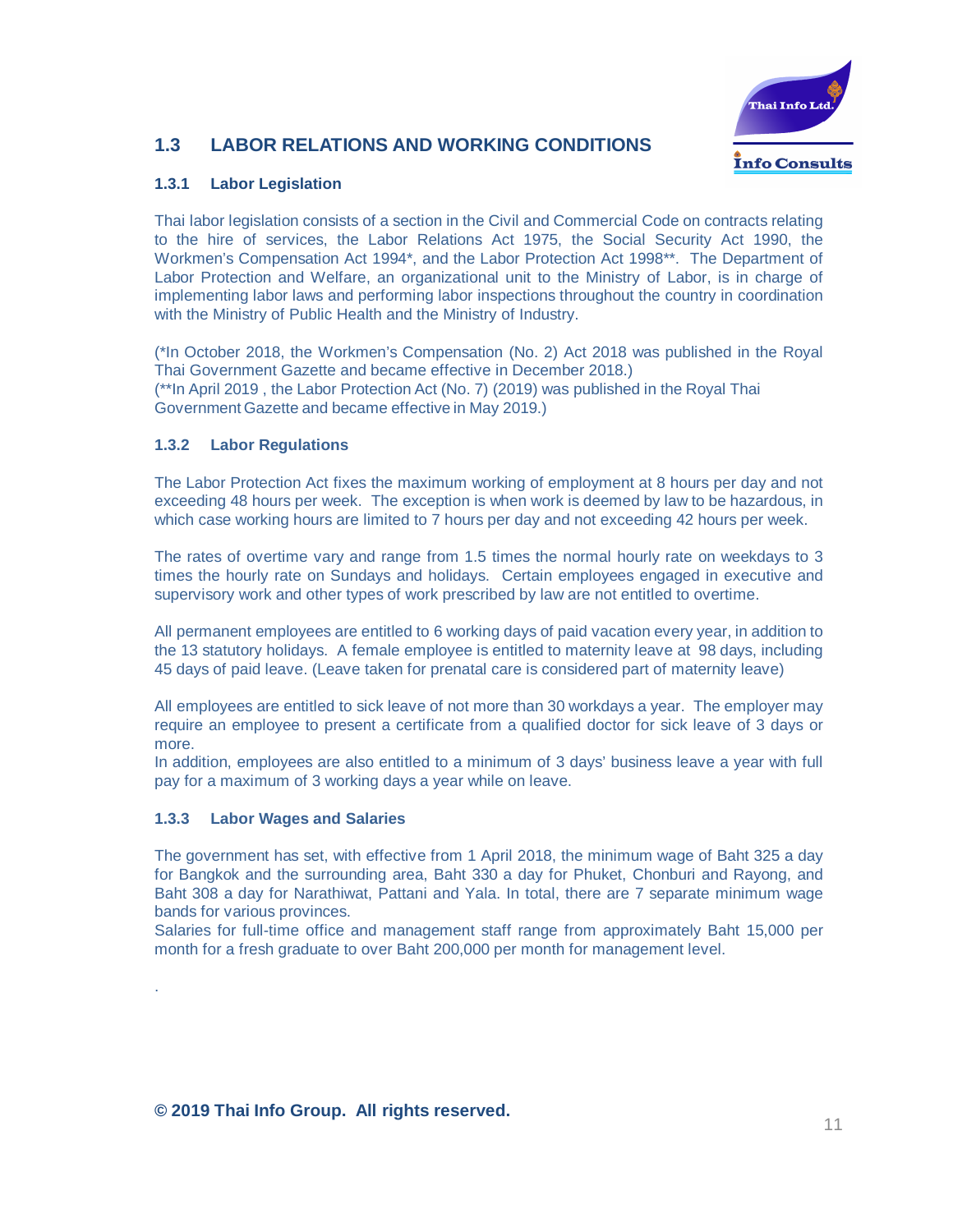

#### **1.3.4 Social Security Contributions**

The Social Security Act requires all employers to withhold social security contributions of 5% from the monthly salary of all employees, up to a maximum of Baht 750 per person per month. Employees with social security registration may file compensation claims for injury, illness, disability ,or death if it is not a consequence of work performance, as well as for childbirth, child welfare, retirement, and unemployment

#### **1.3.5 Severance Pay**

Severance pay is mandated according to employment duration under the Labor Protection Act.

#### **1.3.6 Workmen's Compensation**

The Workmen's Compensation Act requires an employer to provide benefits at rates prescribed by law for employees who suffer injury, illness or death while performing their work.

Significant benefits to be provided to employees under the Workmen's Compensation (No. 2) Act 2018 include:

a) a full medical expense

b) a compensation amount for:

- *illness or injuries*( at 70 per cent of the employee's monthly wages (Maximum monthly wages limited at Baht 20,000) since the first day they are unable to work but not exceeding 1 year)
- *loses a limb and/or organ* ( at 70 per cent of the employee's monthly wages not exceeding 10 years)
- *Disability* ( at 70 per cent of the employee's monthly wages for at least 15 years)
- *Death or disappearance* ( at 70 per cent of the employee's monthly wages for 10 years)

#### **1.3.7 Work regulations**

Employers who have 10 or more employees must draw up work regulations and announce them with the employees. The work regulations must contain provisions on working conditions, leave, discipline, submission of grievances and termination of employment.

#### **1.3.8 Business Hours**

Businesses in Thailand generally operate an 8-hour day between 8.00am. and 5.00pm. A 1-hour lunch period is usually taken between midday and 1.00pm. Most business offices are closed on Saturday and Sunday.

#### **1.3.9 Public Holidays**

Public Holidays in Thailand are regulated by the government, and most are observed by both the public and private sectors.

As of May 2019, there are 19 annual public holidays, 13 of which are statutory holidays for private businesses required by the Labor Protection Act.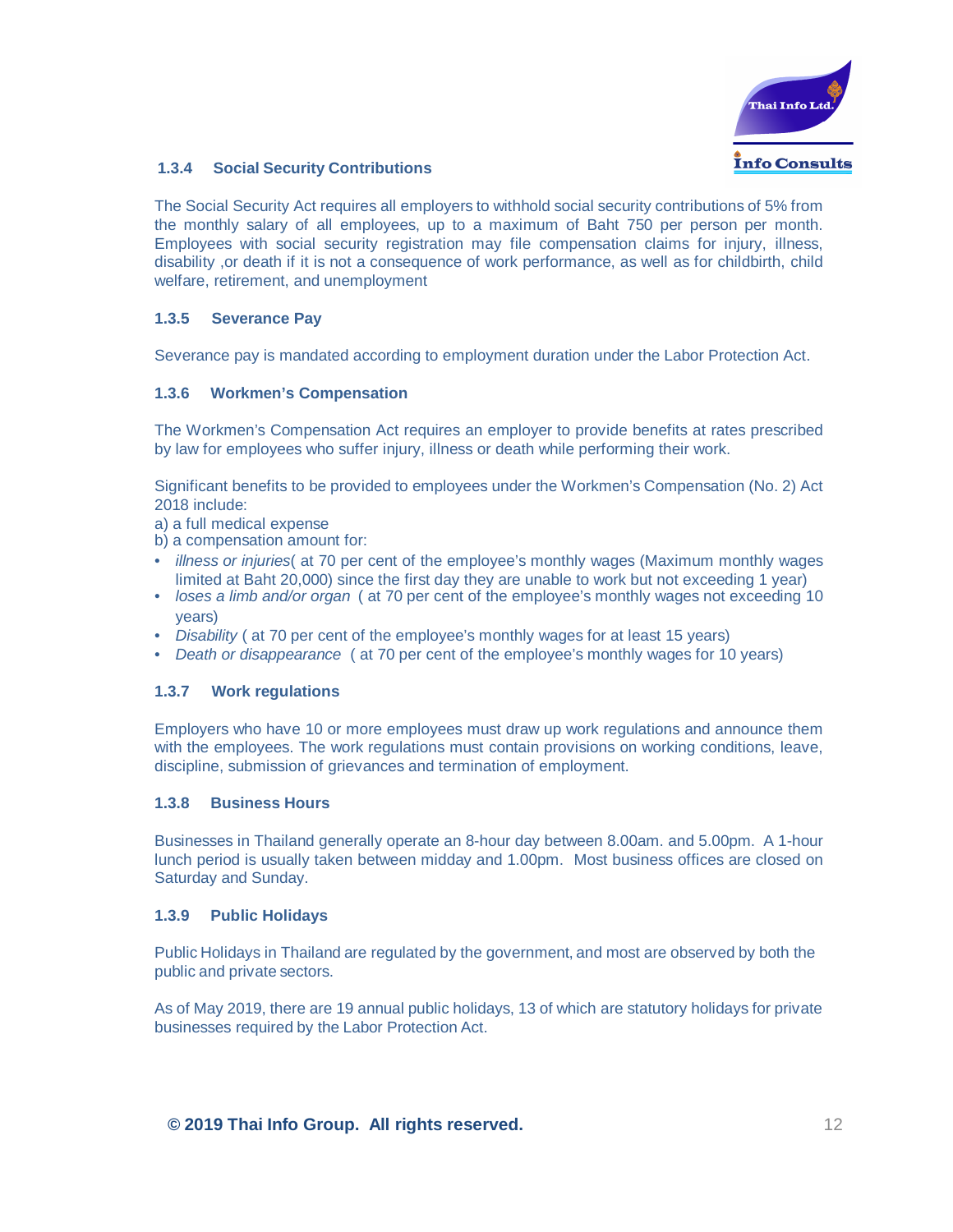

#### **1.3.10 Housing**

Expatriates generally live in Bangkok, because most businesses and government agencies are concentrated in its metropolitan area. Fully furnished houses, apartments and condominiums are readily available. On average, monthly rentals range between 500-900 Baht per square meter, but may be as high as Baht 200,000 for luxury dwellings. The cost of employing a servant and driver is relatively inexpensive, about Baht 8,000 – 10,000 a month.

# **1.4 VISAS and WORK PERMITS**

#### **1.4.1 Visas**

All people, other than those in transit and Thai nationals, are required to obtain a visa in order to enter Thailand. Foreign nationals who intend to remain in Thailand to work or conduct business must comply with visa requirements, in addition to obtaining a work permit. Visa categories include:

- **1. Tourist** Foreigners who obtain a visa from Thai embassy or consulate will be granted a stay of 60 days. Renewals, at the discretion of the Immigration Department, are normally granted for up to 30 days at a time.
- **2. Visitor in transit/on arrival** Nationals of many countries are able to enter Thailand without a visa and remain for 30 days per visit. Foreigners who have a visa exemption for a 30-day stay will receive one extension of stay for no longer than 30 days from the end of the original 30-day stay .
- **3. Immigrant** A person who wishing to immigrate to Thailand may apply for a certificate of permanent residence. However, the conditions for qualifying as an immigrant are quite restrictive, being covered by annual immigration quotas and other conditions fixed for each country by the Ministry of the Interior.
- **4. Non-quota immigrant** This category includes former residents who have lost their resident status, but who have reapplied to resume their residency, and who are able to provide a convincing reasons for granting this type of visa.
- **5. Non-Immigrant** Foreigners seeking a prolonged stay or looking to work in Thailand, should obtain non-immigrant visas for themselves and all family members before entering Thailand. The visas is generally granted for a initial stay of 90 days, but it may be extended to up to one year, and is renewable each year. A foreigners holding this type of visa is entitled to apply for a work permit. Holders of a transit, tourist or non-immigrant "0" ( non Thai-Spouse) visa cannot apply for a work permit.
- **6. Ninety-day report** Foreigners granted permission to stay in Thailand must report to the Immigration Department every 90 days or 90 days from the date of most recent entry into Thailand.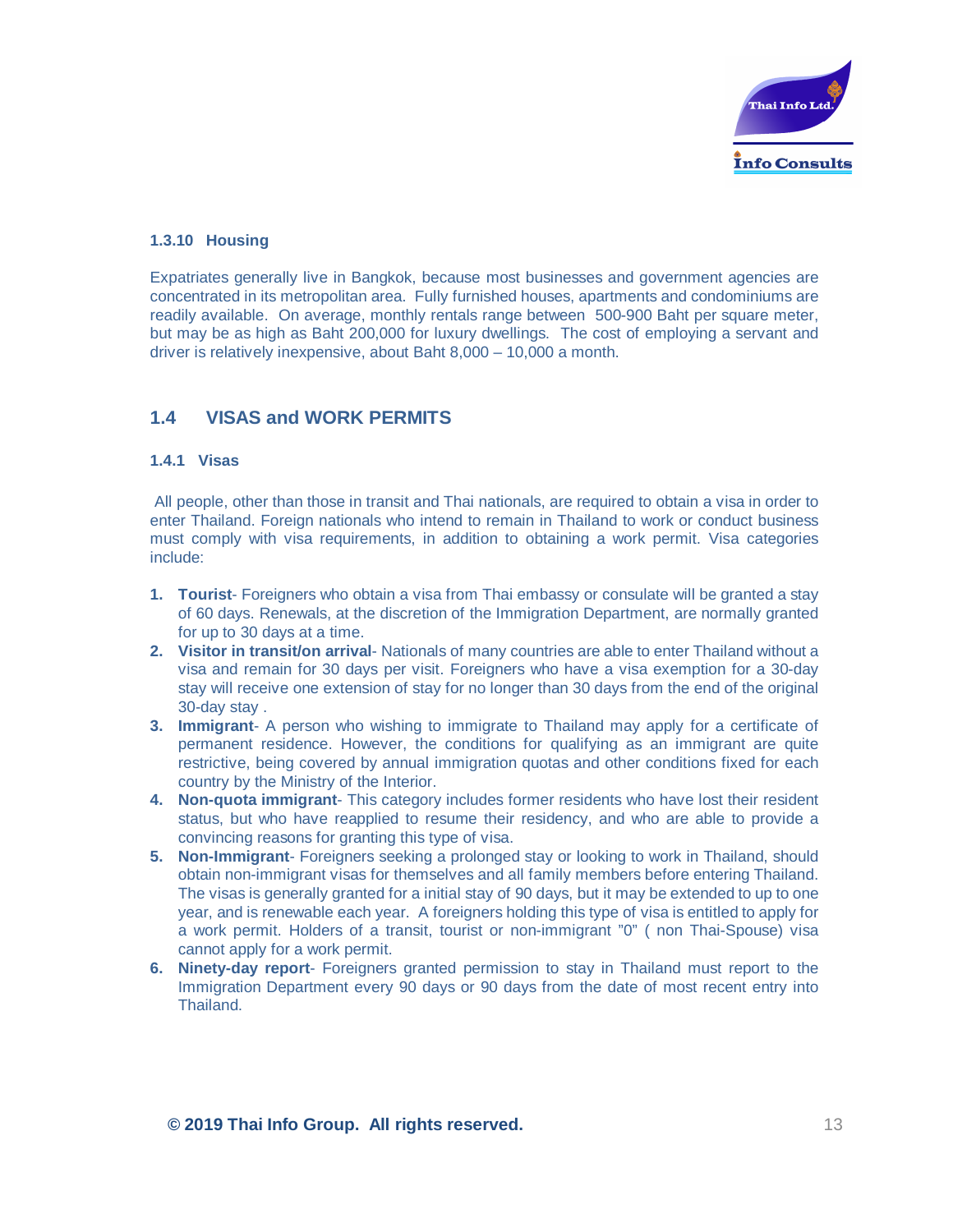

#### **1.4.2 Work permits**

The Foreign Employment Act stipulates numerous rules regarding work permits, summarized here:

- 1. With a few exceptions, the law requires all non-Thai nationals who work in Thailand to have work permits issued by Department of Employment under the Ministry of Labor. Employers in Thailand may apply for a work permit for prospective foreign employees who wish to work in Thailand before the employee starts working.
- 2. The use of these work permits is restricted to the particular occupation, particular employers and particular locality for which they are applied. Any change in these restrictions will require a new work permit.
- 3. Foreigners temporarily working in Thailand under the Foreigners' working Law to perform an essential and urgent assignment for the period not exceeding 15 days do not have to apply for a work permit. However, such foreigner may engage in such work upon notifying the registrar in written. If the foreigner does not complete the work within such prescribed period, the employer may request for extending before the time has lapsed but the extending can not exceeding 15 days.

Activities not requiring a work permit- a foreign national entering into Thailand irregularly for attending a meeting, training, seminar, performance of arts, culture, sports competition or other activities as prescribed by the Council of Ministers will be given an exemption from having to obtain a work permit.

- 4. The employer who employs the foreigner has to inform the Labor officer the name, nationality and job description of within 15 days as from the day employment and when the foreigner has resigned.
- 5. A foreigner seeking permission to work in Thailand under a special law must submit an application for positions for foreign skilled workers and experts, then apply for individual placement in the approved position by the governmental authority ( such as the Board of Investment (BOI) , the Industrial Estate Authority of Thailand (IEAT), or the Department of Mineral Fuels (DMF)). Such foreigner may engage in authorized works while the application is being processed.

#### **1.4.3 SMART Visa Program**

Smart Visa is a new type of visa specially designed to attract highly skilled manpower, investors, executives and startups entrepreneurs wishing to work or invest in certain targeted industries in Thailand. Smart Visa holders will be granted maximum 4-year permission to stay, exemption from the work permit requirement and entitled to additional privileges.

Dependents( such as a spouse and children) will also be entitled to the same right to live and work in Thailand as a Smart visa holder.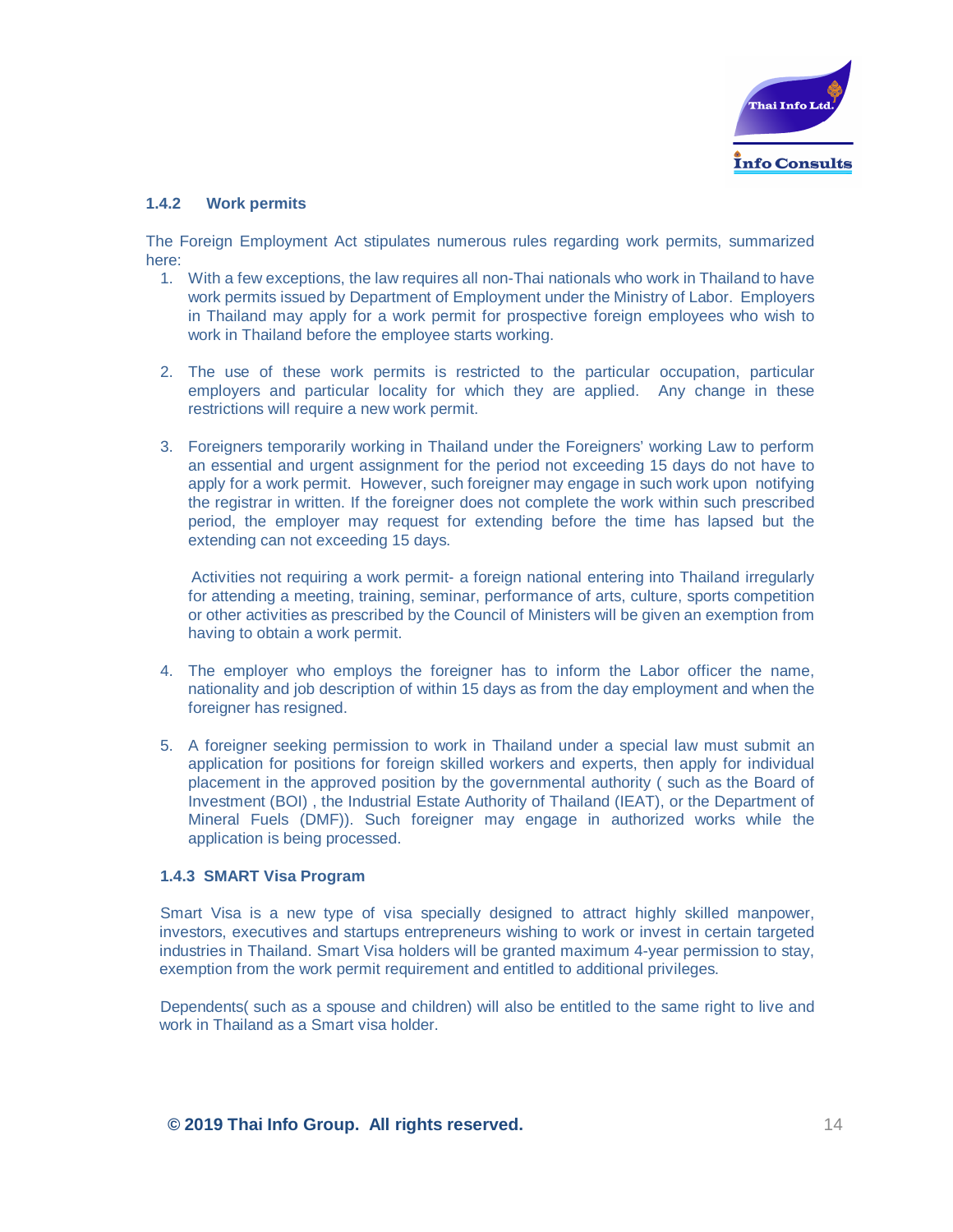

# **2. FINANCE AND INVESTMENT**

# **2.1 FINANCE**

Thailand has a substantial number of financial institutions, both private and government owned. The financial institutions in Thailand offer a full range of financial services under the supervision of the Bank of Thailand. In general, the Thai banks are reluctant to lend money to start up companies and small international entities. Normally, collateral is needed to secure external funding. The collateral can be in the form of a title deed of land, a bank guarantee from a parent company or a guarantee via the Thai Credit Guarantee Corporation. In addition, Thailand is a member of the World Bank and the Asian Development Bank.

# **2.2 EXCHANGE CONTROLS**

The Exchange Control Act, B.E. 2485 (A.D. 1942), as amended, governs all matters involving foreign exchange.

All matters involving foreign currency are regulated by, and require the permission of, the Bank of Thailand. All foreign exchange transactions are generally permissible to be conducted through a commercial bank or other authorized non-banking institutions that are granted foreign exchange licenses by the Minister of Finance, namely authorized money changers, authorized money transfer agents and authorized companies. Any transactions not conducted through these enterprises requires approval from the Bank of Thailand, which will be assessed on an case-bycase basis.

#### **2.2.1 Currency Regulations**

#### **a. Foreign Currency**

Foreign currencies can be transferred or brought into Thailand without limit. Any person receiving foreign currencies from abroad is required to convert such foreign currency into Baht or to deposit the same in a foreign currency account with an authorized bank within 360 days. except for a foreigner temporarily staying in Thailand for no more than 3 months, foreign embassies and international organizations including their staff with diplomatic privileges and immunities, and Thai emigrants who are permanent residents abroad or working abroad.

Purchase of foreign currency from authorized banks is generally allowed upon submission of documents indicating international trade and investment. Companies in Thailand can engage in derivatives transactions with authorized banks to hedge against foreign exchange risk provided that supporting documents indicating future foreign currency receipts or obligations are submitted.

#### **b. Local Currency**

There is no limit on the amount of Thai Baht bank notes that may be brought into the country. A person traveling to Vietnam, the People's Republic of China (only Yunnan province) and Thailand's bordering countries is allowed to take out up to THB 2,000,000. A person traveling to other countries is allowed up to THB 50,000.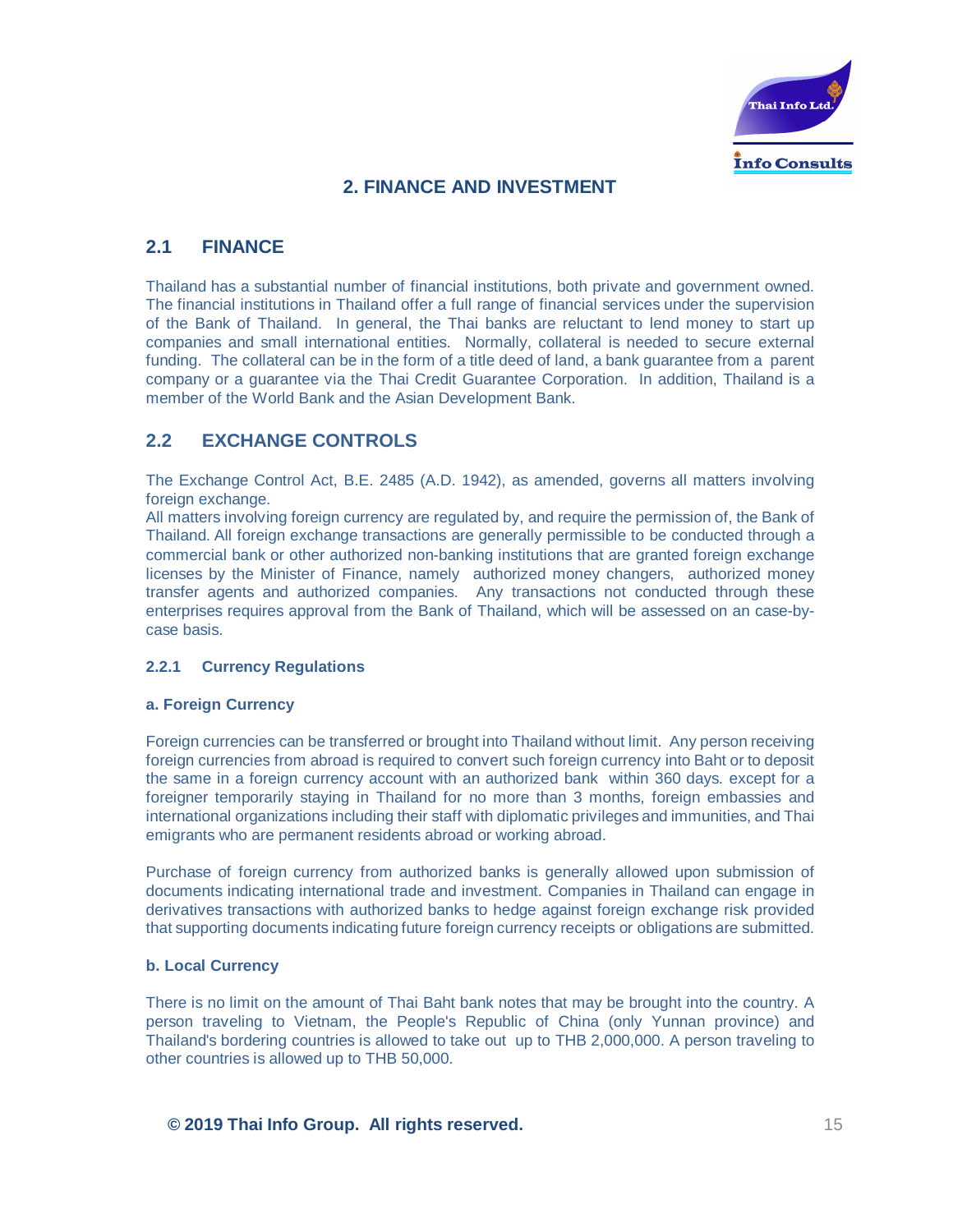

#### **c. Custom Declaration**

Any person bringing into or taking out of Thailand Thai Baht bank notes, foreign currency bank notes or negotiable monetary instruments in an aggregate amount exceeding Baht 450,000 or USD 15,000 or its equivalent must declare to Thai customs officer before arriving or departing Thailand.

#### **2.2.2 Bank Deposits**

#### **a. Foreign Currency Accounts of Thai Residents**

Thai residents, both individuals and juristic persons, are allowed to maintain foreign currency accounts with authorized banks, and deposit or withdraw funds from such accounts under the following conditions:

#### **Deposit**

(1) Foreign currencies originating from abroad (foreign-source) can be deposited into foreign currency accounts without limit.

(2) Foreign currencies purchased or borrowed from authorized banks (domestic-source) can be deposited into 2 types of foreign currency accounts:

(i) Foreign currency accounts with future obligations: deposits can be made in an amount not exceeding future obligations to pay in foreign currencies to entities abroad. Such obligations include loan repayment to authorized banks.

(ii) Foreign currency accounts without future obligations: the total outstanding balance shall not exceed USD 5 million for both a natural person and a juristic person.

(3) Deposit of foreign currency notes and coins must not exceed USD 10,000 per person per day.

#### **Withdrawal**

(1) For payment to entities abroad of the account holder's own obligations or its subsidiaries' obligations.

(2) For payment to authorized banks of the account holder's own foreign currency liabilities or its subsidiaries' foreign currency liabilities.

(3) For deposit into another foreign currency account of the same account holder.

(4) For conversion into another foreign currency, prior to depositing into another foreign currency account of the same account holder, or for payment to an entity abroad, or for payment of liabilities to an authorized bank.

(5) For conversion into Baht.

Thai companies having export proceeds in foreign currency from overseas are allowed to transfer funds from their foreign-source foreign currency accounts to deposit into foreign currency accounts of their counterparties in Thailand for payment of goods or services.

#### **b. Foreign Currency Account of Non-residents**

Non-residents may maintain foreign currency accounts with authorized banks in Thailand without limit. The accounts can be freely credited with funds originating from abroad. Payments from Thai residents or borrowing from authorized banks can be deposited subject to supporting evidences. Balances on such accounts may be freely withdrawn.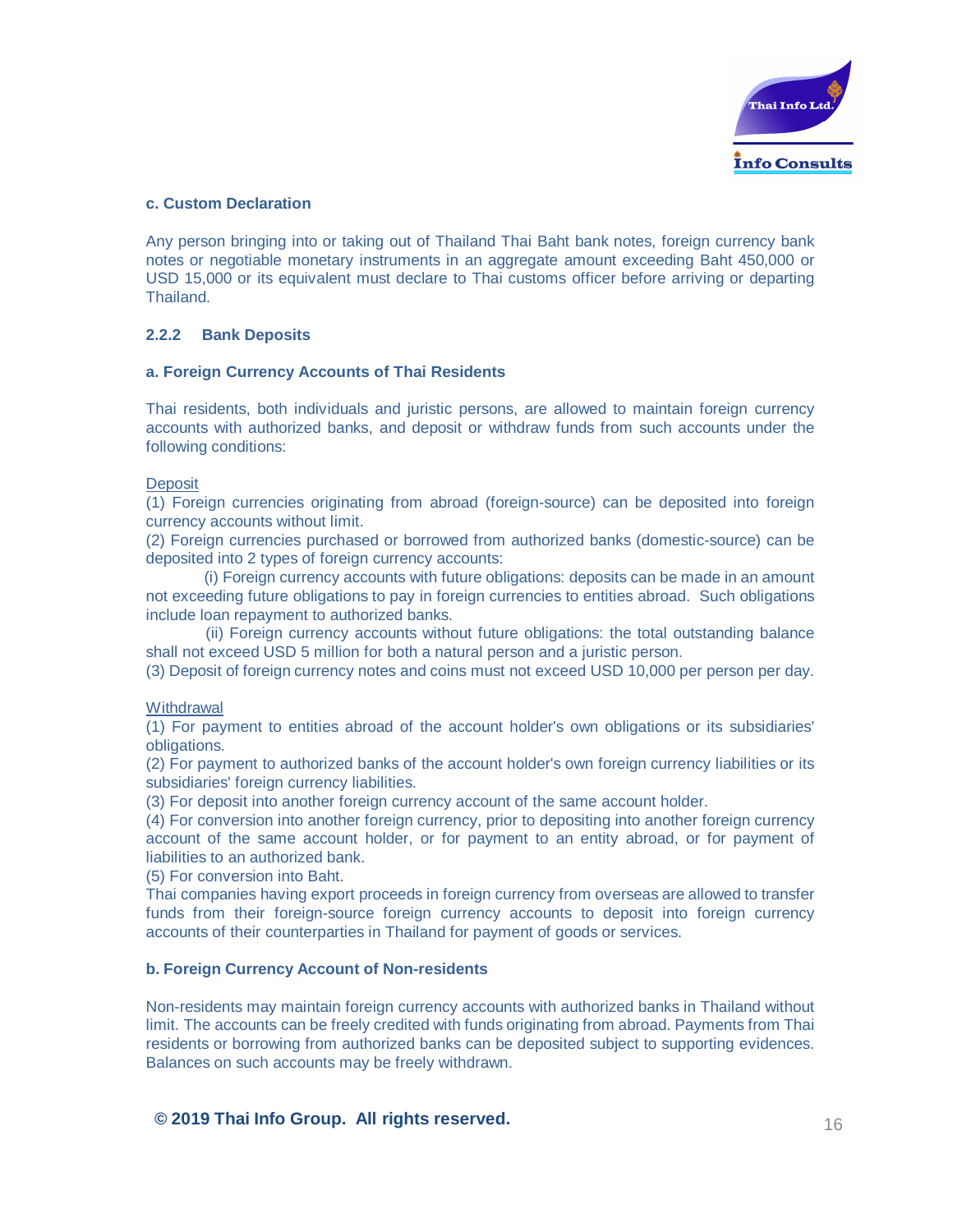

#### **c. Non-resident Baht Account**

Non-residents may open Thai Baht accounts with authorized banks in Thailand as follows:

(1) Non-resident Baht Account for Securities (NRBS): The account may be debited or credited for the purpose of investment in securities and other financial instruments such as equity instruments, debt instruments, unit trusts, derivatives transactions traded on the Thailand Futures Exchange and the Agricultural Futures Exchange of Thailand.

(2) Non-resident Baht Account (NRBA): The account may be debited or credited for general purposes (i.e. other than investment in securities) such as trade, services, foreign direct investment, investment in immovable assets, and loans.

The total daily outstanding balances for each type of account shall not exceed THB 300 million per nonresident. Transfers between different types of accounts are not allowed.

#### **2.2.3 Trade and Services**

#### **a. Exports**

Export proceeds in an amount equivalent to USD 50,000 or above shall be repatriated immediately after payment is received and within 360 days from the export date. The proceeds must be sold to or deposited in a foreign currency account with an authorized bank in Thailand within 360 days of receipt.

#### **b. Imports**

Importers may purchase or withdraw foreign currencies from their own foreign currency accounts for import payments upon submission of supporting documents. Letters of credits may also be opened without authorization.

#### **c. Services**

.

All proceeds from services in an amount equivalent to USD 50,000 or above shall be repatriated immediately after payment is received and within 360 days from the transaction date. The proceeds must be sold to or deposited in a foreign currency account with an authorized bank in Thailand within 360 days of receipt

Outward remittances of amounts properly due to nonresidents are permitted for items of a noncapital nature such as service fees, interest, dividends, profits, or royalties provided that supporting documents are submitted to an authorized bank. Traveling expenses or educational expenses of residents are also freely permitted upon submission of supporting documents

#### **2.2.4 Foreign Investments**

Transfers in foreign currency for direct and portfolio investments in Thailand are freely permitted. Proceeds must be surrendered to an authorized bank or deposited in a foreign currency account with an authorized bank in Thailand within 360 days.

Repatriation of investment funds and repayment of overseas loans can be remitted freely upon submission of supporting documents to an authorized bank. For repatriation of investment funds, evidence of sale or transfer of such investment shall be submitted. For loan repayment, evidence of inward remittance of such loan and loan agreement shall be submitted.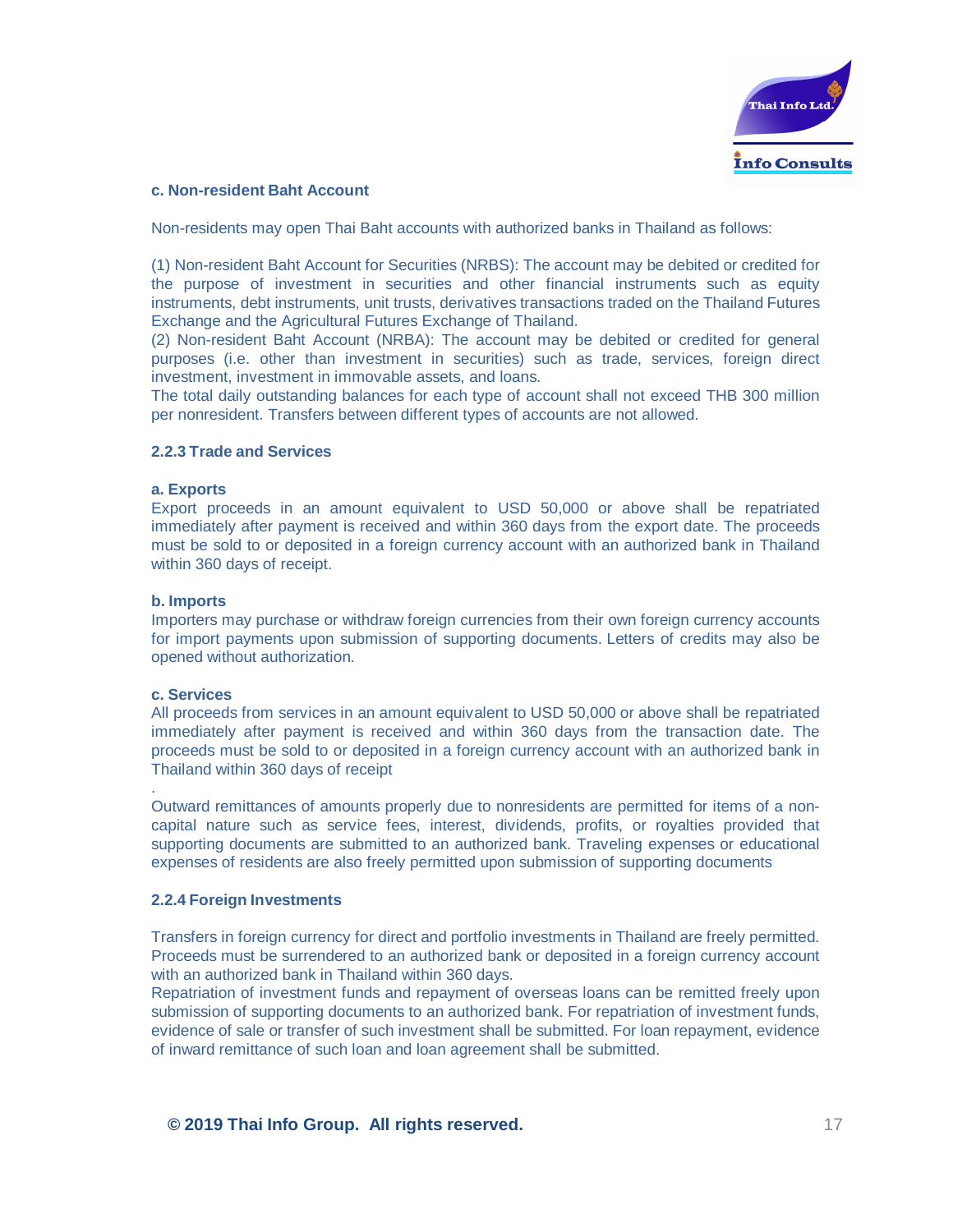#### **2.2.5 Capital Transfers by Thai Residents**



#### **a. Direct Investment and Lending Abroad**

(1) A Thai company is allowed to invest in an overseas business entity whose shares are held by the Thai company by not less than 10%, or to invest or lend to affiliated business entities abroad as necessary.

(2) A Thai company is allowed to lend to non-affiliated business entities abroad up to USD 50 million per year.

(3) A Thai natural person is allowed to invest in an overseas business entity whose shares are held by that person by not less than 10%, or to invest or lend to its affiliated business entities abroad as necessary.

Fund transfers for such investment or lending to business entities abroad must be in foreign currencies only, whereas fund transfers for investment or lending to business entities in Vietnam or Thailand's neighboring countries for trade and investment in Thailand or those countries can be in foreign currencies or in Thai Baht.

#### **b. Portfolio Investment Abroad**

(1) Institutional investors, namely Government Pension Fund, Social Security Office, provident funds, mutual funds (excluding private funds), securities companies, insurance companies, specialized financial institutions, Thai juristic persons with assets of at least Baht 5,000 million, companies listed in the Stock Exchange of Thailand and brokers in Thailand Futures Exchange (TFEX) are allowed to invest in foreign securities without limit. Such investment shall not exceed the limit set by the supervisory authority, directors or managements of each institutional investor. (2) Thai juristic persons or Thai natural persons having deposits or investments in securities or derivatives of at least Baht 50 million but less than Baht 100 million and at least Baht 100 million (Qualified Investor) can invest in foreign securities without the need to go through investment agent in an aggregate amount not exceeding USD 1 million and USD 5 million per person per year respectively

(3) Other investors can invest in foreign securities through investment agent , such as securities companies, authorized banks, private funds and derivatives brokerages, without limit provided that such investment shall be subject to the guidelines of and not exceed the limit set by the Securities and Exchange Commission.

#### **c. Transfers for Other Purposes**

(1) Outward remittances to Thai emigrants who are permanent residents abroad provided that funds are derived from their own assets, from their families or relatives, or from their inheritances are allowed up to USD 1 million per recipient per year for each purpose. Fund transfers to public for donation are allowed up to USD 1 million per person per year.

(2) Purchase of shares, warrants and options of related companies abroad under employee benefit plans is allowed up to USD 1 million per person per year.

(3) Purchase of immovable properties abroad is allowed up to USD 50 million per person per year.

#### **2.2.6 Reporting**

Any person purchasing, selling, depositing, or withdrawing foreign currencies with an authorized bank shall notify details of foreign exchange transactions to the authorized bank. After conducting transactions, the authorized bank will issue an evidence of such transaction as prescribed by the Competent Officer to such person.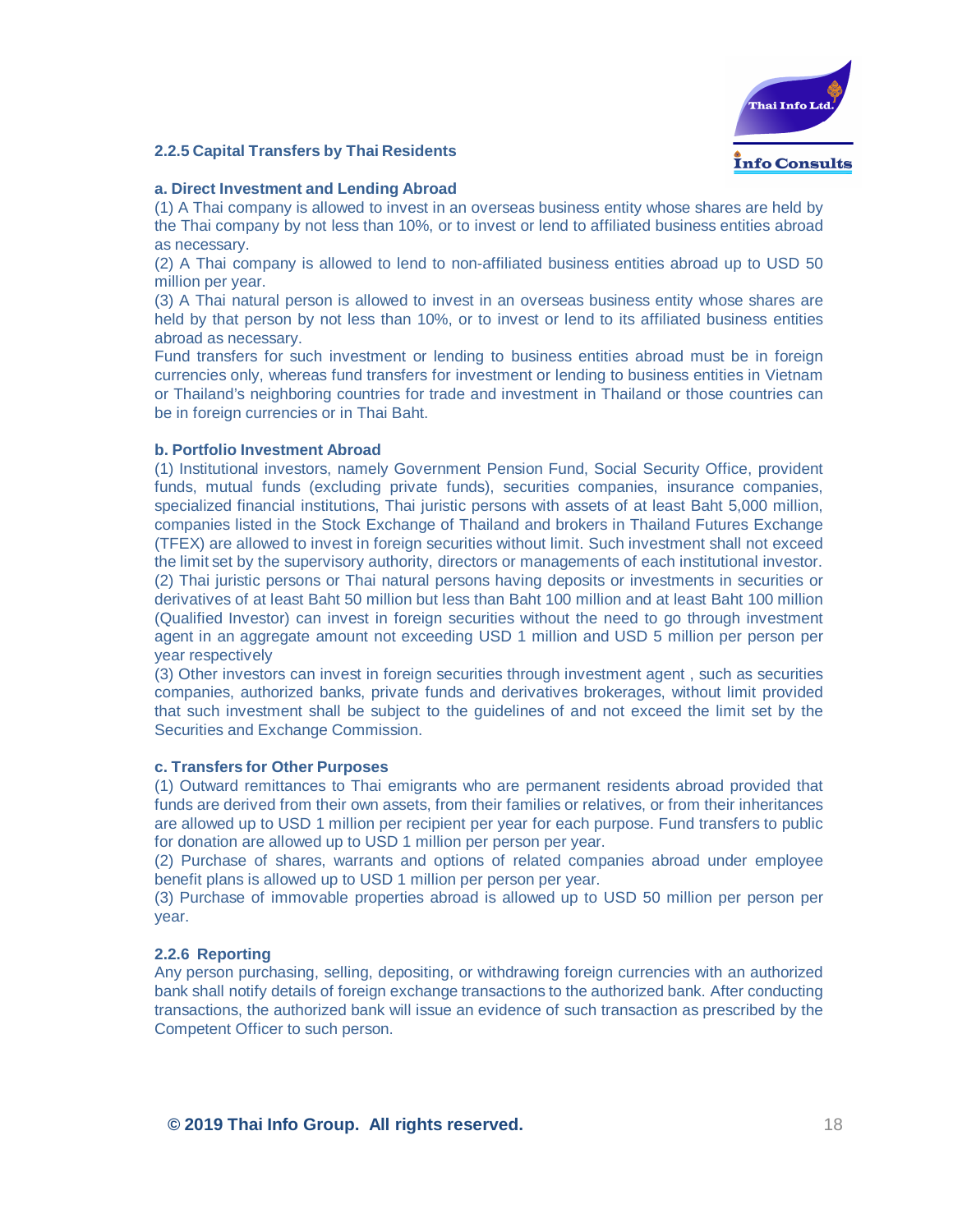

# **2.3 INVESTMENT INCENTIVES**

The Thai government aims to boost economic growth in Thailand by providing incentives to encourage investment from both local and foreign investors. Major investment incentives include:

#### **2.3.1 The Board of Investment (BOI) Promotion Scheme**

The Investment Promotion Act gives authority to the Board of Investment (BOI) to grant tax and non-tax incentives to foreign and Thai investors who are engaged in promoted business activities as designated by the BOI. The BOI operates under the authority of the Office of the Prime Minister.

#### **Seven-year Investment Promotion Strategy (2015 – 2021)**

According to the Announcement of the Board of Investment No.2/2557 Policies and Criteria for Investment Promotion announced in December 2014 which is enforced on BOI applications submitted from January 2015 onward

#### **Criteria for Granting Investment Incentives**

The BOI classifies 2 types of incentives according to business activities for the investors who wish to invest in Thailand:

1.Basic incentive(Activity-based Incentives) and 2.Additional incentives (Merit-based Incentives)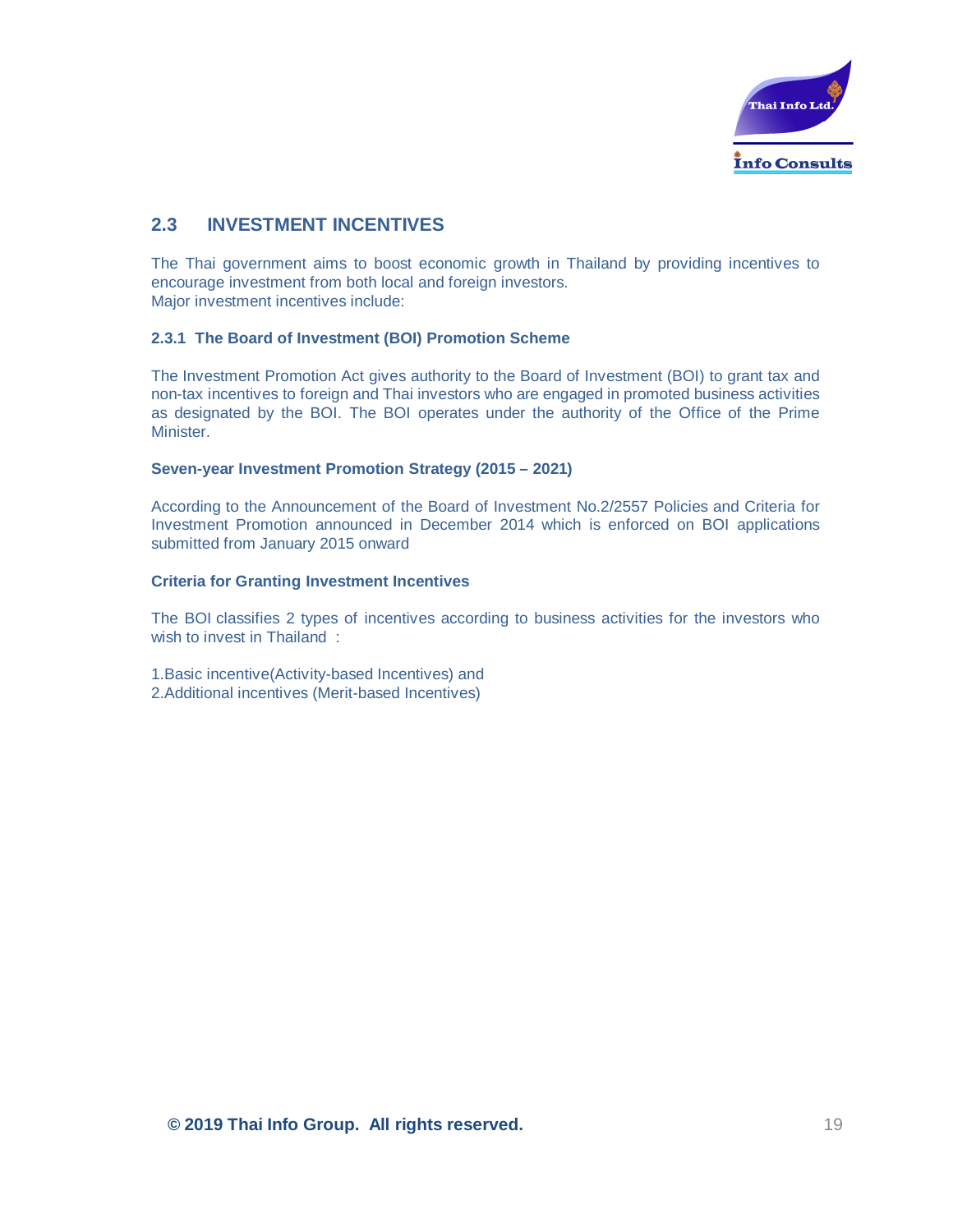

#### **1.Activity-based Incentives**

The Activity-based Incentives fall into two (2) group types ( 6 different packages) as follows

#### **Package**

#### *GROUP A*

*A1* Knowledge-based activities focusing on R&D and design to enhance the country's competitiveness

*A2* Activities in infrastructure for the country's development, activities using advanced technology to create value – added, with no or very few existing investments in Thailand

*A3* High technology activities which are important to the country's development, with a few investments already existing in Thailand

*A4* Activities with lower technology than Group A1 through A3 above, but which add value to domestic resources and strengthen the supply chain

#### *GROUP B*

**B1-B2** Supporting industries that do not use high technology but are still important to the value chain

*(\*) Without being subject to a CIT exemption cap*

- *(\*\*) Subject to a CIT exemption cap*
- (\*\*\*) *Non-tax incentives included*
- *Permit for foreign nationals to enter the Kingdom for the purpose of studying investment opportunities.*
- *Permit to bring into the Kingdom skilled workers and experts to work in investment promoted activities*
- *Permit to own land*
- *Permit to take out or remit money abroad in foreign currency***.**

*Activities in Group B1 and Group B2 shall receive additional three-years CIT exemption on the revenue in case of:* -*investments in automation systems, the CIT exemption cap will be raised to 100% of the investment excluding land cost and working capital if the value of linkages to the Thai automation industry reaches at least 30% of the total value of the automation system.*

- *Application is submitted by December 30, 2020*

# **© 2019 Thai Info Group. All rights reserved.** 20

#### **Incentives**

- 8-year corporate income tax(CIT)exemption(no cap) (\*)
- Exemption of import duties on machinery/ raw materials
- Non-tax incentives(\*\*\*)
- 8-year CIT exemption (with a cap) (\*\*)
- Exemption of import duties on machinery/ raw materials
- Non-tax incentives (\*\*\*)
- 5-year CIT exemption (with a cap) (\*\*)
- Exemption of import duties on machinery/ raw materials
- Non-tax incentives (\*\*\*)
- 3-year CIT exemption (with a cap) (\*\*)
- Exemption of import duties on machinery/ raw materials
- Non-tax incentives (\*\*\*)
- Exemption of import duties on machinery(GroupB1)
- Exemption of import duties on raw materials (GroupB1 and B2)
- Non-tax incentives<sup>\*</sup> (\*\*\*)(GroupB1and B2)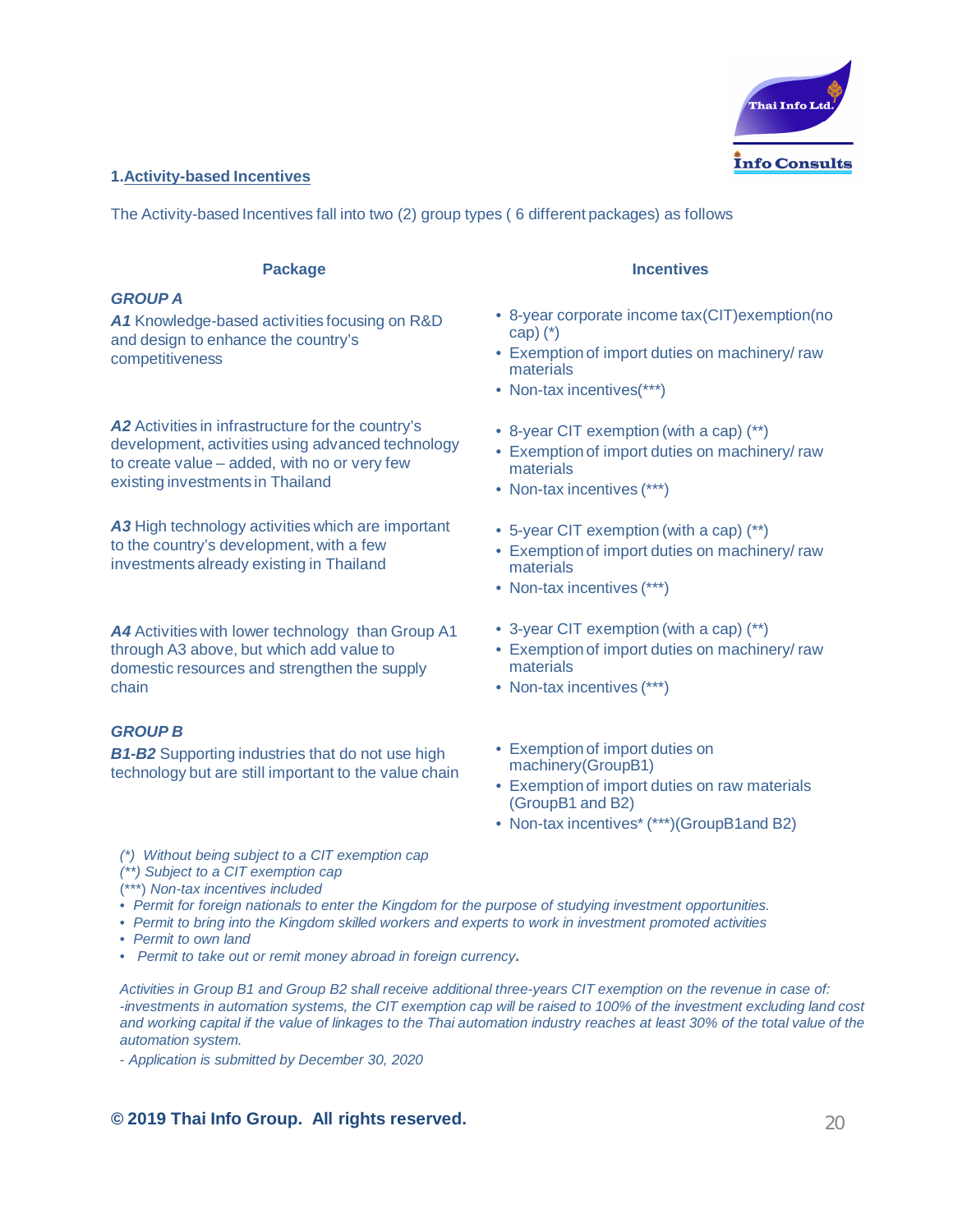

In order to attract and stimulate more investment or spending on activities that benefit the country or industry at large, the BOI stipulates additional incentives based on the merits of the project, as follows:

#### Merit Type

*2.1 Merit for Competitiveness Enhancement* Investing in 6 eligible investments/expenditures

#### **Incentives**

Additional qualified investment or expenditures of 1%, 2%, and 3% of the total revenue during the first 3 years of operation or Baht 200, Baht400, Baht600 million, depending on whichever is the lesser value, will be entitled to

- additional CIT exemption for 1 to 3 years and
- increase in the CIT exemption cap up to 300%

#### *2.2 Merit on decentralization*

Projects located in the 20 provinces with lowest per capita income

- Activities in Group A3, A4,B1 and B2 shall receive additional 3-years corporate income tax exemption
- Activities in Group A1 or A2 shall not receive additional CIT exemption but shall receive a 50% reduction in CIT for 5 years
- Double deductions from the costs of transportation, electricity and water supply for 10 years
- Additional 25% deduction of the cost of installation or construction of facilities

*2.3. Merit on industrial area development* Projects located within industrial estates or promoted industrial zones

Shall be granted one additional year of corporate income tax exemption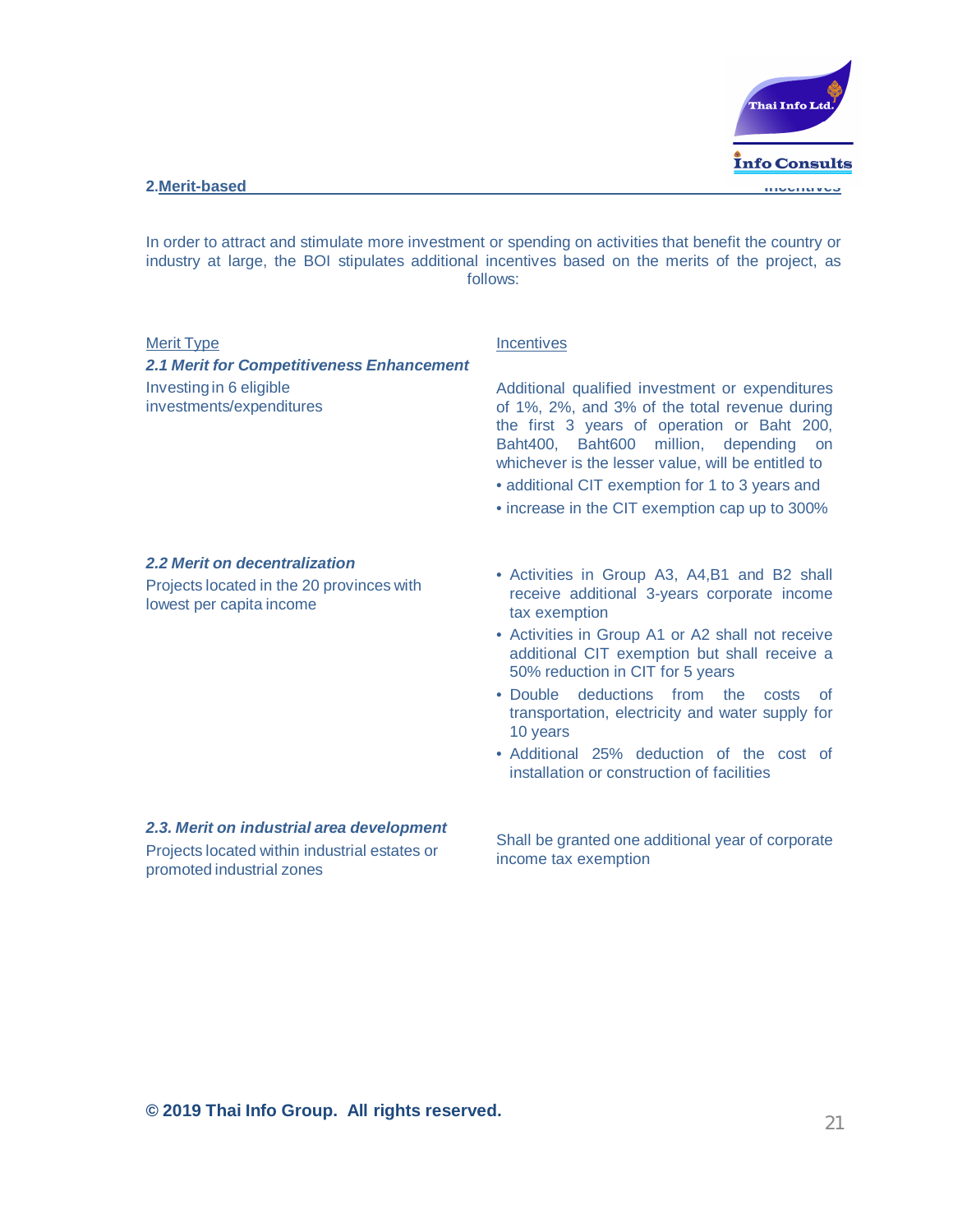

#### **2.3.2 Investment incentives and measures in EEC**

By virtue of the Investment Promotion Act, the BOI issued BOI Announcement No. 6/2018 dated 3 August 2018 offering higher tax privileges to private investors who conduct business in the EEC area, which covers three provinces: Chachoengsao, Chonburi and Rayong.

The tax privileges to be offered to investors under this announcement will be determined based on the zone in which the investor's project is located and upon meeting the following three criteria:

- 1. The investor must conduct business in the specific targeted industries.
- 2. The investor must cooperate with educational institutions, research institutes and the Center of Excellence in manner approved by the BOI.
- 3. The investor 's project must be located in Chachoengsao, Chonburi or Rayong Provinces and in any of the following designated zones:
- *A. Investment incentive zones for special activities currently consisting of 3 activities("Zone A")*
- *B. Investment incentive areas for targeted industries designated by the Eastern Economic Corridor Policy Committee currently consisting of 21 areas ("Zone B")*
- *C. BOI-promoted industrial estates or zones consisting of 19 areas ("Zone C")*

Investors entitled to the rights and incentives under the EEC measures cannot apply for merit-based industrial area development incentives under BOI Announcement No. 2/2014.

Applications to receive the rights and incentives under EEC measures must be submitted to the BOI by 30 December 2019.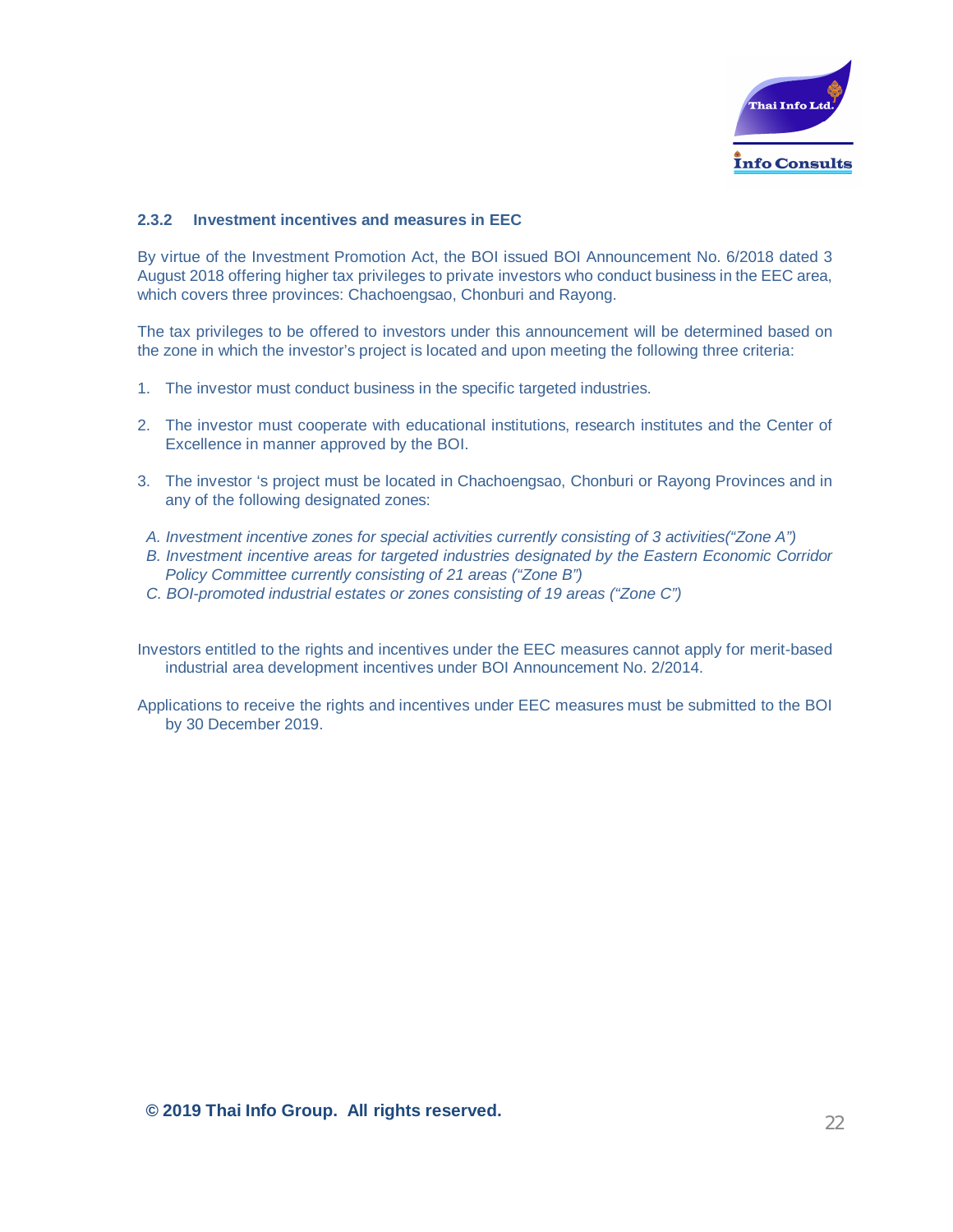

#### **2.3.3 International Business Centre (IBC) Regime**

In response to the Harmful Tax Practices 2017 Progress Report on Preferential Regimes (Inclusive Framework on Base Erosion and Profit Shifting (BEPS)) , in March 2019, the Thai Cabinet passed a resolution approving the issuance of three Royal Decrees proposed by the Ministry of Finance cancelling all tax incentives granted by the Revenue Department under the International Headquarters ("IHQ"), Regional Operating Headquarters ("ROH") and International Trading Center ("ITC") regimes with effect from 1 June 2019 onwards for corporate income tax incentives and 1 January 2020 for personal income tax incentives.

The above tax measures have been cancelled following the introduction of tax measures to promote the establishment of International Business Centre (IBC) to replace ROH, IHQ and ITC. The new IBC tax measures will promote investment in Thailand as the centre of the Southeast Asian region, as well as align Thailand's tax measures with international standards.

#### **Nature of IBC**

An IBC is defined as a Thai company that operates a business of providing management services, technical services, support services or treasury management services to its affiliates (in Thailand and/or in foreign countries) or operates an international trading business that meets the requirements specified by the Director-General of the Revenue Department.

#### **Tax Benefits**

- Under the Royal Decree, qualifying companies under the new IBC regime will be eligible for a number of tax benefits for a standard period of 15 years, including:
- Reduced corporate income tax (CIT) rate to 8%, 5% or 3% on their net profits on qualifying income, where the IBC's annual expenditure in Thailand for each fiscal year is at least Baht 60 million, Baht 300 million or Baht 600 million respectively.
- The exemption from CIT on dividends received from affiliates (in Thailand and/or in foreign countries)
- Withholding tax exemption on dividends paid to offshore shareholders and on interest payments to foreign beneficiaries in relation to loans for treasury activities
- Exemption from specific business tax on qualifying treasury centre income
- The reduction in personal income tax rate from the progressive rates (maximum 35%) to 15% for expatriate employees working for the IBC

A company must apply to the Revenue Department in order to obtain approval to use the tax benefits.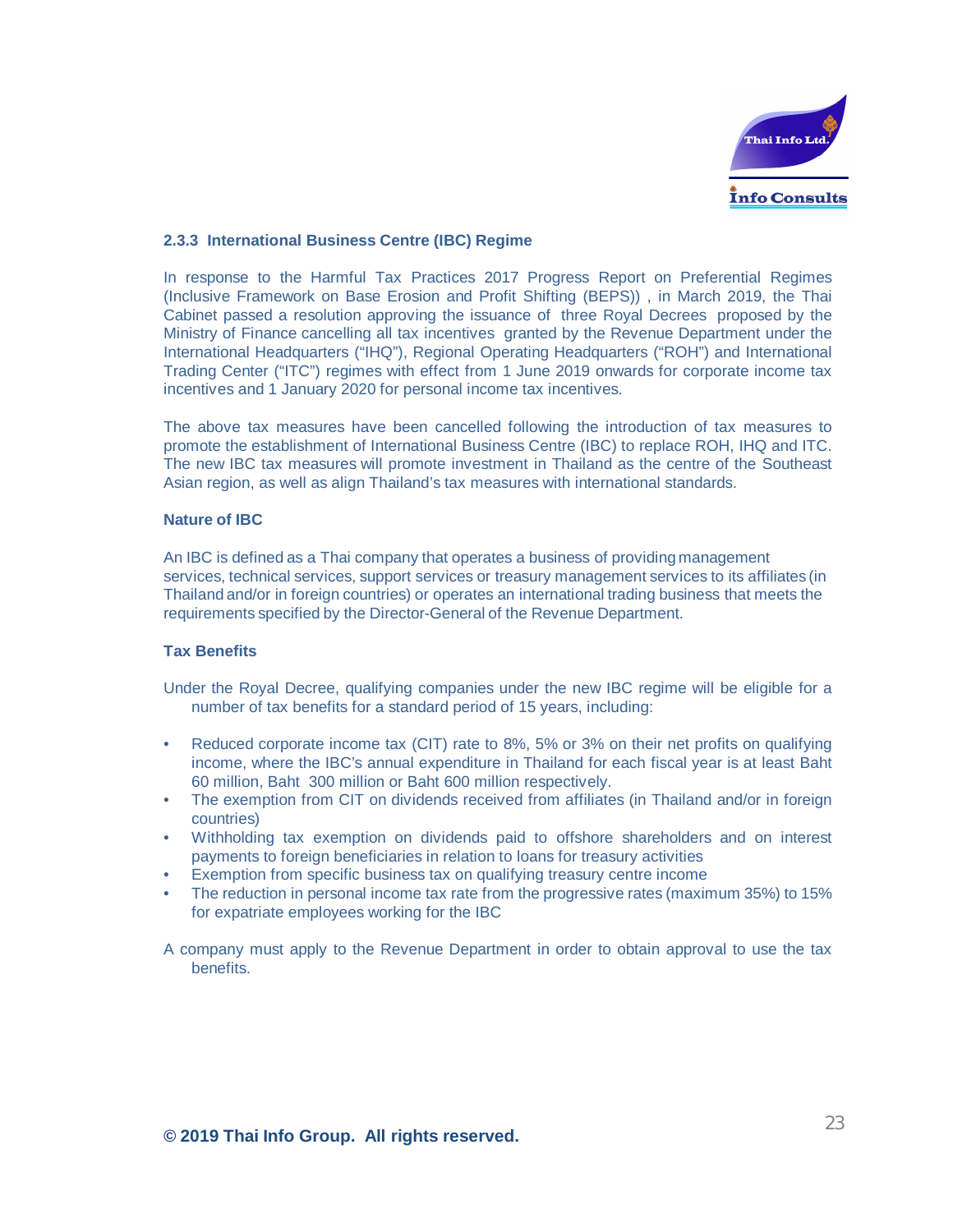

#### **Conditions to qualify as an IBC**

- IBCs must be incorporated under Thai law and have paid-up capital of at least Baht 10 million at end of accounting period.
- IBCs must have annual operating expenses of at least Baht 60 million paid to Thai recipients.(Existing ROH or IHQ which chooses to convert its status to IBC does not have to meet this condition)
- IBCs must have at least 10 employees (at least 5 employees for a treasury services centre).

#### **Conversion to IBC**

.

Thailand encourages the existing ROH and IHQ companies to convert to IBC companies. Thailand also encourages the existing ITC companies to expand their businesses to include headquarters business or treasury centre business and apply for IBC's tax benefits.

#### **Non-Tax Benefits available**

In accordance with the government's policy to promote the new IBC regime, Thailand's Board of Investment (BOI) also offers non -tax incentives.

An IBC promoted by the BOI would be entitled to receive non-tax incentives, such as: •Permission for 100% foreign ownership of the IBC •Visa and work permit privileges for foreign nationals working for the IBC •Permission to own land for use in the business of the IBC Machinery used for R&D or in training can receive import duty exemption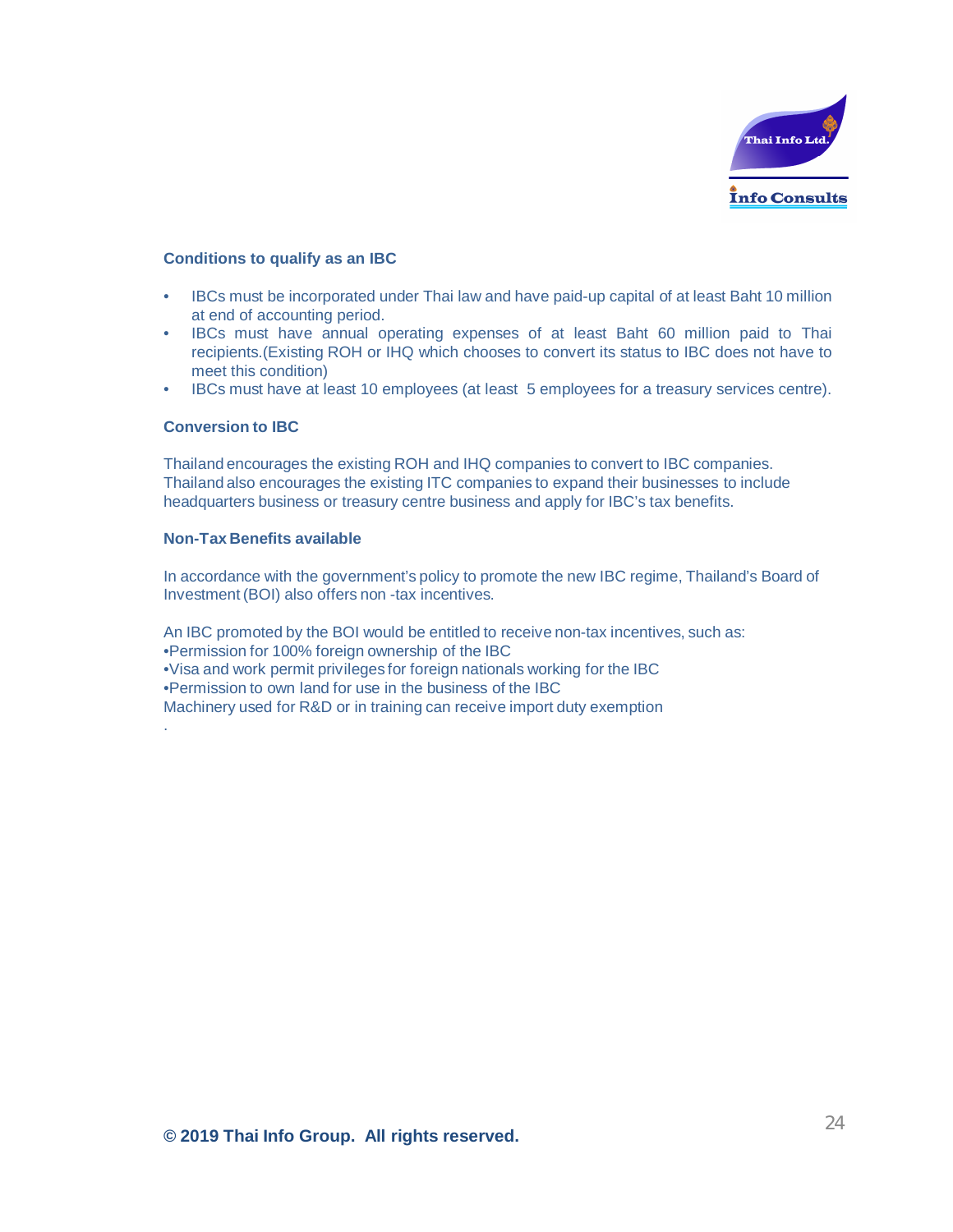

#### **2.3.4 Industrial Estates Authority of Thailand**

The Industrial Estate Authority of Thailand (IEAT) , a state enterprise under the Ministry of Industry, is responsible for the development and establishment of industrial estates where factories for various industries are orderly and systematically clustered together. The IEAT also serves as a governmental mechanism to decentralize industrial development to provincial areas throughout the country. Industrial estates are divided into two zones: General Industrial Zones (GIZ) and IEAT Free Zones/Export Processing Zones (EPZ)

#### **General Industrial Zones (GIZ)**

- 1. IEAT offers industrial operators in GIZ essential comprehensive services –such as transportation, warehouses, training centers and clinics.
- 2. Non-tax privileges for operators including the right to own land in industrial estates ,the right to bring foreign skilled worker (plus spouses or dependents) and the right to remit money abroad.

#### **IEAT Free Zones/Export Processing Zones (EPZ)**

Under the most recent Industrial Estate Authority of Thailand (IEAT) Act,

- 1. Operators in EPZ are offered the privilege of exporting products without any restrictions and with the added convenience of being able to bring merchandise or raw materials into EPZ.
- 2. Supplies taken into EPZ are entitled to certain additional tax and duty privileges such as:
- Tax burden relief for products taken out of EPZ for domestic use or consumption. Contrary to the previous Act, raw material components, if produced domestically, can be granted tax and duty exemption
- Operators in EPZ remain entitled to claim privileges specified in the previous IEAT Act. These include:

- Tax privileges, including import/export tax and duty exemptions, as well as exemption from VAT and excise tax on machinery, equipment, components, raw materials and supplies used for the production of goods and other merchandise.

- General privileges, such as the right to own land, the ability to bring technical experts (plus spouses or dependents) and the ability to remit foreign currency to their home country.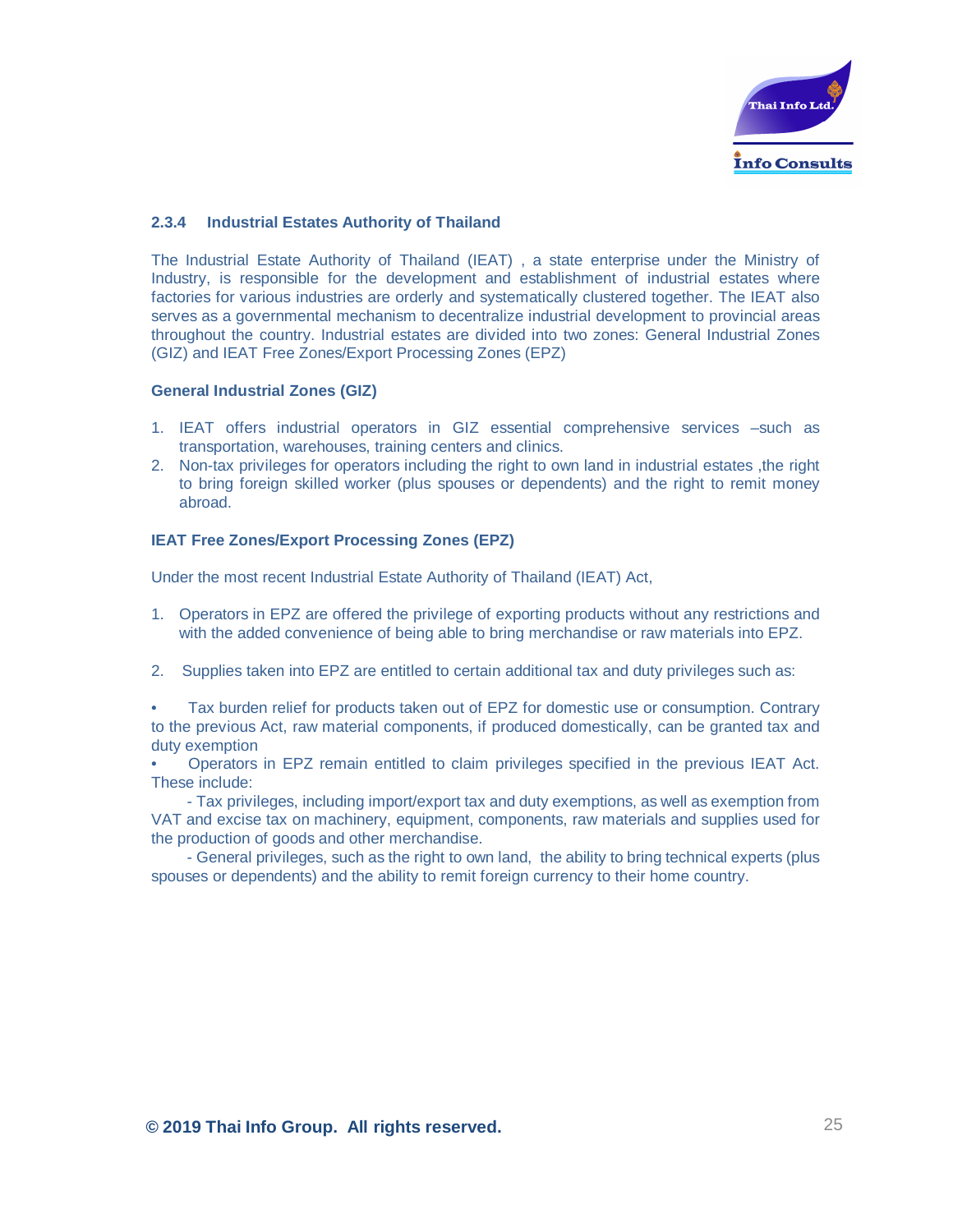

#### **2.3.5 Petroleum Laws**

To develop Thailand's natural resources, the Petroleum Act and the Petroleum Income Tax Act of Thailand offer special incentives in relation to petroleum surveying, exploration and production.

Petroleum-related investment incentives include:

- 1. Import duty- imported machinery, spare parts and material required for business or for the use of drilling and oil field service contractors are exempt from tariffs.
- 2. Land ownership- the business is permitted to own land used for its operation.
- 3. Immigration- relaxed work permits and visa rules exist fro foreign experts, technical staff and their dependents including contractors.
- 4. Other incentives- the government will not restrict the export of petroleum, except in very exceptional circumstances and will not nationalize any private industrial activity.

#### **2.3.6 Corporate Income Tax Incentives**

#### **Research & Development Costs**

Under the Research & Development (R&D) provisions of income tax legislation, companies or legal partnerships may take a double corporate tax deduction for payments made for eligible R&D costs to governmental or private agencies that are approved providers of R&D services. In addition, for machinery and equipment acquired for use in R&D activities, an initial depreciation allowance of 40% of the cost is granted on the date of its acquisition and the residual value can be depreciated over its effective life( but not less than 5 years).

#### **Staff Training**

Under Royal Decree No. 437, companies or legal partnerships may take a double corporate tax deduction for costs incurred for training employees at certain educational or vocational training institutions, as well as for costs incurred for organizing approved in-house training for their employees.

#### **2.3.7 Export Incentives**

To encourage export activities, several incentives are available to exporters, including an exemption from export duties and concession of zero rated Value Added Tax (VAT) on export sales, exemptions from customs duties on imported materials used in export manufacturing, and credits for taxes paid on raw materials. In addition, the Ministry of Finance grants exporters tax coupons, which may be used for payment of taxes and duties. The rates of export incentives vary with the type of exported products.

The Bank of Thailand offers a packing credit (pre-shipment finance) through EXIM Bank and the exporter's commercial bank, which is subject to a low interest rate.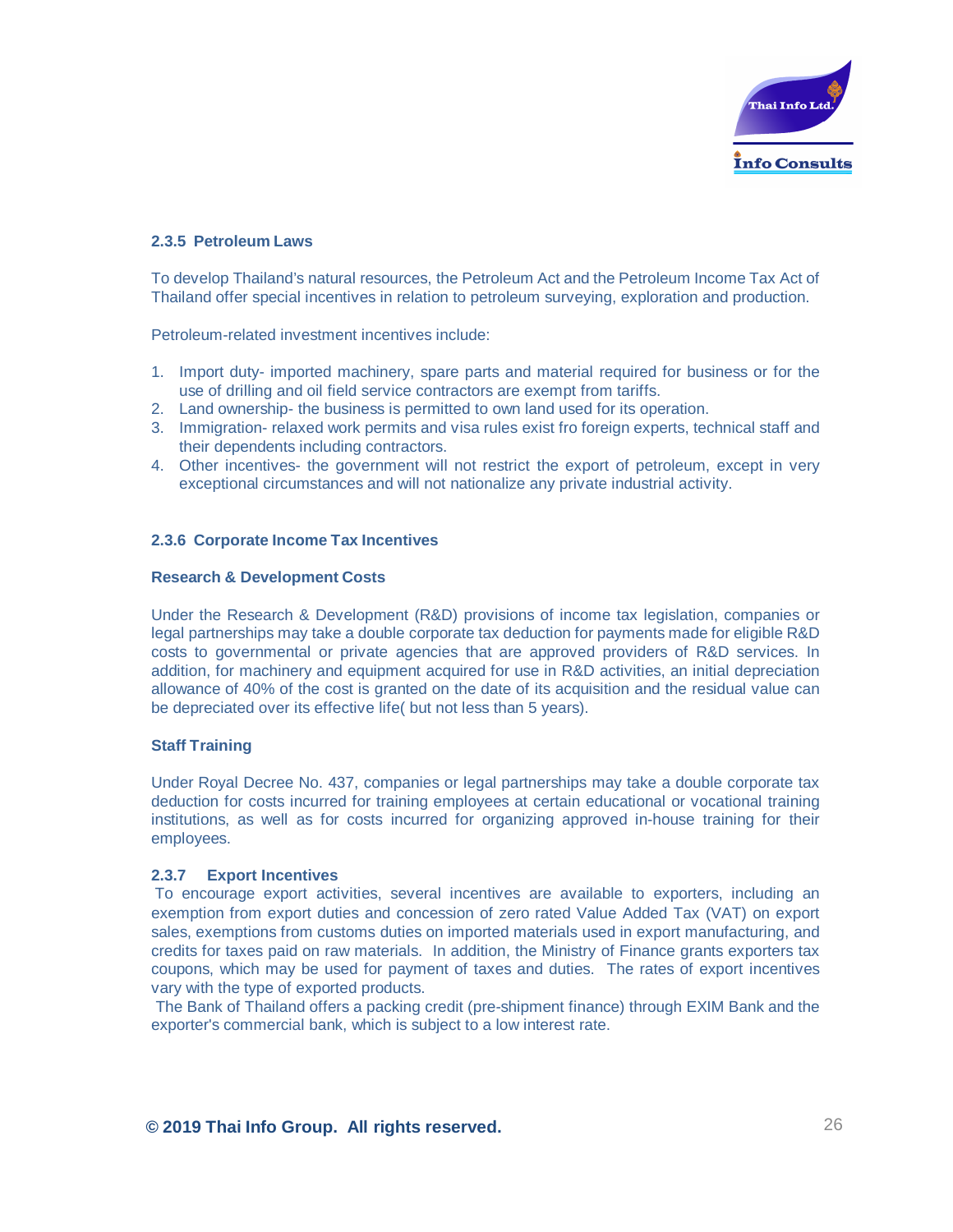

# **2.4 RESTRICTIONS ON FOREIGN INVESTMENT**

Foreign investment is generally welcomed by the government, but the Foreign Business Act stated that certain business activities may not be carried out by foreigners, foreign entities or locally incorporated companies that have 50% or more of their equity shares held by foreigners or foreign entities.

The Act puts the types of restricted businesses into 3 categories.

- **Category One** prohibits businesses that are not allowed to be operated by aliens due to "special reasons" (See Annex 1).
- **Category Two** prohibits businesses for aliens because they involve national safety or security, or affecting arts, culture, traditional customs and folk handicrafts, or affecting natural resources and the environment, unless permitted by the Minister with the approval of the Cabinet (See Annex 2).
- **Category Three** prohibits businesses in which Thai nationals are not yet ready or prepared for competition with aliens, unless permitted by the Director General of the Commercial Registration Department of the Ministry of Commerce, with the approval of the Alien Business Operations Committees (See Annex 3).If successful, the enterprise may be 100% foreign owned.

Foreign majority owned businesses under the Annexes of restricted business are required to have a minimum capital of Baht 3,000,000 while businesses which do not fall within the 3 categories of restricted businesses are required to have a minimum capital of Baht 2,000,000.

Companies promoted by the BOI are permitted to engage in certain business activities restricted under the Foreign Business Act by obtaining the foreign business certificate prior conducting its business.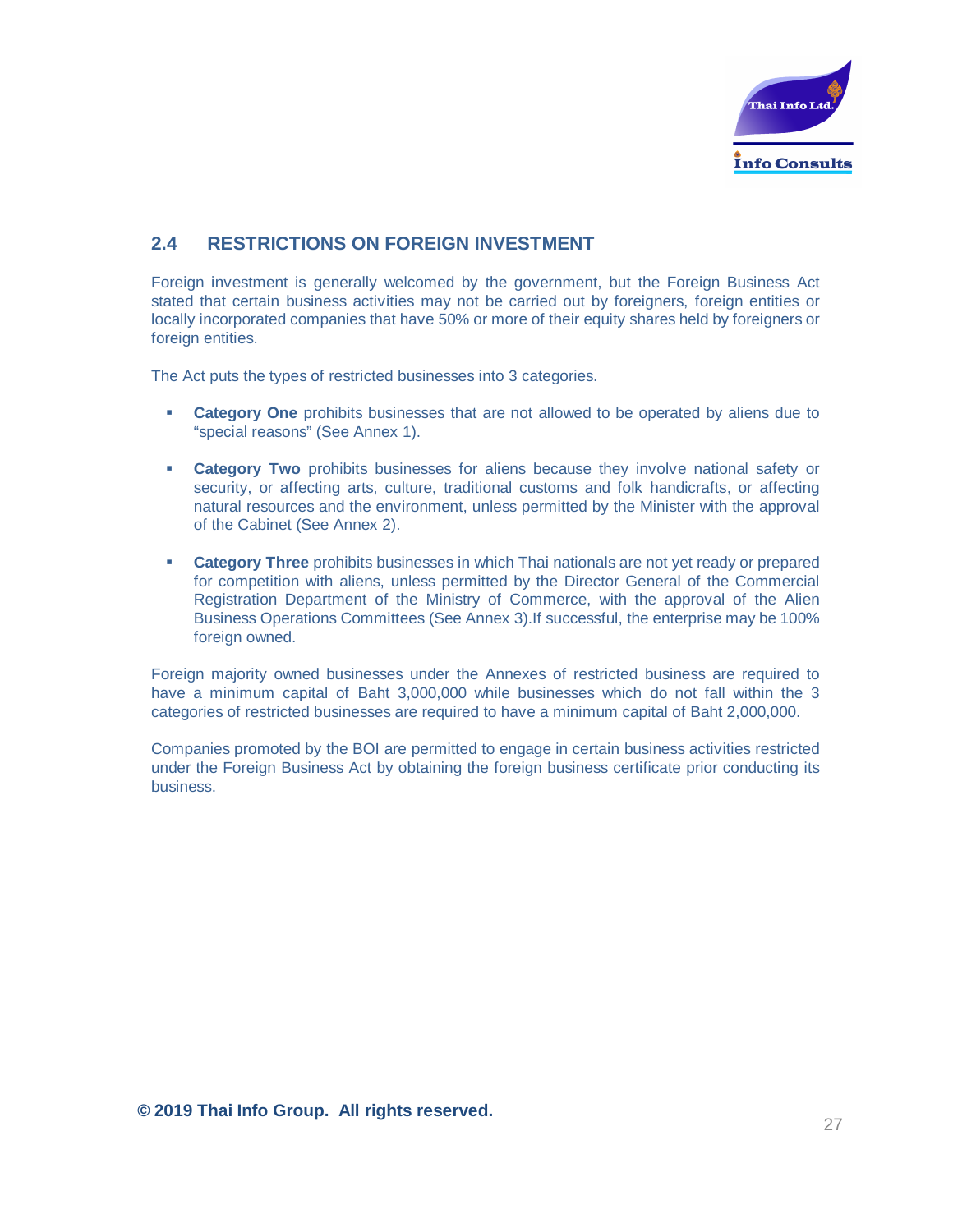

The prescribed activities restricted by the Foreign Business Act are as follows:

#### **ANNEX 1**

#### **Businesses prohibited to foreigners for special reasons**

- 1. Newspaper publication, radio or television broadcasting
- 2. Rice farming, arable farming or orchard farming
- 3. Rearing livestock
- 4. Forestry and the processing of wood from forests (naturally grown)
- 5. Fishery, only in relation to the catching of marine life in Thai waters and the Thai economic zone
- 6. Extraction of Thai medicinal herbs
- 7. Trading and auctioning of Thai antiques, or antiques which are of historical value to the country
- 8. Manufacture or casting of Buddha images and alms bowls
- 9. Trade in real estate

#### **ANNEX 2**

#### **Businesses concerning national safety and security, or which have an impact on arts, culture, traditional customs, folk handicrafts or natural resources and the environment.**

Chapter 1: Businesses concerning national safety and security

- 1.1 Manufacture, distribution, and maintenance of:
	- firearms, ammunition, gunpowder and explosives
		- components of firearms, ammunition and explosives
	- weapons of war, ships, aircraft or military vehicles
	- accessories or components of all types of weapons of war
- 1.2 Domestic transportation by land, water or air, including aviation businesses

#### Chapter 2: Businesses which have an impact on art, culture, customs and local handicrafts

- 2.1 Trading of old objects or artifacts which are Thai works of art or handicrafts
- 2.2 Manufacture of wood carvings
- 2.3 Breeding of silkworms, manufacture of Thai silk thread, Thai silk weaving or printing of patterns on Thai silk
- 2.4 Manufacture of Thai musical instruments
- 2.5 Manufacture of products from gold, silver, niello, bronze or lacquer
- 2.6 Manufacture of crockery or ceramics relating to Thai art and culture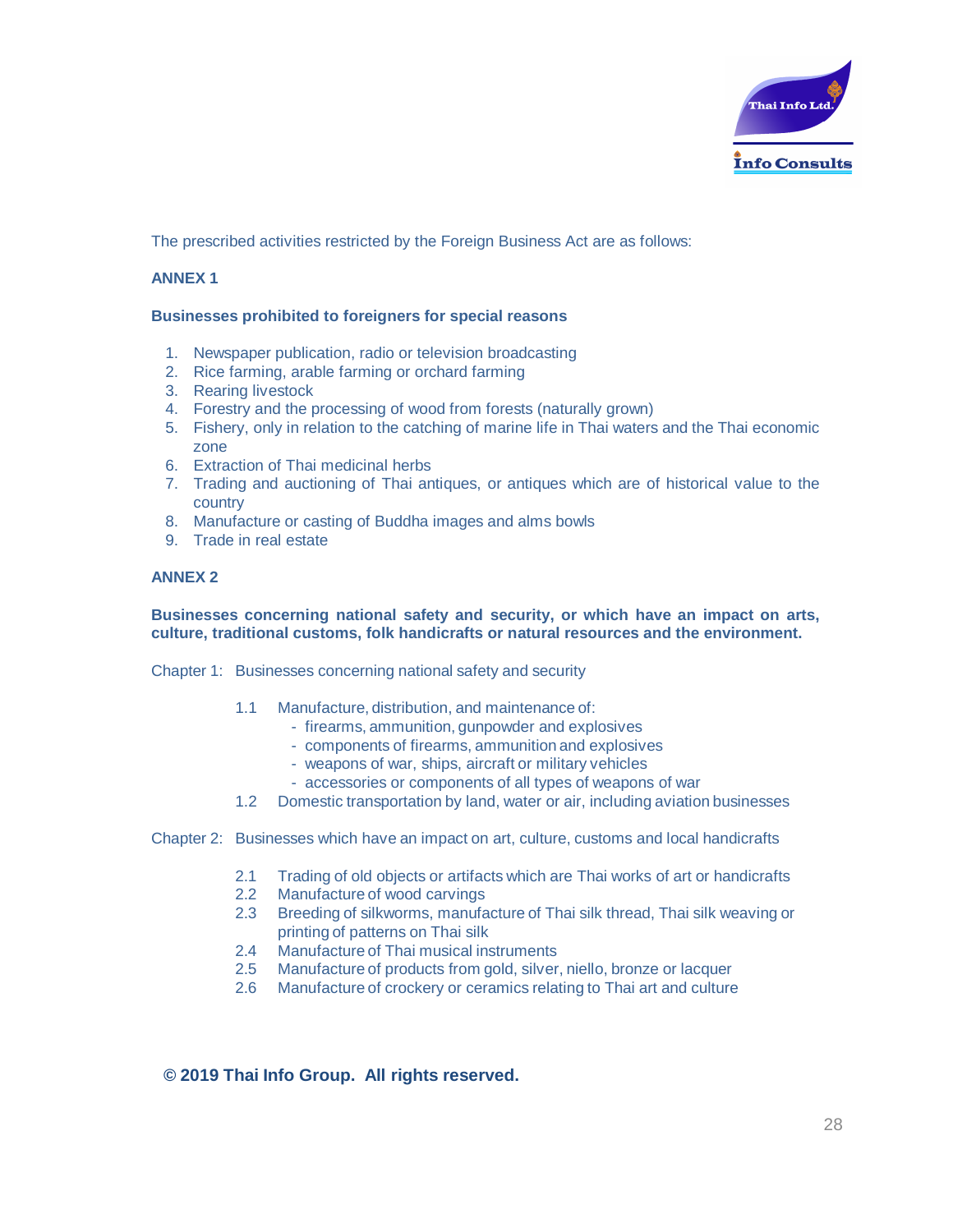

#### Chapter 3 : Businesses which have an impact on natural resources and the environment

- 3.1 Production of cane sugar
- 3.2 Salt farming, including the production of efflorescent salt
- 3.3 Production of rock salt
- 3.4 Mining, including stone quarrying and crushing
- 3.5 Wood processing for the manufacture of household furnishings and utensils

#### **ANNEX 3**

#### **Businesses in which Thais are not yet prepared for competition with foreigners**

- 1. Rice milling and the manufacture of flour from rice and field crops
- 2. Fishery, only in relation to the cultivation of marine life
- 3. Forestry (plantations)
- 4. Manufacture of plywood, wood veneer, chip-board or hard-board
- 5. Manufacture of lime
- 6. Accounting services
- 7. Legal services
- 8. Architectural services
- 9. Engineering services
- 10. Construction, except:
	- the construction of things providing fundamental services to the public such as public utilities, technology or transportation where special equipment and machinery, technology or expertise are required and where the minimum capital of foreigners is Baht 500 million or more.
	- § other types of construction as prescribed in Ministerial Regulations
- 11. Brokerage or agency Businesses, except:
	- § brokerages or agencies trading securities or services connected with the forward trading of agriculture commodities of financial instruments or securities.
	- § brokerages or agencies providing goods and services necessary for manufacture or provision of services to an affiliate's enterprise.
	- § brokerages or agencies trading, purchasing or distributing or procuring markets both domestic and foreign for the sale of goods manufactured in Thailand or imported from abroad, which involve international trade and where the minimum capital of foreigners is Baht 100 million or more.
	- other types of brokerage or agency as prescribed in Ministerial Regulations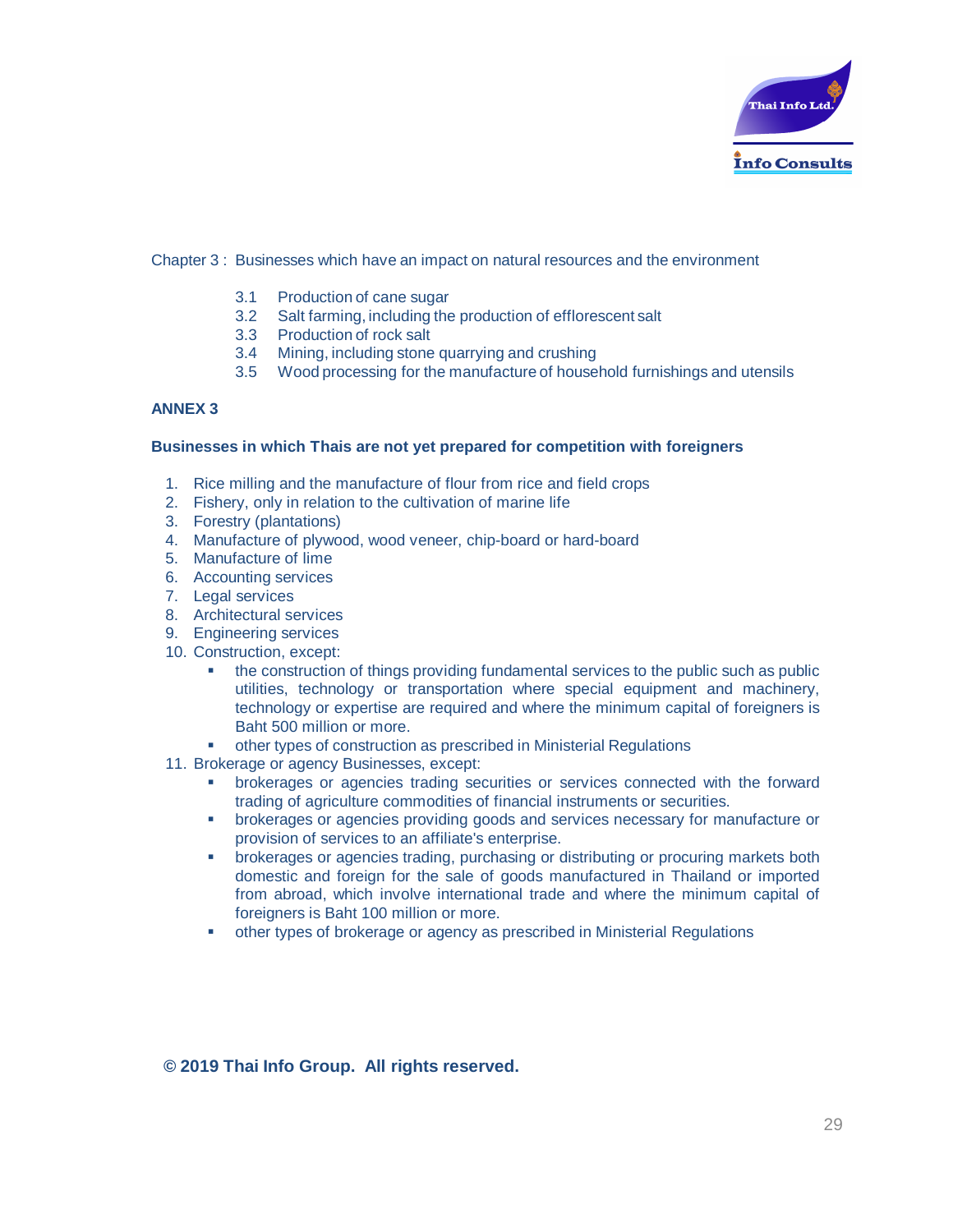

- 12. Public auctions, except:
	- § public auctions involving international bidding and which does not involve the bidding for old objects, antiques, or artifacts which are Thai works of art, handicrafts or antiques or which are of historical value to the nation.
	- other types of public auction as prescribed in Ministerial Regulations
- 13. Domestic trade in indigenous agricultural products which are not prohibited by law
- 14. Retail businesses trading all types of products, with a total minimum capital of less than Baht 100 million or a minimum capital for each establishment of less than Baht 20 million
- 15. Wholesale businesses trading all types of products, with a total minimum capital of less than Baht 100 million per establishment
- 16. Advertising
- 17. Hotels, except hotel management services
- 18. Tourism
- 19. Sale of food and beverages
- 20. Cultivation, reproduction and improvement of plant species
- 21. Other service businesses except those prescribed in Ministerial Regulations

# **2.5 FOREIGNERS INVESTMENT PORTFOLIO**

#### **2.5.1 Stock Exchange of Thailand**

A foreign individual that invests in securities listed on the Stock Exchange of Thailand (SET) is exempt from any tax on the capital gain made from the sale of shares. A foreign corporation will be subject to a 15% withholding tax on the capital gain under Thai law. However, this tax rate may be reduced or the gain may be exempt from tax under the Double Tax Agreement (See Page 54 ). Dividends received on shares are subject to a domestic withholding tax rate of 10%.

#### **2.5.2 Thai Real Estate**

Foreign investment in Thai real estate is restricted under the Alien Business Act 1999. However, the Land code 1954 allows foreigners, under certain rules and conditions set out under the Department of Land's regulations, to have a proprietary right in immovable property.

Thus, a foreigner, with limited exceptions, cannot own land, but can own a building on land. Many foreigners therefore choose to obtain long-term leases. Depending on a quota based on total area size, a foreigner can own a condominium outright ( for example, through freehold purchase) because the underlying land is owned by a Thai legal entity.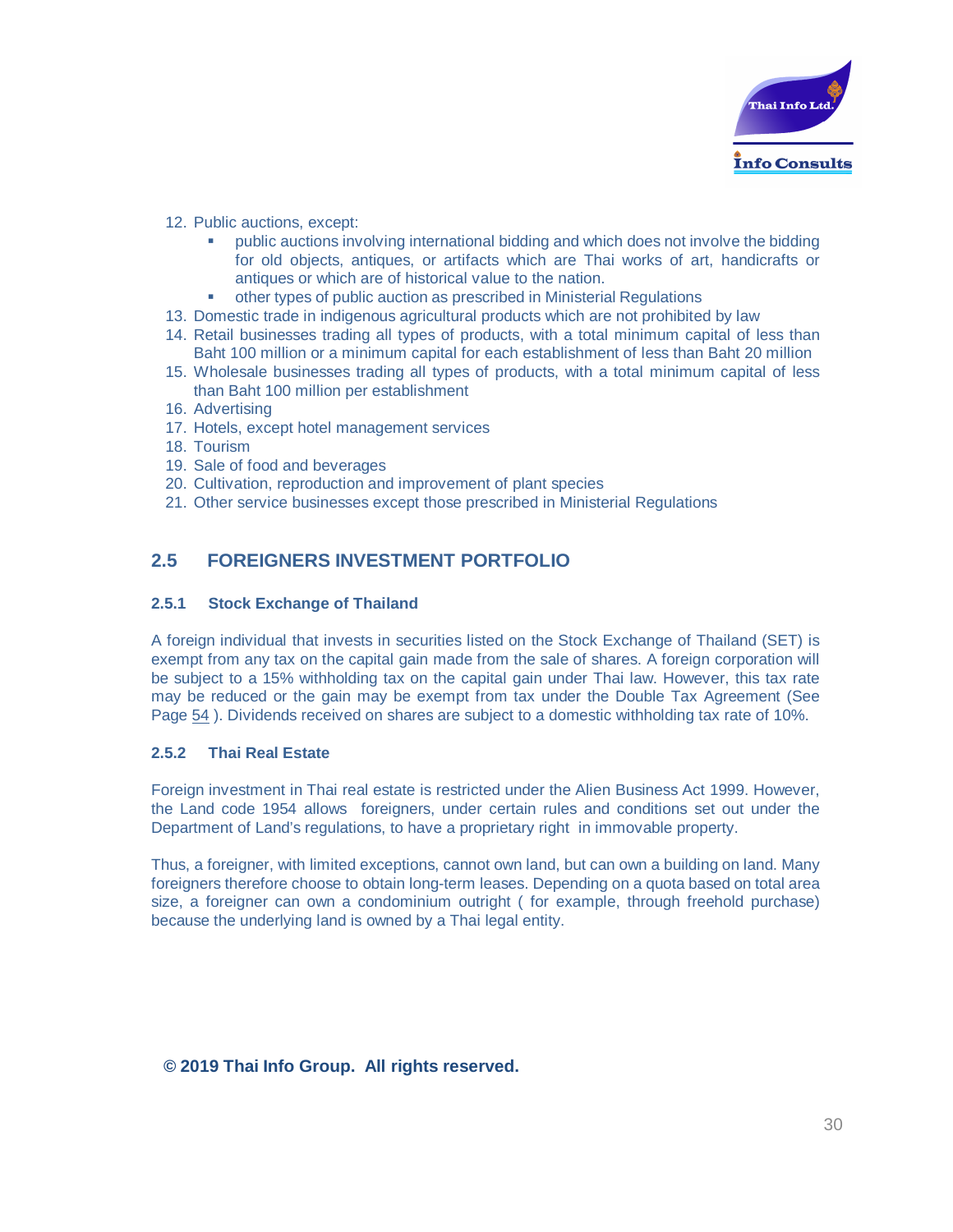# **3. SET UP BUSINESS**



# **3.1 CORPORATE AND TAX REGISTRATION**

#### **3.1.1 Corporate Registration Procedures**

#### **a. Limited Company**

- 1. Before forming a limited company, the chosen corporate name must first be registered and approved by the Thai Commercial Registrar.
- 2. A Memorandum of Association must be filed, which contains the approved name of the company, its business address, its objectives, the personal details about the promoters and the shares subscribed for by each, and data on the authorized capital of the company.
- 3. The next step is to hold a statutory meeting of shareholders, during which:
	- the articles of incorporation and by-laws are approved;
	- the board of directors is elected:
	- the transactions and expenditures of the founders are ratified; and
	- the authorized auditor is appointed.
- 4. The directors may then register the company with the Commercial Registrar.

A limited company that has registered capital of more than Baht 5 million must file evidence issued by a commercial bank to prove that share payments have been made to the company's bank account no later than 15 days after incorporation.

#### **b. Branch, representative office and regional office**

Prior to the new Ministerial Regulations of the Department of Business Development becoming effective in May 2017, foreign corporations wishing to do business in Thailand through a branch, representative office, or regional office had to submit certain required documents, including the application for a foreign business license.

Currently, in order to set up a representative office or regional office, it is only necessary to apply for a company registration number and corporate taxpayer number from the governmental authorities. However, in order to set up a branch office, it is still necessary to apply for a foreign business license (except for a branch office which has contracts with the governmental authorities or a state enterprise to render service activities).

#### **c. Public securities**

In order to offer newly issued securities for sale to the public, companies must apply for approval from the Securities and Exchange Commission (SEC), complying with the rules and regulations issued by the SEC Board according to the Securities and Exchange Act, 2535 B.E. However, existing securities can be offered for sale without the SEC's approval, on the condition that the company discloses information to the SEC prior to offering those securities for sale. Before offering securities to the public, the company or existing shareholders will generally need to file a registration statement and a draft prospectus with the SEC. This is in order to provide information to potential investors.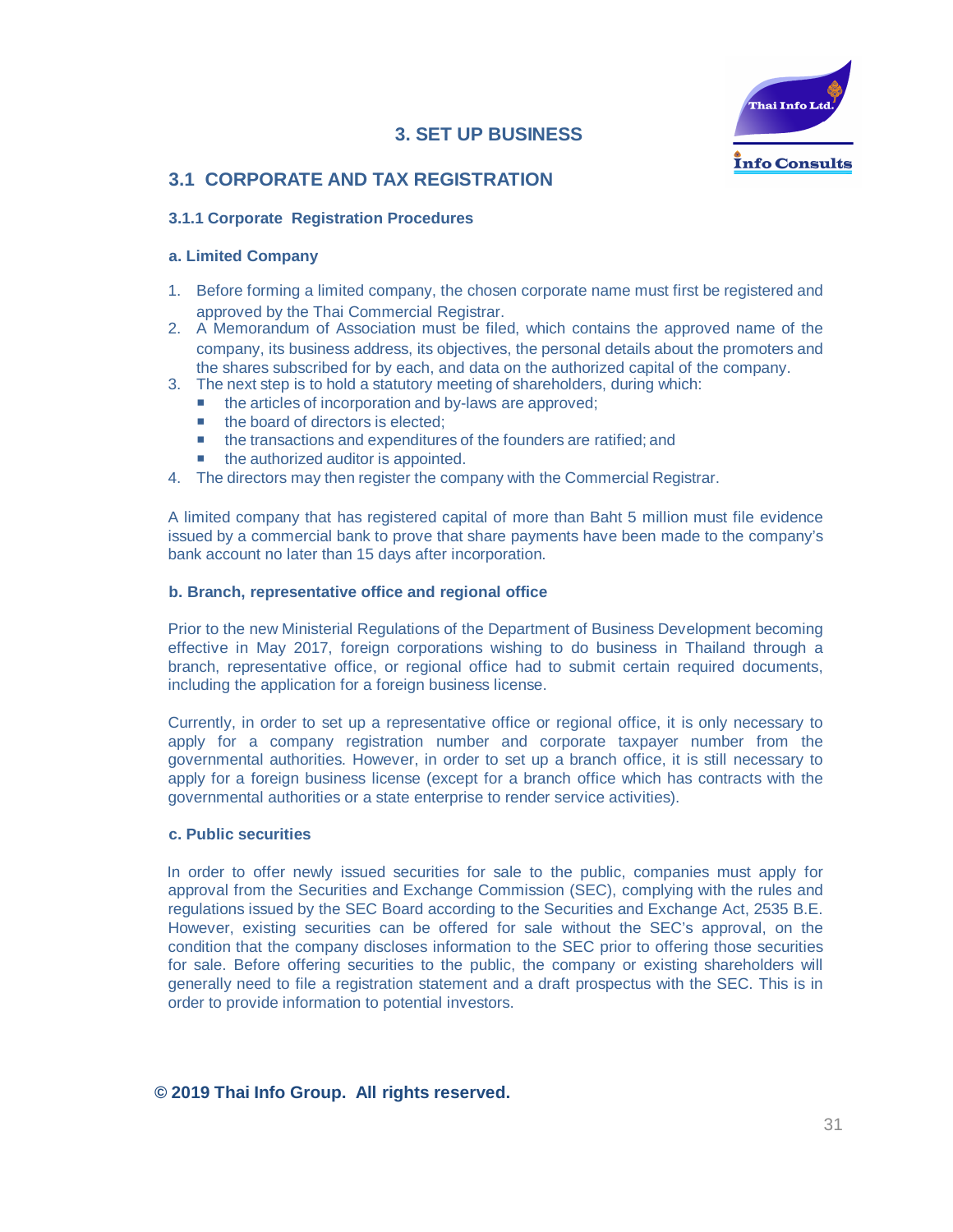

#### **3.1.2 Tax Registration**

An individual person who is subject to Thai personal income tax and has no Thai identification number (such as an expatriate employee) must obtain a tax identification number from the Thai Revenue Department within 60 days of the date of deriving taxable income.

A legal entity which is subject to corporate income tax, except for Thai incorporated companies which have a 13-digit registration number issued by the Ministry of Commerce, must obtain a tax identification number from the Thai Revenue Department within 60 days of the date of commencing business in Thailand.

All entities that have annual turnover exceeding Baht 1.8 million must register for VAT within 30 days of the annual turnover exceeding the threshold, unless specifically exempt. It is possible to apply for VAT registration before the date of commencing business under conditions specified by the Director-General of the Thai Revenue Department.

# **3.2 FACTORY LICENSE**

The Factory Act, (1992), divides factories into three groups:

- 1. **Group 1** factories that can function immediately without licensing.
- 2. **Group 2** factories for which notification to officials is required only prior to the start of operations. Operators may commence operations upon acquiring a receipt from the Ministry stating that their report has been received.
- 3. **Group 3** factories for which a factory license is required before the establishment of the factory.

Before the establishment of a factory under Group 3, the operator must obtain a factory license from the Department of Industrial Works and Ministry of Industry. The operator of a Group 3 factory must notify the authorities at least 15 days before a factory test-run commences, and again 15 days before actual manufacturing operations start.

A factory license is valid up to the last day of the fifth calendar year from the year of issue, and is renewable. An application for the renewal of a factory license must be filed with the authorities prior to the expiration of the current license. While the factory license is valid, the licensee must pay an annual fee for the license, as determined by the authorities. Prior permission from the Ministry of Industry must be obtained for any factory expansion, transfer of machinery to other sites, or transfer of a factory site, as well as to transfer, lease, assign, or sell a factory operation.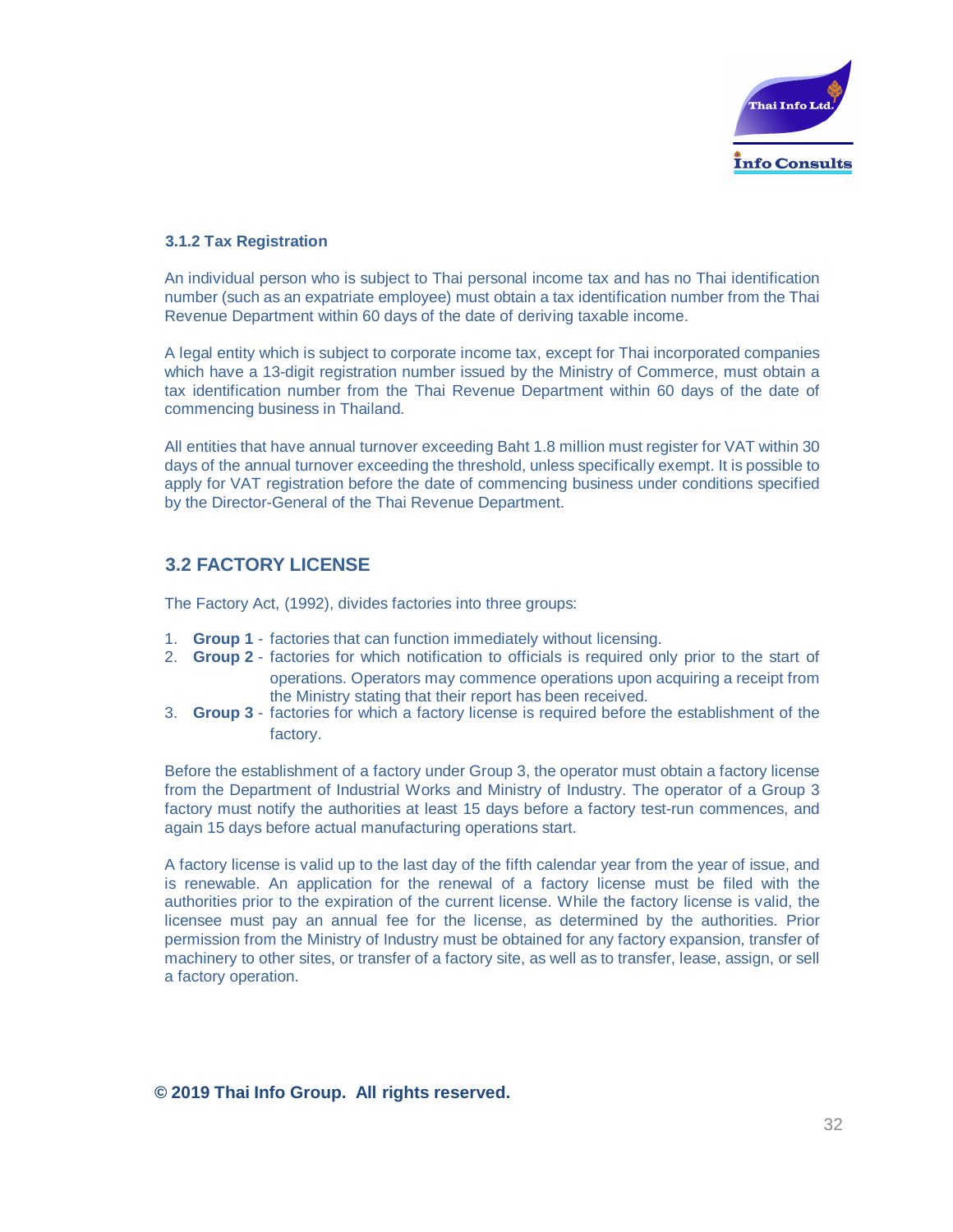

# **3.3 PROTECTION OF INTELLECTUAL PROPERTY**

#### **3.3.1 Copyright**

The Copyright Act protects works in the categories of literary work, including computer programs; dramatic, artistic, and musical work; audio-visual material, cinematic films or recorded material; disseminated pictures or disseminated audio; or any other works in the fields of literature, science, or the fine arts.

Copyright belongs to the creator of a work, subject to the following conditions:

- 1. For unpublished work, the creator must be of Thai nationality or reside in Thailand, or be a national of or reside in a country which is a member of the Convention on the Protection of Copyright, of which Thailand is a member, provided that the creator spends all or most of the time residing in Thailand on the creation of the work.
- 2. For published work, the first publication must be made in Thailand or in a country that is a member of the Convention on the Protection of Copyright. If the first publication was made outside of Thailand or in a country which is not a member of the Convention, the work created must have been published in Thailand or in a country which is a member of the Convention within 30 days of the first publication. Alternatively, the creator must have met the criteria set out in the paragraph above at the time that the work was first published.

Copyright is valid for the period of the creator's life, plus an additional 50 years thereafter. Where the creator is a legal entity, the protection period is 50 years from the date of creation, or 25 years if the copyright application is for art. The following are not deemed eligible for copyright protection under the Act:

- 1. Daily news and facts that are, by nature, merely news items
- 2. The Constitution and laws
- 3. Announcements, orders, and regulations of ministries, bureaus, departments, or any other agency of the state or local jurisdiction
- 4. Court judgments, orders, rulings, and official reports
- 5. Translations and collections of items specified above, which are prepared by government agencies or local administrations

Thailand is a member of the Berne Convention for the Protection of Literary and Artistic Works. This allows certain copyrights registered in other Berne Convention countries to be enforced in Thailand.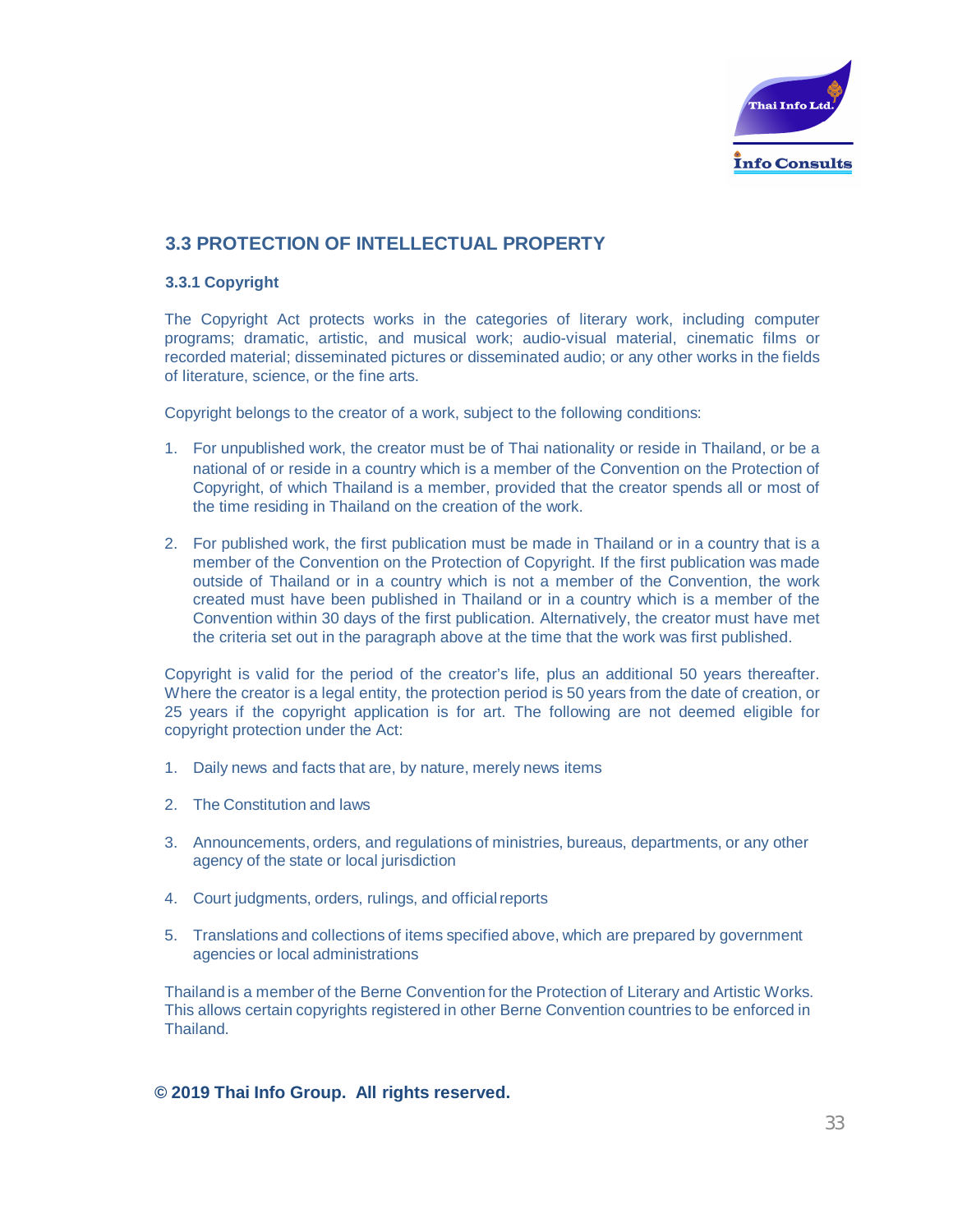

#### **3.3.2 Trademarks**

The Trademark Act of Thailand governs the registration and protection of trademarks. The Act defines a trademark as a symbol used in connection with goods, for the purpose of indicating that they belong to the owner of the trademark. The trademark must be distinctive, and not identical or similar to those registered by others.

Registration of a trademark may be completed by the trademark proprietor, or through an agent. Application for registration must be made on official forms duly signed either by the proprietor or the agent, and filed with the Trademark Office. If an application is approved, the registration will be published in the Official Journal. Once published, if not opposed, the proprietor has the exclusive right to use the registered mark on all of the products for which registration has been granted. Trademark registration is valid for 10 years from the date of application. It is renewable for an unlimited number of periods of 10 years each. Renewal of the registered trademark must be made 90 days before the date of expiration.

The Trademark Act allows the protection of service marks, service names, collective marks, certification marks, and trade names.

#### **3.3.3 Patents**

The Patent Act protects both inventions and product designs and pharmaceuticals. Thailand has numerous bilateral agreements enabling citizens of other countries to file patent applications in Thailand. However, Thailand is neither a signatory to the Paris Convention for the Protection of Industrial Property, nor a signatory of any other international convention for the reciprocal protection of patents. Under the Patent Act, patents for inventions are valid for 20 years, and patents for designs are valid for 10 years.

The invention must be patentable by meeting the following requirements:

- 1. Being novel
- 2. Involving an inventive step
- 3. Capable of being made or used for some kind of production activity

Any patent that is widely published and/or patented or registered in a different place prior to the filing date of the Thai application is not patentable in Thailand. In addition, the following are not patentable in Thailand:

- 1. Microbes and any components thereof which exist naturally, such as animals, plants, and extracted substances from animals or plants
- 2. Scientific or mathematical rules or theories
- 3. Computer programs
- 4. Methods of diagnosis, treatment, and care of human and animal diseases
- 5. Inventions that are contrary to public order or morality, public health, or welfare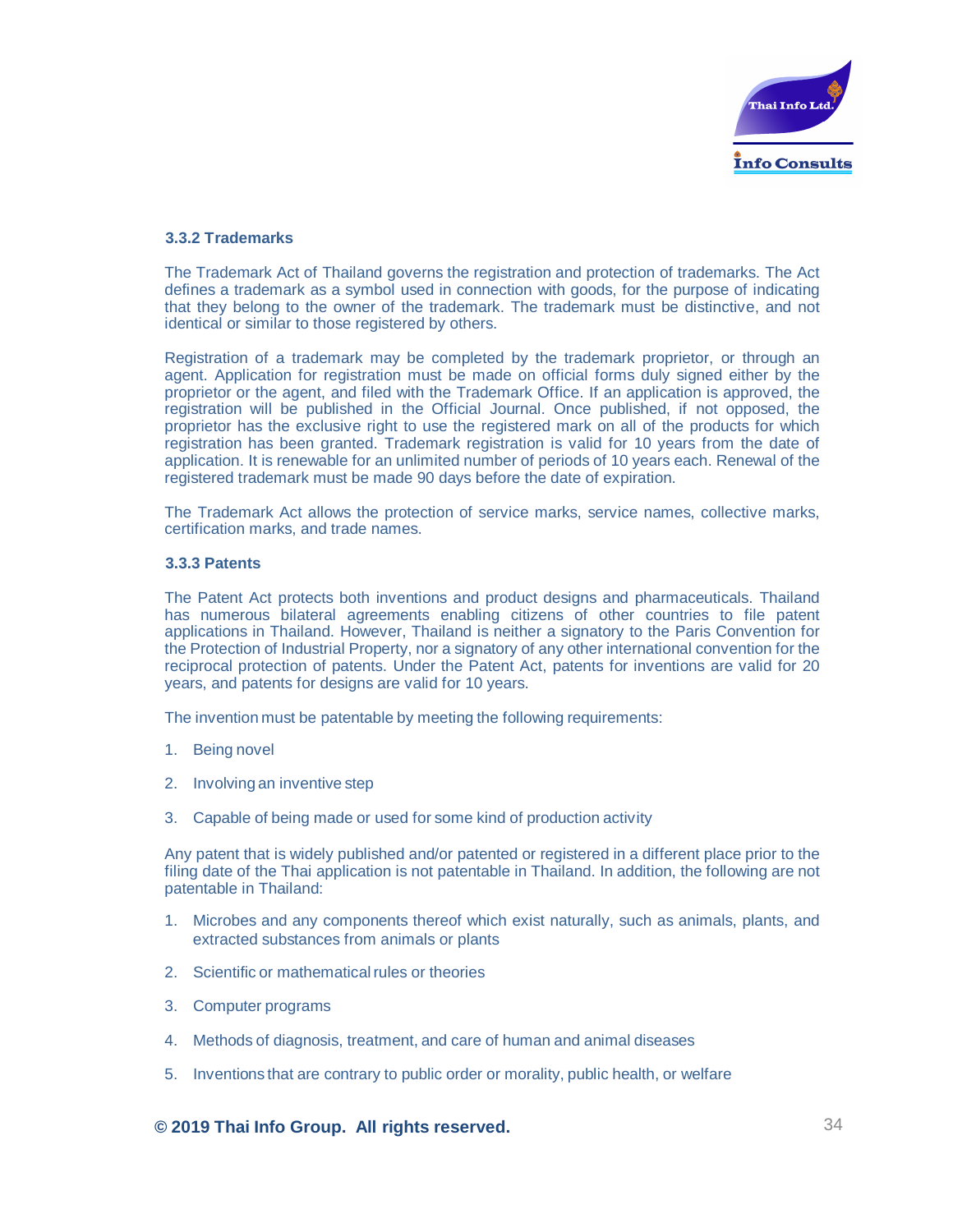# **4. AUDITING AND ACCOUNTING REQUIREMENTS**



# **4.1 AUDITING**

#### **4.1.1 Audit Requirements**

Entities incorporated in Thailand are required by statue to provide annual financial statements prepared according to Thai Financial Reporting Standards (TFRSs).

The financial statements must be audited and certified by a licensed independent auditor. An exception applies for the financial statements of a registered partnership, established under Thai law, whose capital, assets, or income, any one or all of them, are not more than those values prescribed in the Ministerial Regulations .

The auditor is required to examine the books of account of the entity in accordance with Thai Standards on Auditing (TSA) and to give opinion on the financial statements as to whether they present fairly the financial position and results of operations for the period under audit.

A public limited company's financial statements are required to be audited each quarter, whereas a private limited company's financial statements are required to be audited annually.

#### **4.1.2 Filing Requirements of Limited Company**

Within 4 months after the date of the financial year end, the audited financial statements of companies incorporated in Thailand must be submitted for shareholders' adoption at the annual general meeting and, within 1 month after such approval, filed with the Department of Business Development of the Ministry of Commerce. In addition, such audited financial statements are to be filed, along with the annual income tax returns, with the Revenue Department within 150 days after the financial year end.

# **4.2 ACCOUNTING**

#### **4.2.1 Accounting and Financial Reporting Requirements**

Under the Thai Civil and Commercial Code, a shareholders' register and accounting records that accurately reflect company transactions and assets and liabilities must be kept at the registered office of the company. Such accounting records and books of account must be kept for a period of 5 years to meet the requirement of accounting law and for tax inspection purposes.

A company's accounting period may not exceed 12 months. The year-end for the first accounting period must be consistently used for future accounting periods, unless a request is made to change the year-end.

#### **4.2.2 Accounting Principles and Practices**

The Federation of Accounting Professions (FAP) of Thailand is responsible for developing the Thai accounting standards, and accounting practice guides and interpretations (collectively referred to as Thai Financial Reporting Standards (TFRSs). The TFRSs are based on the International Financial Reporting Standards (IFRSs).

Presently, the FAP has developed and issued 2 sets of TFRSs. The first one is TFRSs for publicly accountable entities (TFRSs for PAEs) which is mandatory for publicly accountable entities, such as listed companies or financial institutions. The second one is TFRSs for nonpublicly accountable entities (TFRSs for NPAEs). Non-publicly accountable entities, such as a private limited company, may choose to apply either TFRSs for PAEs or TFRSs for NPAEs.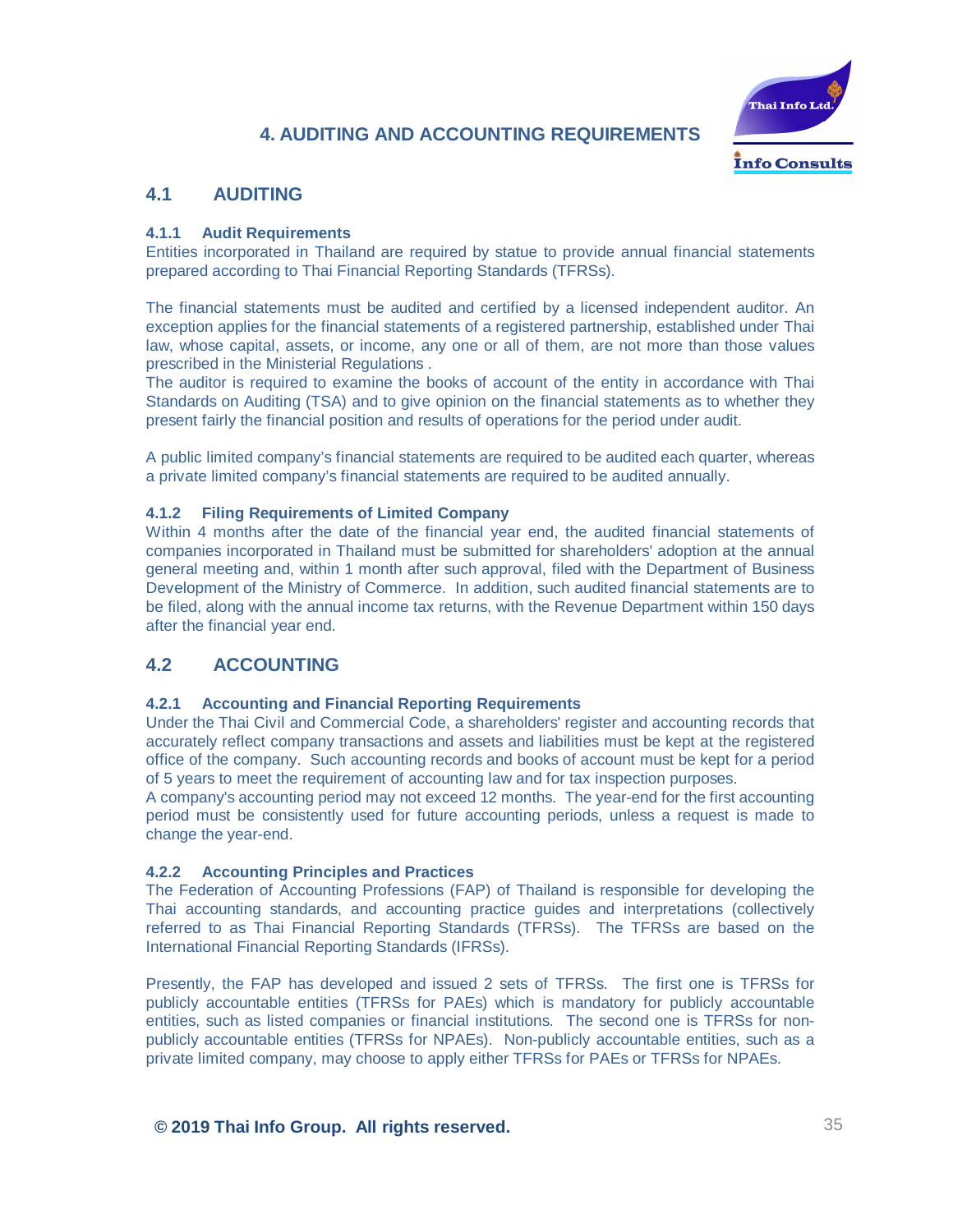

# **5. THE TAX SYSTEM**

# **5.1 PRINCIPAL TAX**

Thailand's principal taxes include corporate income tax, personal income tax, value added tax, specific business tax, excise tax, and custom duties. Other taxes of relatively minor significance include the stamp duty, and property tax.

#### **5.1.1 Source of Tax Law**

The Thai Revenue Code governs corporate and individual income taxes, branch profit remittance tax, value added tax, specific business tax and stamp duty. Customs duties are regulated by the Customs Act, and the Excise Act governs the excise tax.

# **5.2 ADMINISTRATION**

Tax collections are administered by the Ministry of Finance through 3 departments. The Customs Department, which is responsible for import and export duties; the Revenue Department, which is responsible for the collection of income tax, value added tax, specific business tax, and stamp duty; and the Excise Department, which is in charge of the collection of excise tax levied on certain specific commodities. The local governments are the recipients of the property tax.

In general, Thailand's tax administration follows a self-assessment system. Taxpayers have a legal duty to declare their income and pay the related tax to the authorities. The declaration and tax payment are regarded as correct and complete unless subsequently called for examination by the authorities.

Apart from the duty to pay taxes, companies are also required to withhold taxes on payments they make to outside parties. The taxes withheld have to be remitted to the tax authorities within a prescribed time frame.

#### **5.2.1 Filing and Payment**

Mid-year (interim) tax returns are required to be filed with the Revenue Department within 2 months after the end of the first half year. For listed companies, financial institutions and companies specially approved by the Director-General of the Revenue Department, their interim tax shall be based on the actual operating results for the first half year as substantiated by the audited/reviewed financial statements. For other companies, their interim tax shall be based on half of the projected annual income; and no audited financial statements need to be submitted in this case. The interim tax is creditable against the annual tax payable at the end of the year. Companies must then file their annual income tax returns and audited financial statements with the Revenue Department within 150 days after the end of their accounting year. The remaining corporate income tax due is paid when the return is filed.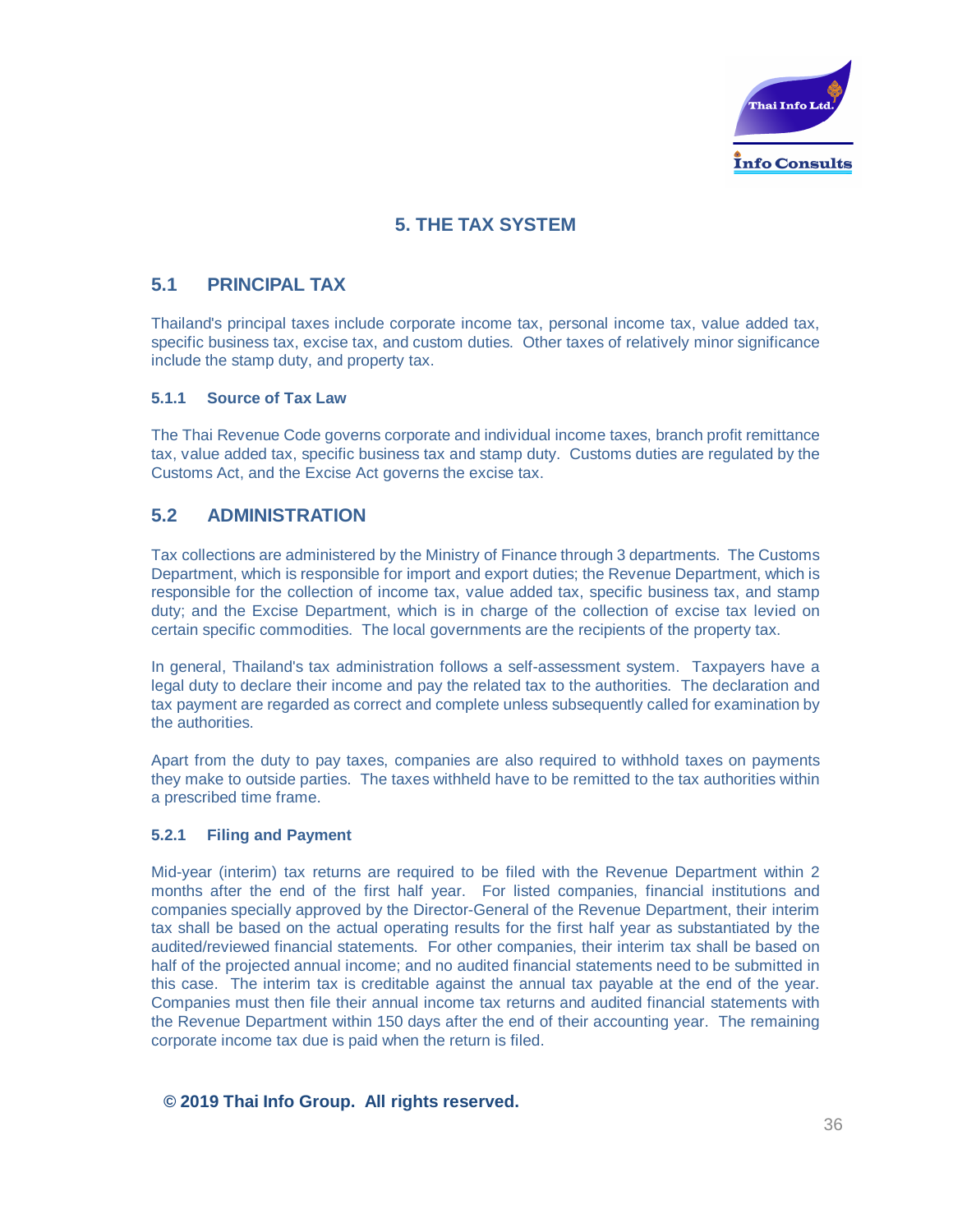

Branch profit remittance tax returns must be filed and the related tax paid to the Revenue Department within 7 days of the following month.

Individual income tax returns must be filed and related income tax paid to the Revenue Department by March of the year following the tax year (the calendar year).

Generally, value added tax returns must be filed and related tax paid to the Revenue Department within 15 days after the end of each month.

Import and export entry forms must be filed and related customs duties paid to the Customs Department before goods are released from a port.

Excise taxes on manufacture goods generally must be paid and the return filed before goods leave the factory. Excise taxes on imported goods such as petroleum products, must be paid and the return filed before the goods can be cleared from the port.

#### **5.2.2 Tax Audit and Assessment**

Revenue authorities may generally issue a summons within 2 years after a return is filed (5 years in exceptional case) requiring a taxpayer to respond to questions or submit books of account or other relevant documents for examination. If tax deficiencies are found, the authorities can assess additional taxes, provided the assessment is made within 10 years after the return if filed. The tax assessment is regarded in laws as tax due to the authorities.

#### **5.2.3 Appeals**

Within 30 days after the receipt of a notice for additional tax assessment, a taxpayer must either pay the additional tax or file an appeal with the Tax Appeal Committee. Security such as a bank guarantee has to be given to delay the tax payment. If disagreeing with the ruling of the Tax Appeal Committee, the taxpayer may take the case to the Central Tax Court and then the Supreme Court.

#### **5.2.4 Tax Penalties**

Taxpayers failing to pay taxes when due or paying insufficient taxes may be liable to a tax penalty of up to 200% of the unpaid tax. The Revenue authorities have the rights, however, to reduce the rate depending on the circumstances. In addition, taxpayers are liable to a tax surcharge of 1.5% a month on the amount of the unpaid tax, but the surcharge shall not exceed the amount of the unpaid tax.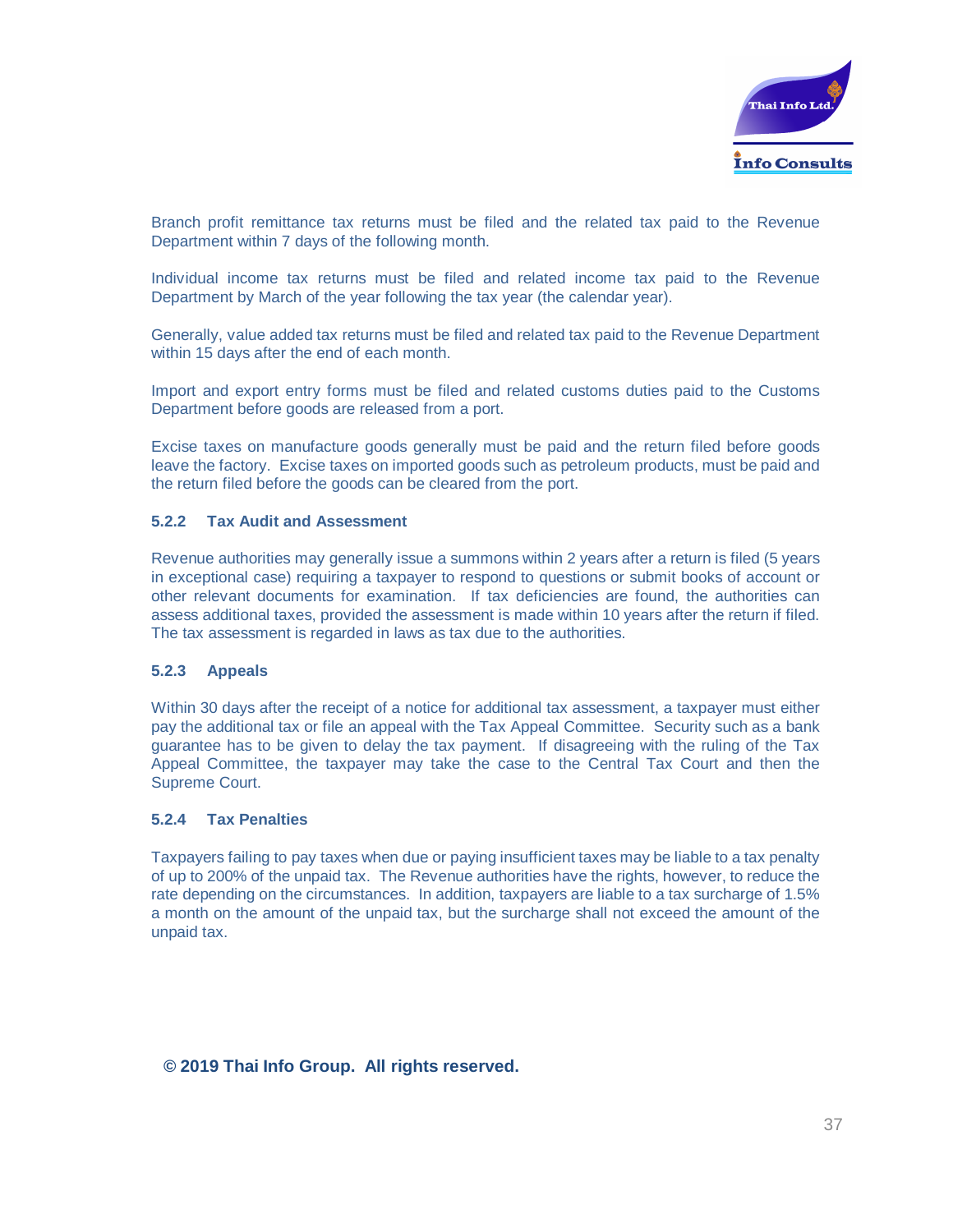

# **6. TAXES ON BUSINESS**

# **6.1 CORPORATE INCOME TAX**

Corporate Income Tax (CIT) is a direct tax levied on juristic persons (companies) established under Thailand or foreign law and conducting business in Thailand, or which derives certain types of income from Thailand.

The term of 'juristic person' (company) means a juristic company or partnership operating in Thailand. Companies incorporated in Thailand are subject to corporate income tax on all profit derived from both domestic and foreign sources. The term also includes any joint venture and any trading or profit-seeking activity conducted by a foreign government or its agency, or by any other juristic body incorporated under a foreign law.

#### **6.1.1 Taxable Entities**

CIT is levied on both Thai and foreign companies. A Thai company means a company incorporated in Thailand and is subject to tax in Thailand on its worldwide net profit at the end of each accounting period (12 months).

A foreign company means a company incorporated under foreign law. Generally, a foreign company is treated as conducting business in Thailand if it has an office, a branch, or any other place of business in Thailand, or if it has an employee, agent, or representative that is conducting business in Thailand. A foreign company conducting business in Thailand is subject to CIT only for net profit arising from, or in consequence of, business conducted in Thailand at the end of each accounting period.

A separate profit remittance tax of 10%(whether by dividend or other distribution) of the amount remitted is imposed on foreign companies that remit their Thailand -based profits offshore. Profit means any sum set aside out of profits, as well as any sum which may be regarded as profit.

A foreign company, not conducting business in Thailand, but deriving certain types of income from Thailand, such as service fees, interests, dividends, rents, or professional fees, may be subject to CIT on the gross amount received. It is collected in the form of withholding tax, by which the payer of income shall deduct the tax from the income. A foreign company engaged in international transportation is also only subject to tax on its gross receipts.

#### **6.1.2 Fiscal Year**

The ordinary fiscal year for tax submission is for the 12-month period ending 31 December. However, with consent from the Director-General, corporate taxpayers may choose on alternative accounting period for the purpose of determining taxable income.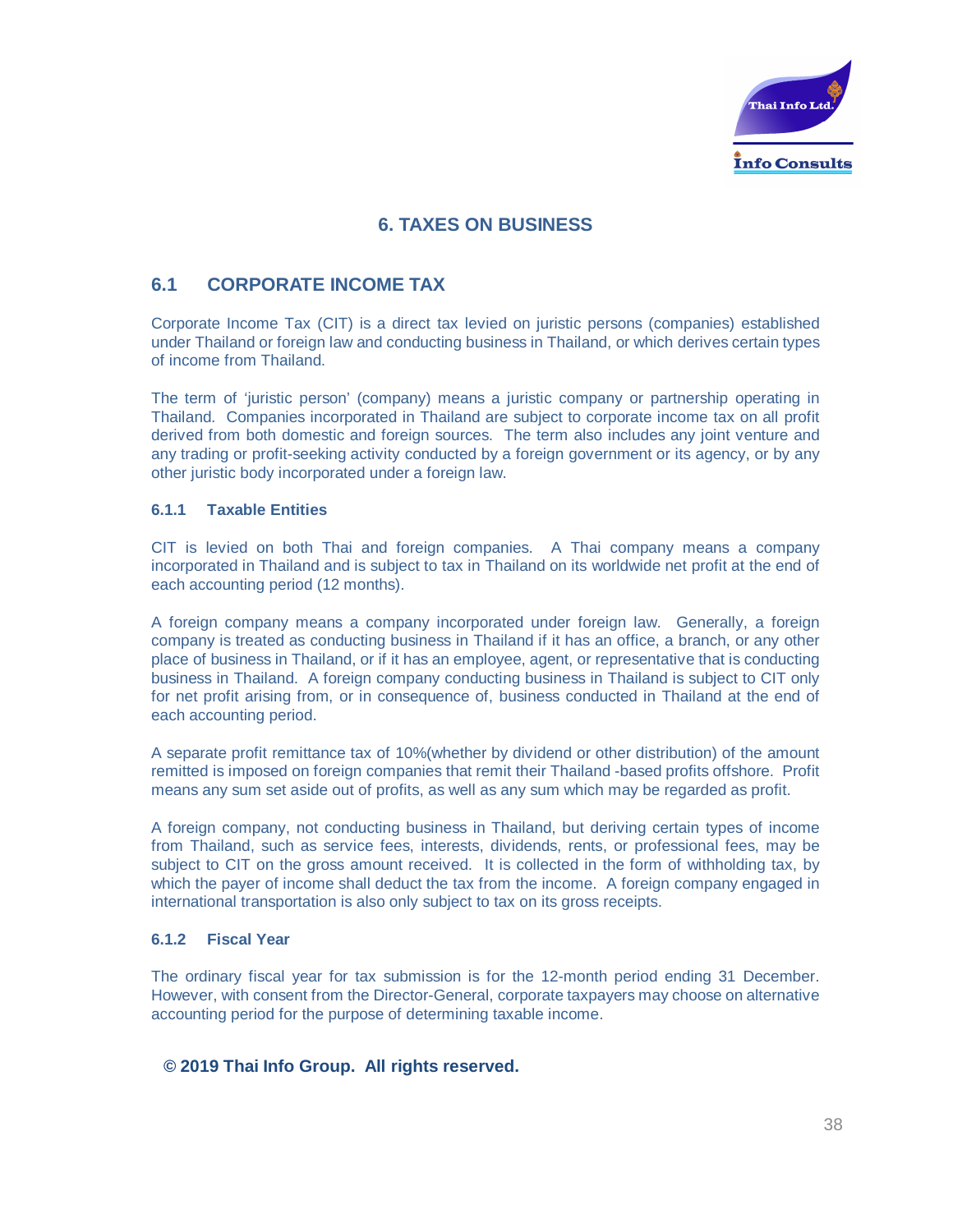

#### **6.1.3 Determining Company Taxable Income**

CIT of a company conducting business in Thailand is calculated from the company's net profit on an accrual basis. A company must take into account all revenue arising from, or in consequence of, the business conducted in an accounting period and may deduct all expenses in accordance with the conditions prescribed by the Revenue Code.

#### **6.1.4 Tax Rates**

- 1) The standard corporate income tax rate is 20% of net profit
- 2) A progressive tax rate applies to small and medium-sized enterprises( SMEs\*) as follows:

| <b>Net Profit (Baht)</b> | <b>Tax Rate</b> |
|--------------------------|-----------------|
| 0-300,000                | Nil             |
| 300,001-3,000,000        | 15%             |
| Over 3,000,000           | 20%             |

*(An 'SME' means a company which has paid-up capital at the end of any accounting period not exceeding Baht 5 million and which has revenue from the sales of goods or services in any accounting period not exceeding Baht 30 million.)*

#### **6.1.5 Foreign Tax Relief**

For income derived from countries that do not have a Double Taxation Agreement (DTA) with Thailand ( See Page 54), foreign tax credits are allowed. These foreign tax credits are subject to certain criteria and conditions, up to the amount of Thailand tax that would have been payable had the income been derived in Thailand. The same rules apply with regard to foreign tax relief for DTA countries.

#### **6.1.6 Losses and Consolidation**

Each company is taxed as a separate legal entity. Losses incurred by one affiliate may not be offset against profits made by another affiliate. Losses can only be carried forward for a maximum of 5 years.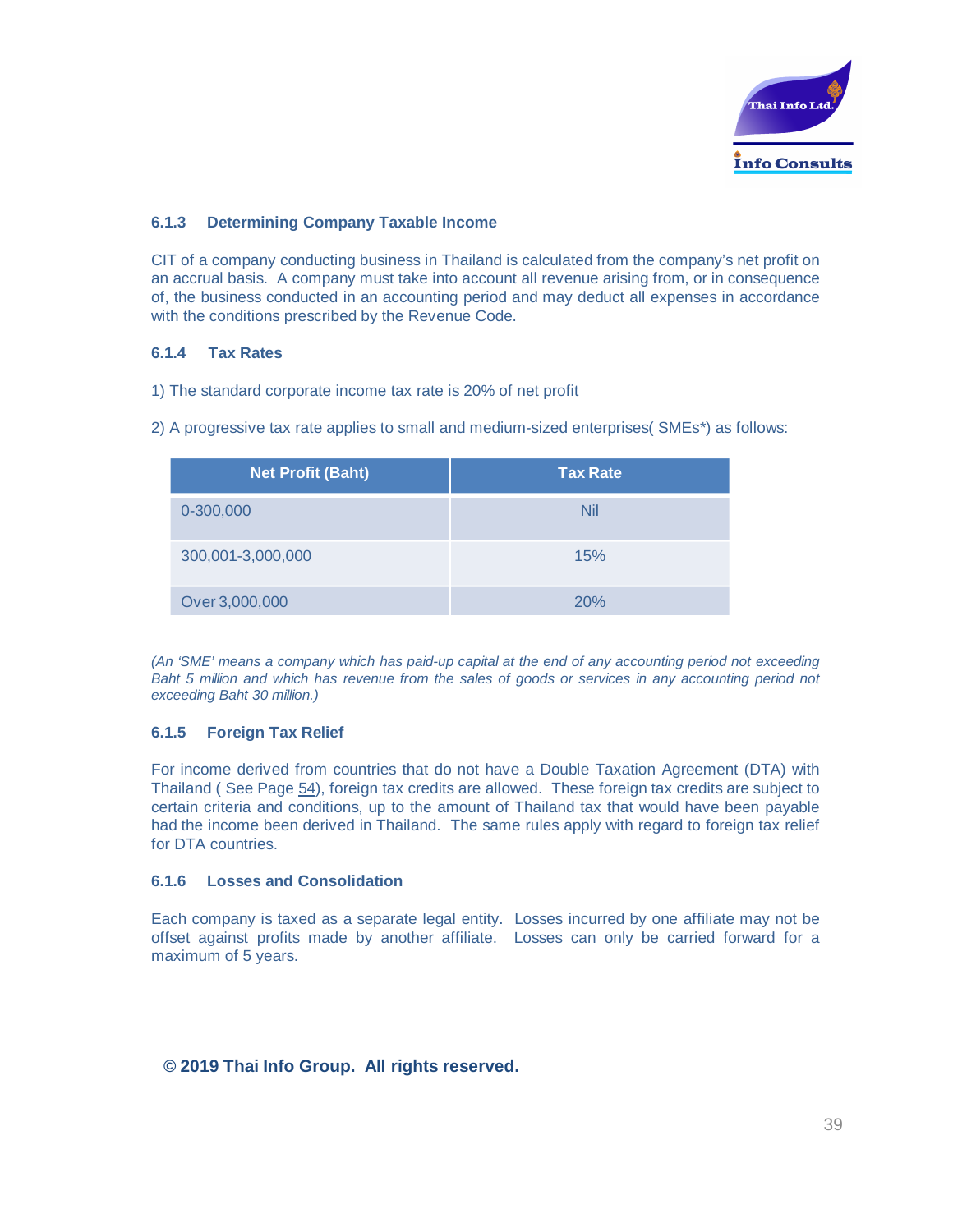

#### **6.1.7 Dividends**

Dividends received by a company listed on the Stock Exchange of Thailand (SET) are exempt from tax. Exemptions also apply to dividends received by any other company incorporated in Thailand that holds at least 25% of the voting shares in another Thai company, without any cross shareholding, either directly or indirectly, providing that the related investments have been held for a period of at least 3 months before and 3 months after the receipt of the dividends. Where a Thai company does not qualify for the shareholding period specified, it will nevertheless only need to include in its assessable income an amount of 50% of a dividend received from another company incorporated in Thailand.

Dividend paid by a foreign company to a Thai company will be exempt from Thai CIT if:

- The paying company has a minimum corporate tax rate of 15% and
- **•** The Thai company has a 25% or more equity interest in that foreign company and
- The Thai company maintains its shareholding in that foreign company for a 6 month-period.

#### **6.1.8 Repatriation of Profits and Transfer Pricing**

In addition to paying dividends, profits may be repatriated through other various means, including payment of royalties and/or service fees.

Although , in the past, there was no separate transfer pricing legislation in Thailand, guidelines had been issued to counteract aggressive inter-company pricing practices and to ensure such payments reflected the true market value. These guidelines were intended to prevent the manipulation of profits and losses within a group of related companies and ensure that goods and services traded between the related companies were priced at an arm's length value. The Revenue Department also had the power to assess income resulting from transfers which it deems were made at below market value.

In September 2018, the National Legislative Assembly approved Thailand's new transfer pricing law and the Revenue Code Amendment Act (No. 47) (2018) , which was issued to amend the Revenue Code to introduce the transfer pricing law, was published in the Royal Thai Government Gazette in November 2018.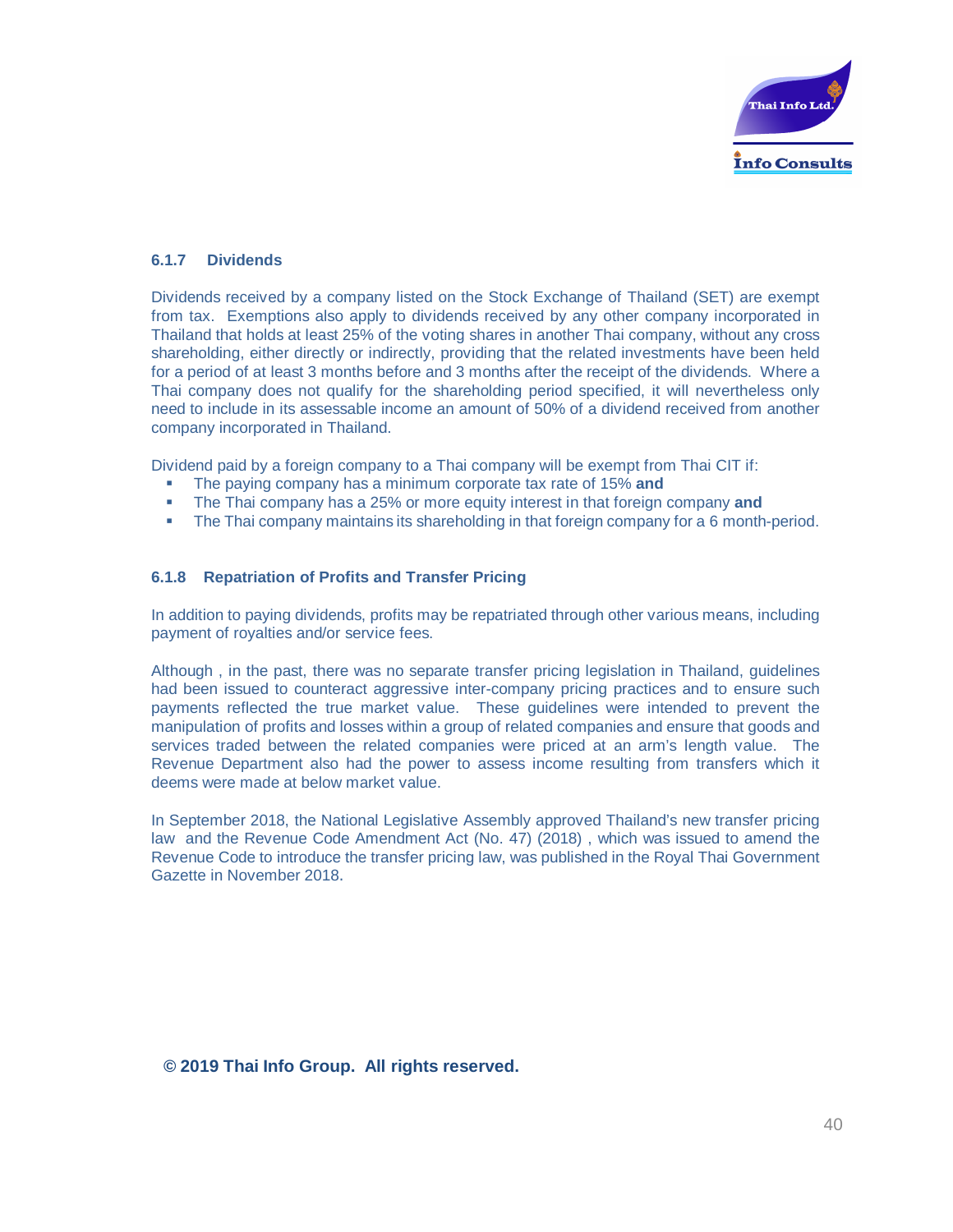

Key Point under the new transfer pricing law include:

#### **a) Specific powers of Assessment Officers to impose transfer pricing adjustments**

The Revenue Department's tax auditors will be granted the authority to adjust corporate taxpayers' revenue and expenses in relation to related-party transactions that were not at arm's length according to the rules, procedures, and conditions set out in the related Ministerial Regulation.

#### **b) Taxpayer and Taxpayer's Duties**

A company or juristic partnership who has related parties under the definition, and which have annual turnover exceeding the threshold specified in the related Ministerial Regulation (200 million Baht or more), is required to mandatory submit to the Revenue Department , along with the annual corporate income tax return, a report disclosed relationships with related parties and the total value of related-party transactions during the accounting period. Additionally, upon request by a Revenue Department officer, which can be made within five years after the filing of the Report, submit to the Revenue Department any evidence showing necessary information for the Revenue Department 's analysis of the related party transactions within specific time frame.

#### **c) Penalty for non-compliance**

Failure to comply with the transfer pricing disclosure, or submitting incorrect information, would be subject to a penalty of not exceeding Baht 200,000.

The law will be effective for the accounting periods beginning on or after 1 January 2019. Therefore, the deadline for the first transfer-pricing disclosure forms for taxpayers having an accounting period from 1 January through 31 December 2019 will be 29 May 2020.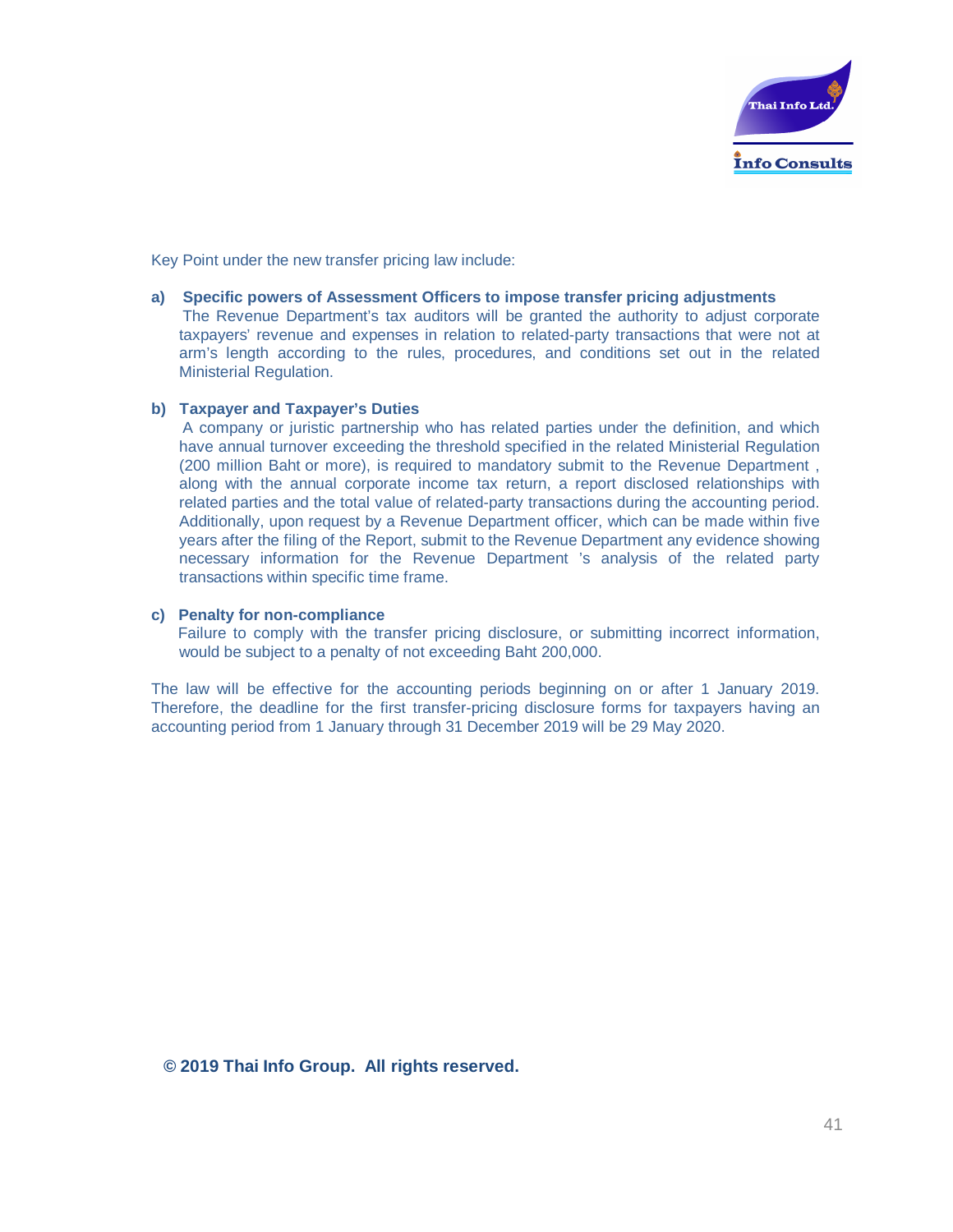

# **6.2 VALUE ADDED TAX (VAT)**

Under this tax regime, value added at every stage of the production process is subject to value added tax (currently at 7%). Those who are affected by this tax are: producers, providers of services, wholesalers, retailers, exporters and importers.

VAT must be paid on a monthly basis, and is calculated as follows:

#### **Output tax - Input tax = Tax paid**

Where output tax is the VAT which the operator collects from the purchaser when a sale is made, and input tax is the VAT which an operator pays to the suppliers of goods or services used in the operator's business.

If the result of this calculation is a positive figure, the operator must submit the remaining tax to the Revenue Department within 15 days from the end of each month. However, for a negative balance the operator is entitled to a refund in the form of cash or a tax credit.

#### **6.2.1 Business Transactions with Zero-Rate VAT**

- **Exports**
- International transport service by aircraft or sea  $-$  going vessels by a juristic person supplier
- Sale of goods or services to the civil service or state enterprises under foreign loan or aid schemes
- § Sale of goods or services to the UN and its agencies, foreign embassies and consulates
- Sale of goods or services between bonded warehouses, between operators in export processing zones, or between the former and the latter

#### **6.2.2 Business Transactions Which Are VAT – Exempt**

- § Operators earning less than Baht 1.8 million per year
- Sale or import of agricultural products, dead or live animals, and agricultural inputs, such as fertilizer, feed and chemicals
- Sale or import of newspapers, journals or text books
- § Auditing, legal services, health services and other professional services
- § Cultural and religious services
- **Research and technical services**
- § Hire of services
- The sale of goods as specified by royal decree
- § Goods exempt from import duties, such as personal effects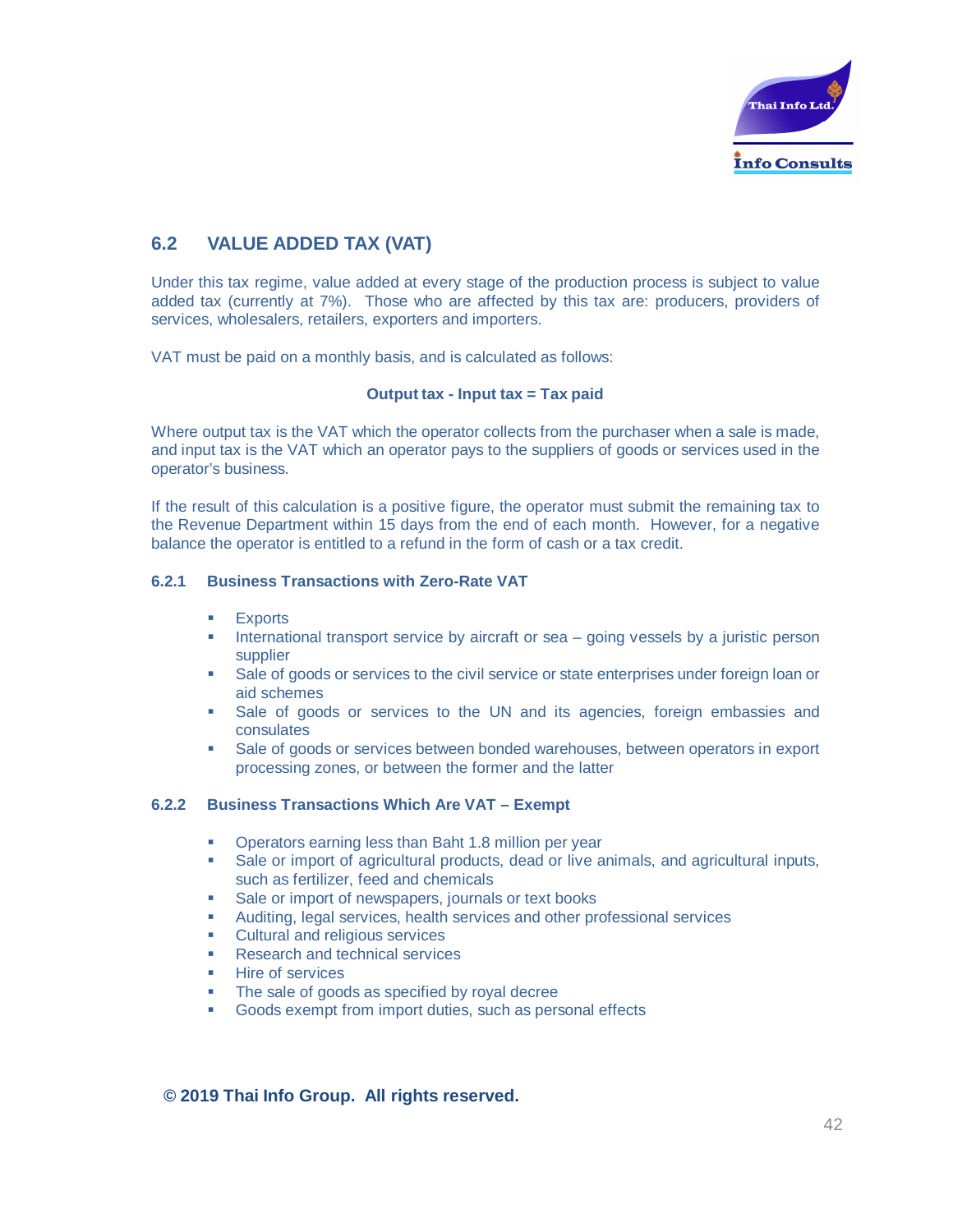

# **6.3 SPECIFIC BUSINESS TAX (SBT)**

Some business that are not subject to VAT are instead subject to SBT, although certain entities and activities may be exempt from SBT. The tax is imposed on gross revenue and the rate of tax differs according to the nature of the business performed:

|    | <b>Business</b>                           | <b>Tax Base</b>                                                                    | Tax Rate (%) |
|----|-------------------------------------------|------------------------------------------------------------------------------------|--------------|
|    | Banking, Finance, and<br>similar business | Interest, discount, service fees, other fees, and profits from<br>foreign exchange | 3.0          |
|    | 2. Life Insurance                         | Interest, service fees, and other fees                                             | 2.5          |
|    | 3. Pawn Brokerage                         | Interest, fees, and remuneration from selling overdue<br>property                  | 2.5          |
|    | 4. Real Estate                            | Gross receipts                                                                     | 3.0          |
| 5. | Factoring                                 | Interest, discount, service fees, and other fees                                   | 3.0          |

*Note: Local tax at the rate of 10% is imposed on top of SBT.*

# **6.4 SPECIAL TAXES**

#### **6.4.1 Petroleum Income Tax**

The tax rate for most operators is 50% of the annual net profit from operations, including other activities incidental to petroleum operations.

#### **6.4.2 Stamp Duty**

Stamp duty is payable on most documents filed by companies with government agencies or entities and on official company documents. This includes transfers of land, leases, stock transfers, debentures, mortgages, life assurance policies, annuities, powers and attorney, promissory notes, letter of credit and cheques.

Instruments, not transactions or persons, are subject to stamp duty. For stamp duty purposes, an instrument is defined as any document chargeable with duty under the Revenue Code. The stamp duty rules are contained VI of Title II of the Revenue Code.

Only instruments listed in the stamp duty schedule are subject to stamp duty , and the persons liable to pay stamp duty are those associated with the instruments. For example, the persons executing the instruments , the holders of the instruments or the beneficiary. General exemptions are available under the Revenue Code. Rates vary according to the class of the instruments. Failure to pay stamp duty can result in a penalty or tax surcharge.

#### **6.4.3 Excise Tax**

Excise tax is levied on certain specific commodities or services, such as petroleum products, tobacco, liquor, soft drinks, electrical appliances, motor vehicles, telecommunications, golf courses, massage parlors, and etc.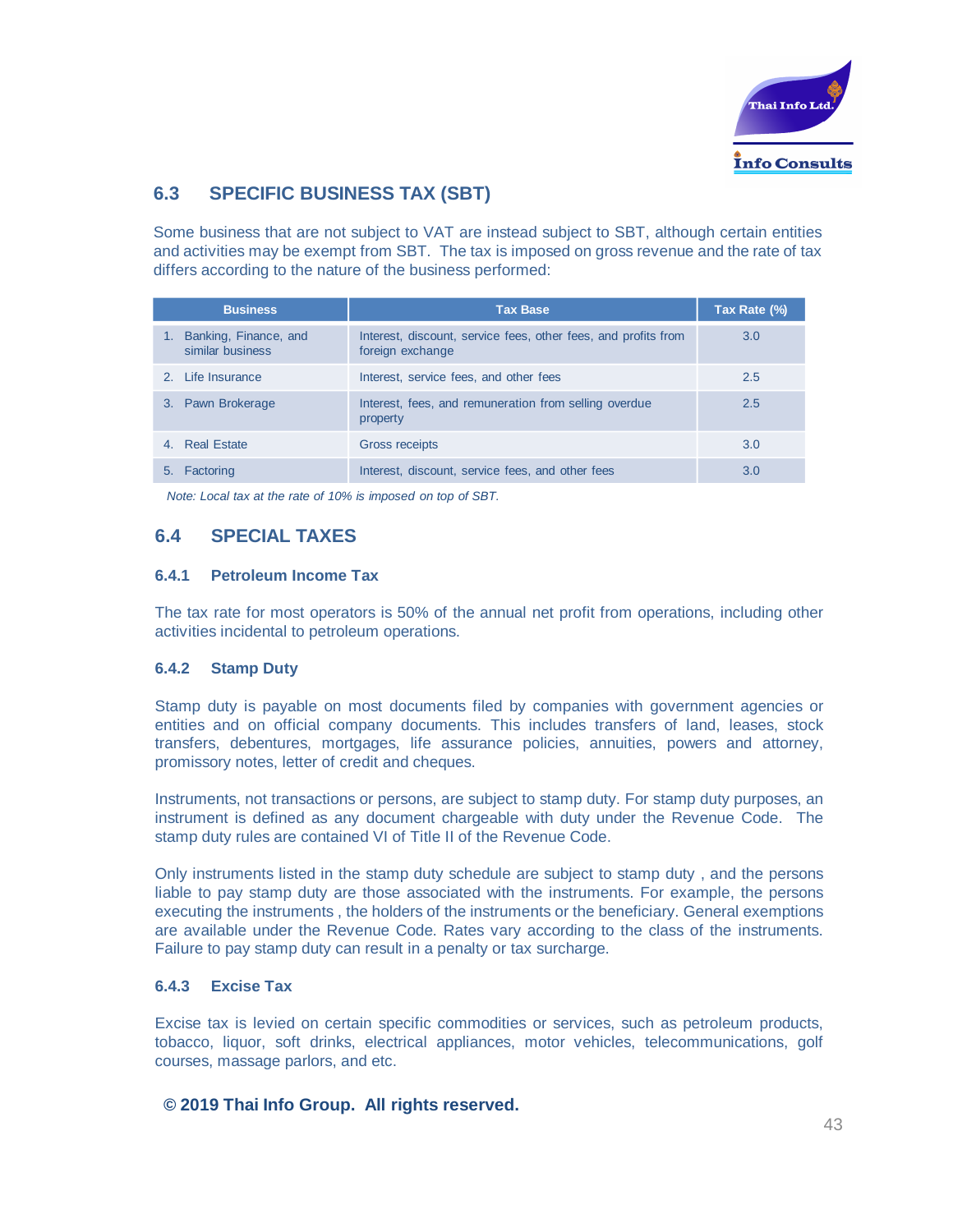

#### **6.4.4 Customs Duty**

Tariff duties on goods are levied on an ad valorem (according to value) or a specific rate basis. The majority of goods imported by businesses are subject to rates ranging from 5% to 60%. The majority of imported articles are subject to two different taxes.

- 1. Tariff duty, calculated by multiplying the Cost, Insurance and Freight value(CIF value) of the goods by the duty rate. The duty determined is then added to the CIF value of the goods.
- 2. VAT is then levied on the total sum of the CIF value, duty and excise tax, if any.

Goods imported for re-export are generally exempt from import duty and VAT. Export duties are imposed on only a few items, including rice, hides, skins and leather, scrap iron or steel, rubber, teak and other kinds of wood.

Two exceptions to mandatory customs duties apply to the importation of machinery, equipment and materials for use by:

- 1. Oil and gas concessionaires and their contractors ; and
- 2. Certain companies receiving investments from the BOI.

#### **6.4.5 Capital Gains Tax**

There is no capital gains tax in Thailand. Capital gains are treated as ordinary income for the purpose of calculating income tax.

#### **6.4.6 Branch Profits Tax**

There is no branch profits tax in Thailand. Thai branches of foreign companies will generally only be taxed in Thailand on the net profit arising from business conducted in Thailand. Thai branches are subject to the same tax rate as resident companies. However, a separate profit remittance tax is imposed on profits that are remitted outside of Thailand.

#### **6.4.7 Signboard Tax**

This tax may be imposed at various rates per square metre (depending on the language) on any signs or billboards that display a name, trademark, or product for the purpose of advertising or providing information about the business.

#### **6.4.8 Property Tax**

Owners of land and buildings in designated areas may be subject to either local development tax (based on the unimproved capital value of land), or house and land tax (calculated as a percentage of actual or imputed annual rental value). Local development tax is based on the appraised value of land, as determined by the local authorities. Land that is subject to house and land tax is not subject to local development tax.

House and land tax covers all properties, with the exception of owner-occupied residences. The annual value is the official assessment of rental income that could be derived from such premises.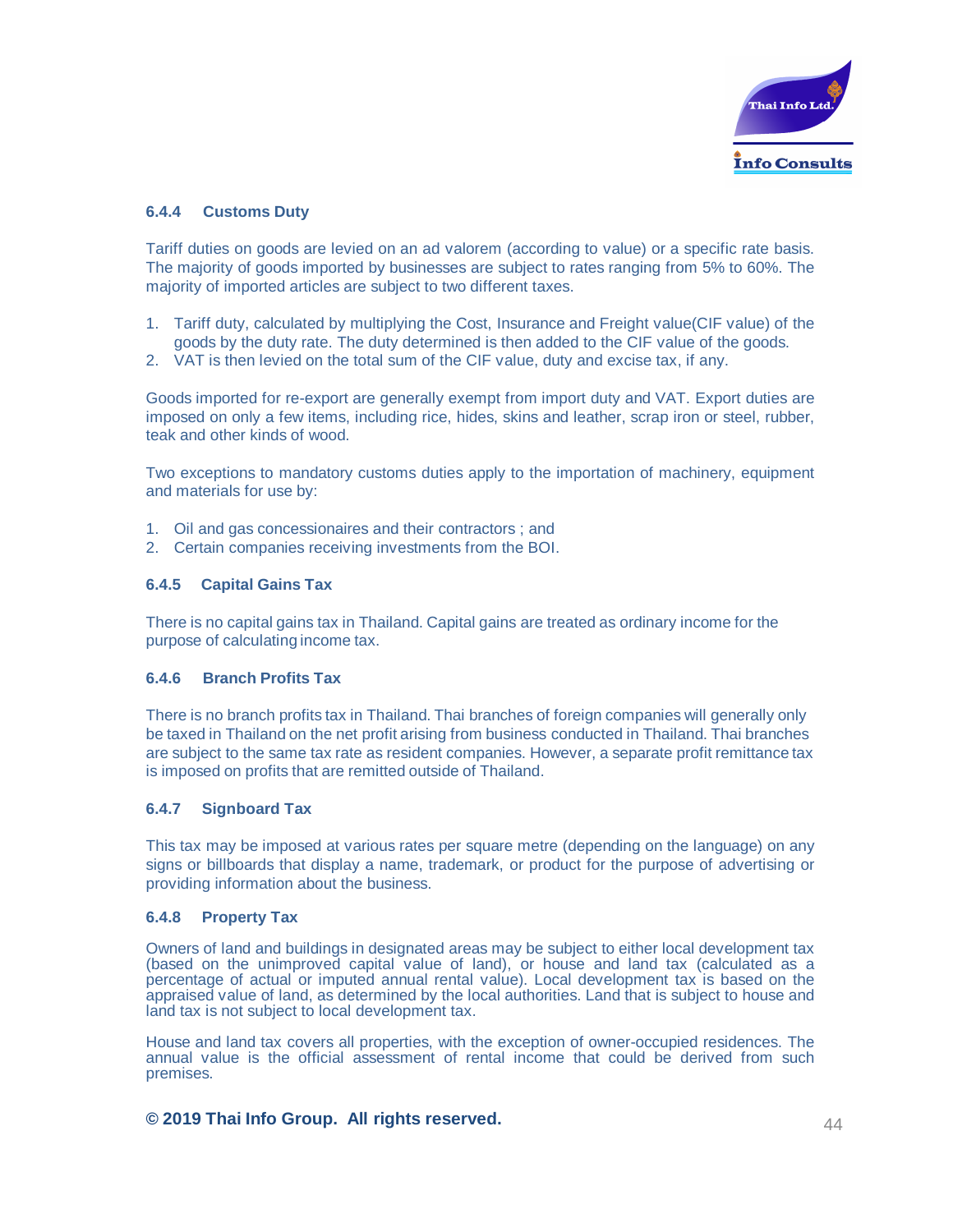

#### **6.4.9 New Land and Building Tax**

In November 2018, the National Legislative Assembly passed a long-delayed bill on new land and building tax, which will replace the house and land tax and the local development tax, and which will come into effect on 1 January 2020, The new property tax rates are based the appraisal value of the property and the category of the property, as follows.

| <b>Statutory ceiling rate Appraisal value</b><br>(As a percentage) |                                  | <b>Applicable rate</b><br>(As a percentage)<br>of Thai baht) |  |
|--------------------------------------------------------------------|----------------------------------|--------------------------------------------------------------|--|
| 0.15                                                               | $0 - 75$<br>$> 75 - 100$         | 0.01<br>0.03                                                 |  |
|                                                                    | $> 100 - 500$<br>$>$ 500 - 1.000 | 0.05<br>0.07<br>0.1                                          |  |
|                                                                    |                                  | (Unit: million)<br>>1000                                     |  |

Note: There is a tax exemption for agricultural land worth up to Baht 50 million belonging to individuals, and the new law will not be applicable to individual owners for the first three years.

| 2. Residence | 0.3 | $0 - 50$     | 0.02 |
|--------------|-----|--------------|------|
|              |     | $> 50 - 75$  | 0.03 |
|              |     | $> 75 - 100$ | 0.05 |
|              |     | >100         | 0.1  |

Note: For first homes, there is a tax exemption of up to Baht 50 million for owners of both the land and home, and whose names are on household registration documents, and up to Baht 10 million for those who own homes only and whose names are on household registration documents.

| 3. | <b>Commercial use</b> | 1.2 | $0 - 50$<br>$> 50 - 200$<br>$> 200 - 1,000$<br>$> 1,000 - 5,000$<br>> 5000 | 0.3<br>0.4<br>0.5<br>0.6<br>0.7 |
|----|-----------------------|-----|----------------------------------------------------------------------------|---------------------------------|
|    | 4. Undeveloped land   | 3   | $0 - 50$<br>$> 50 - 200$<br>$> 200 - 1,000$<br>$> 1,000 - 5,000$<br>> 5000 | 0.3<br>0.4<br>0.5<br>0.6<br>ი 7 |

Note: Rates will be raised by 0.3% every three years, but will not exceed 3%.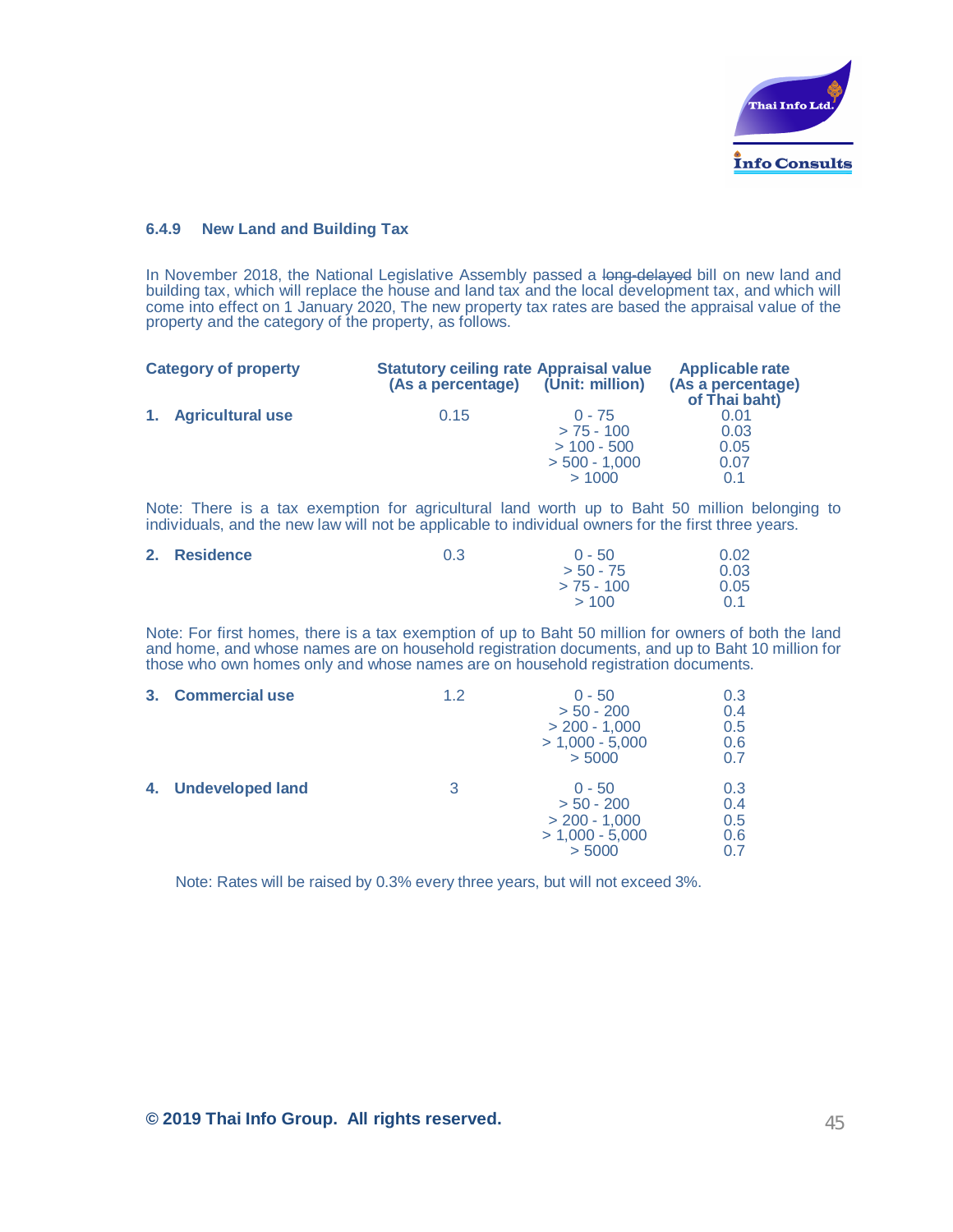

#### **6.4.10 Inheritance Tax**

In February 2016, the Inheritance Tax Act came into effect in Thailand. The act does not apply to an inheritance where the owner dies before the date that the act is effective, or to an inheritance received by the spouse of the owner.

The following recipients of an inheritance will be liable to pay the tax:

- 1. A person who has Thai nationality This includes: (1) a legal entity organized under Thai law; (2) a foreign legal entity in which shareholders of Thai nationality hold more than 50% of the share capital at the time that the legal entity has the right to receive an inheritance; and (3) a foreign legal entity where more than 50% of those who have managing power have Thai nationality. This applies regardless of where the property making up the inheritance is situated.
- 2. A person who does not have Thai nationality, but who has permanent residence in Thailand under the immigration law, regardless of where the property making up the inheritance is situated.
- 3. A person who does not have Thai nationality, but who is receiving an inheritance of property situated in Thailand.

The following persons are exempt from the tax:

- 1. A person who receives an inheritance from the owner of the inheritance, where the owner has expressed his intention that the inheritance is to be used for the purposes of religion or education, or in the public interest.
- 2. A legal entity and governmental organization for religious, educational, or public purposes.
- 3. A person or international organization to which Thailand has an obligation under the United Nations or under international law, or in accordance with a treaty or agreement between Thailand and another country.

The following assets, received as an inheritance, are subject to the tax:

- 1. immovable property;
- 2. securities under the law governing securities and the securities market;
- 3. money that has been deposited, or other forms of money, where the owner of the inheritance has the right to withdraw it or claim it from the financial institution or person who accepted the deposit;
- 4. a registered vehicle; and
- 5. other assets as specified by a Royal Decree.

If the inheritance received has a value exceeding Baht 100 million, no matter where received, or if received all at once or over a period of time, only that portion which exceeds the value of Baht 100 million shall be taxed. For the purposes of this inheritance tax, the value of the inheritance subject to tax means the value of the asset received as an inheritance offset by the liabilities inherited.

The tax rate is 10% of the value of the inheritance subject to tax. However, if the recipient is a descendant or ancestor of the owner of the inheritance, the rate is reduced to 5%.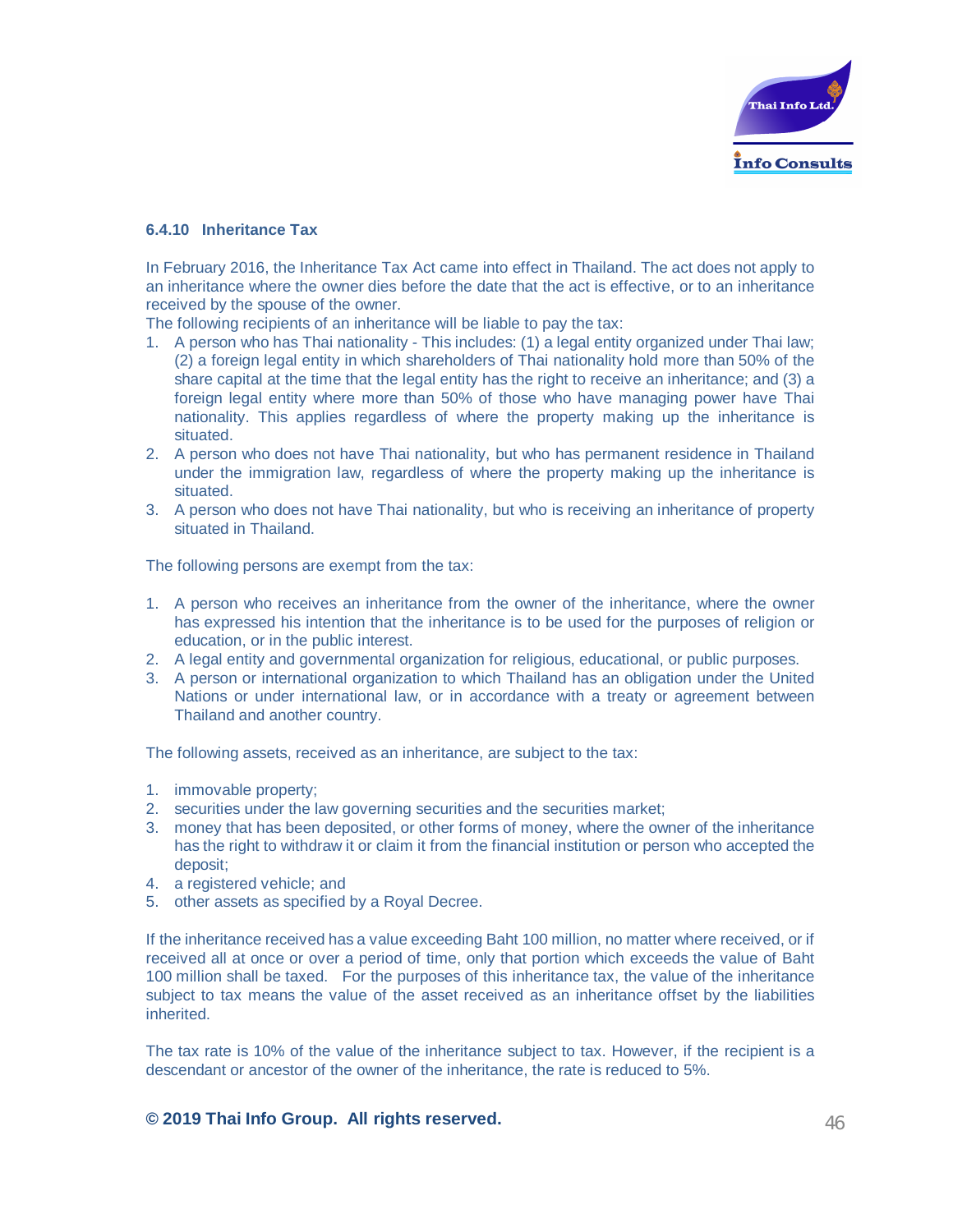

#### **6.4.11 Gift Tax**

A new regulation on gift tax, as part of personal income tax, was announced in August 2015, and became effective from February 2016 onwards. The following items will be assessable for personal income tax purposes:

- 1. Immovable property or rights of occupation of immovable property given to a legitimate son or daughter (but not including an adopted child) without compensation, the value of which exceeds Baht 20 million in that calendar year;
- 2. Gifts (such as cash, shares, and other property), except for the following:
	- **Example 3** gifts received from an ancestor, a descendant, or spouse, the value of which does not exceed Baht 20 million in that calendar year;
	- **EXECT** gifts received under moral obligation or gifts received in a ceremony or on occasions in accordance with established custom from a person who is not an ancestor, descendant, or spouse, the value of which does not exceed Baht 10 million in that calendar year; and
	- **The gifts received for religious, educational, and public expenditure. A taxpayer can choose to** pay tax of 5% of the taxable portion without having to include the amount in the calculation of net taxable income for the year-end.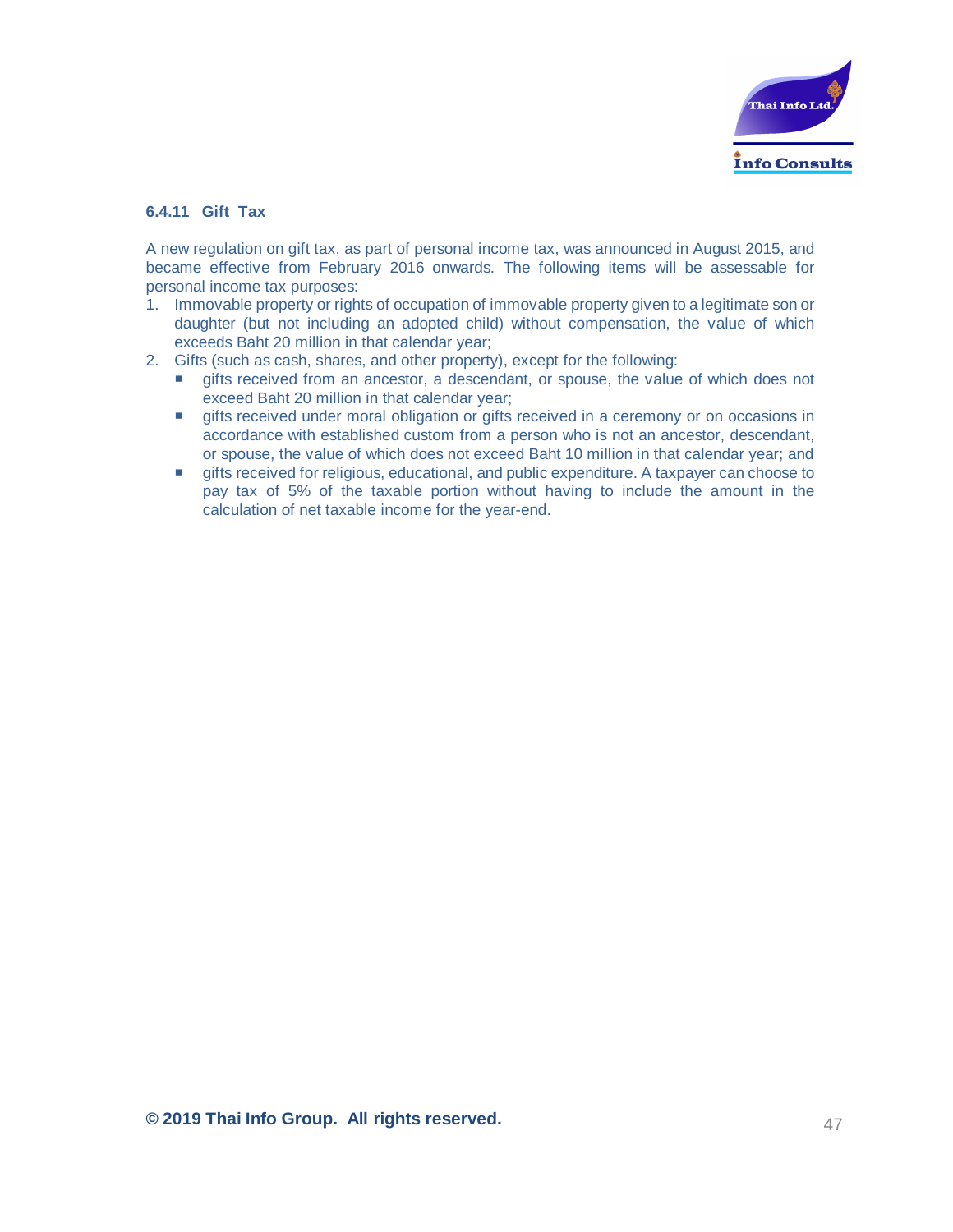

# **7. TAXES ON INDIVIDUALS**

# **7.1 PERSONAL INCOME TAX**

Personal Income Tax (PIT) is a direct tax levied on the taxable income of a person. A person is defined as an individual, an ordinary partnership, a non-juristic body of person, a deceased person, and an undivided estate. In general, a person liable to PIT has to calculate his or her tax liability, file tax returns, and pay tax, if any, on a calendar year basis. Taxpayers are classified into 'resident' and 'non-resident'.

A resident applies to any person residing in Thailand for a period, or periods, aggregated at 180 days or more in any tax (calendar) year. A resident of Thailand is liable to pay tax on income from sources in Thailand on a cash basis, regardless of where the money is paid, and on the portion of income from foreign sources that is brought into Thailand in the same year that the foreign income is derived. A non-resident is, however, only subject to tax on income from sources in Thailand.

#### **7.1.1 Taxable Income**

Income chargeable to PIT is called 'assessable income'. The term covers income both in cash and in kind. This means that any benefits provided by an employer or other persons, such as rent-free housing or the amount of tax paid by the employer on behalf of the employee, will also be treated as assessable income of the employee for the purpose of PIT. Assessable income is divided into 8 categories. Certain deductions and allowances can be offset against assessable income in order to calculate taxable income. Taxpayers must make deductions from assessable income before the allowances are granted.

|    | <b>Types of Income</b>                                                                                                                                                  | <b>Deductions</b>                                                                                                              |
|----|-------------------------------------------------------------------------------------------------------------------------------------------------------------------------|--------------------------------------------------------------------------------------------------------------------------------|
|    | 1. Income from employment                                                                                                                                               | 50% but not exceeding Baht 100,000                                                                                             |
|    | 2. Income from independent personal services                                                                                                                            | 50% but not exceeding Baht 100,000                                                                                             |
| 3. | Income from goodwill, copyright and other right                                                                                                                         | 50% but not exceeding Baht 100,000                                                                                             |
| 4. | Income in the nature of interest, dividend, capital gain                                                                                                                | N/A                                                                                                                            |
|    | 5. Income from letting out of property<br>building and wharves<br>agricultural land<br>all other types of land<br>п<br>vehicles<br>п<br>any other type of property<br>п | Actual expenses or 30%<br>Actual expenses or 20%<br>Actual expenses or 15%<br>Actual expenses or 30%<br>Actual expenses or 10% |
|    | 6. Income from professional services (law, medical<br>practice, engineering, architecture, accountancy and<br>fine arts)                                                | Actual expense or 30%, except for the medical<br>profession where 60% is allowed                                               |
|    | 7. Income from the hire of work where the taxpayer is<br>obliged to provides essential materials besides tools                                                          | Actual expense or 70%                                                                                                          |
|    | 8. Income derived from business, commerce, agriculture,<br>industry, transport, or any other activities not specified                                                   | Actual expense or between 40% and 60%,<br>depending on the types of income                                                     |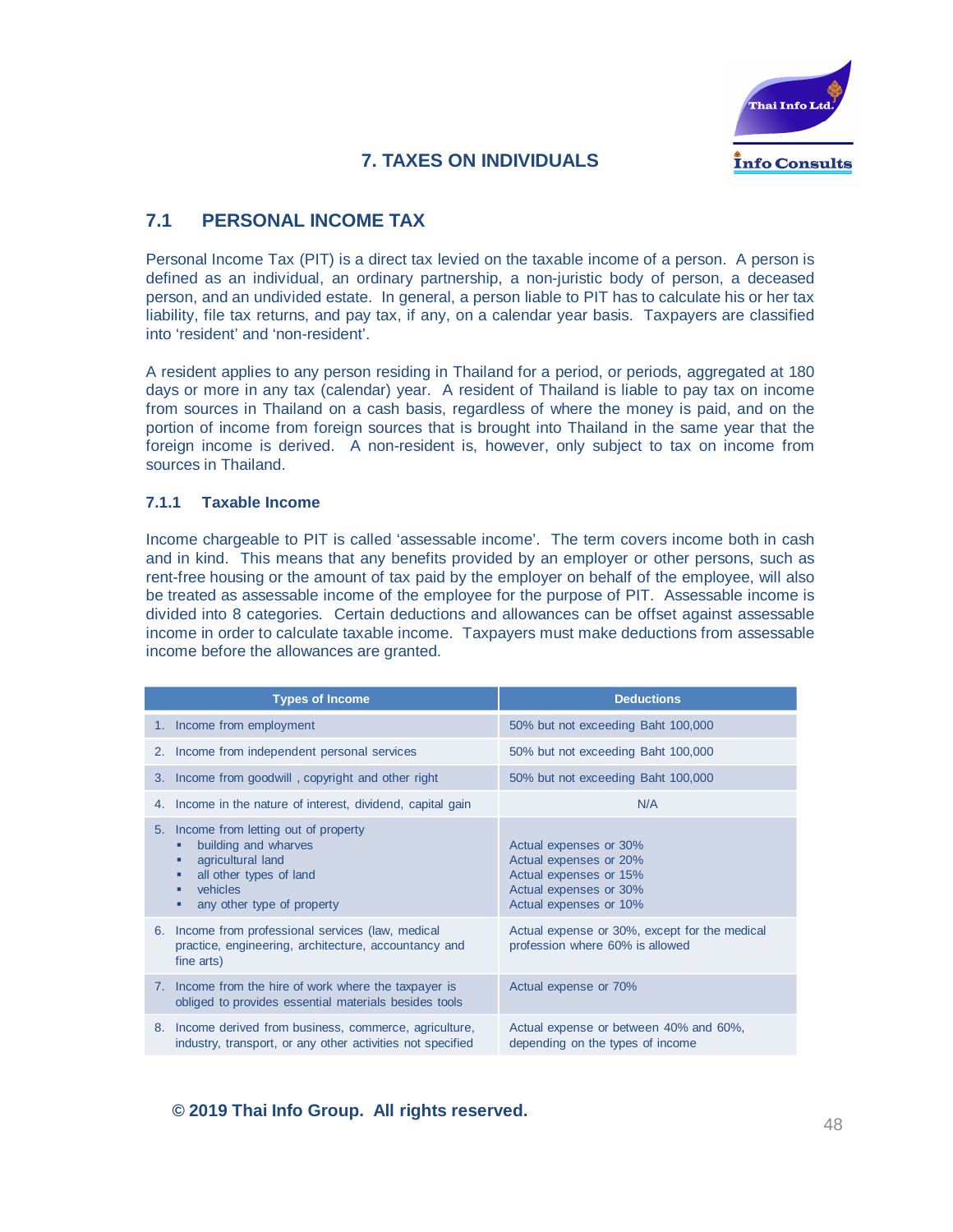

| <b>Taxable Income (Baht)</b> | Tax Rate (%) | <b>Tax Amount</b> | <b>Accumulated Tax</b> |
|------------------------------|--------------|-------------------|------------------------|
| $0 - 150,000$                | Exempt       | $\overline{0}$    | $\overline{0}$         |
| $150,001 - 300,000$          | 5            | 7,500             | 7.500                  |
| $300,001 - 500,000$          | 10           | 20,000            | 27,500                 |
| $500,001 - 750,000$          | 15           | 37,500            | 65,000                 |
| $750,001 - 1,000,000$        | 20           | 50,000            | 115,000                |
| $1,000,001 - 2,000,000$      | 25           | 250,000           | 365,000                |
| $2,000,001 - 5,000,000$      | 30           | 900,000           | 1.265,000              |
| 5,000,001 and over           | 35           |                   |                        |

#### **7.1.2 Tax Rates for Resident and Non-Resident Individuals**

Persons over the age of 65 are granted and exemption on the first Baht 190,000 of taxable income instead of the normal Baht 150,000 threshold.

#### **7.1.3 Separate Taxation**

There are several types of income that a taxpayer may elect to be assessed on separately.

#### **Income from the Sale of Immovable Property**

Special rules apply to calculating the gains on the sale of immovable property. This may allow a taxpayer to pay a final withholding tax to the Land Department in lieu of including the gain on sale as normal assessable income.

#### **Interest**

Interest income may, at the taxpayer's choice, be excluded from the calculation of PIT, providing that tax at 15% is withheld at source. However, the following forms of an individual's interest income are exempt from any tax:

- 1. Interest on bonds or debentures issued by a government organization,
- 2. Interest on saving deposits in commercial banks if the aggregate amount of interest received is not more than Baht 20,000 during at taxable year.

#### **Dividends**

A resident individual taxpayer that derives dividends has a choice of including the dividend in PIT assessable income of paying a final withholding tax at 10% and excluding such dividend from their income. Taxpayers who choose the first option must gross up the dividend to include the 10% withholding tax deducted, as well as, the company tax paid on that dividend. However, a tax credit is granted for both the withholding tax and company tax deducted.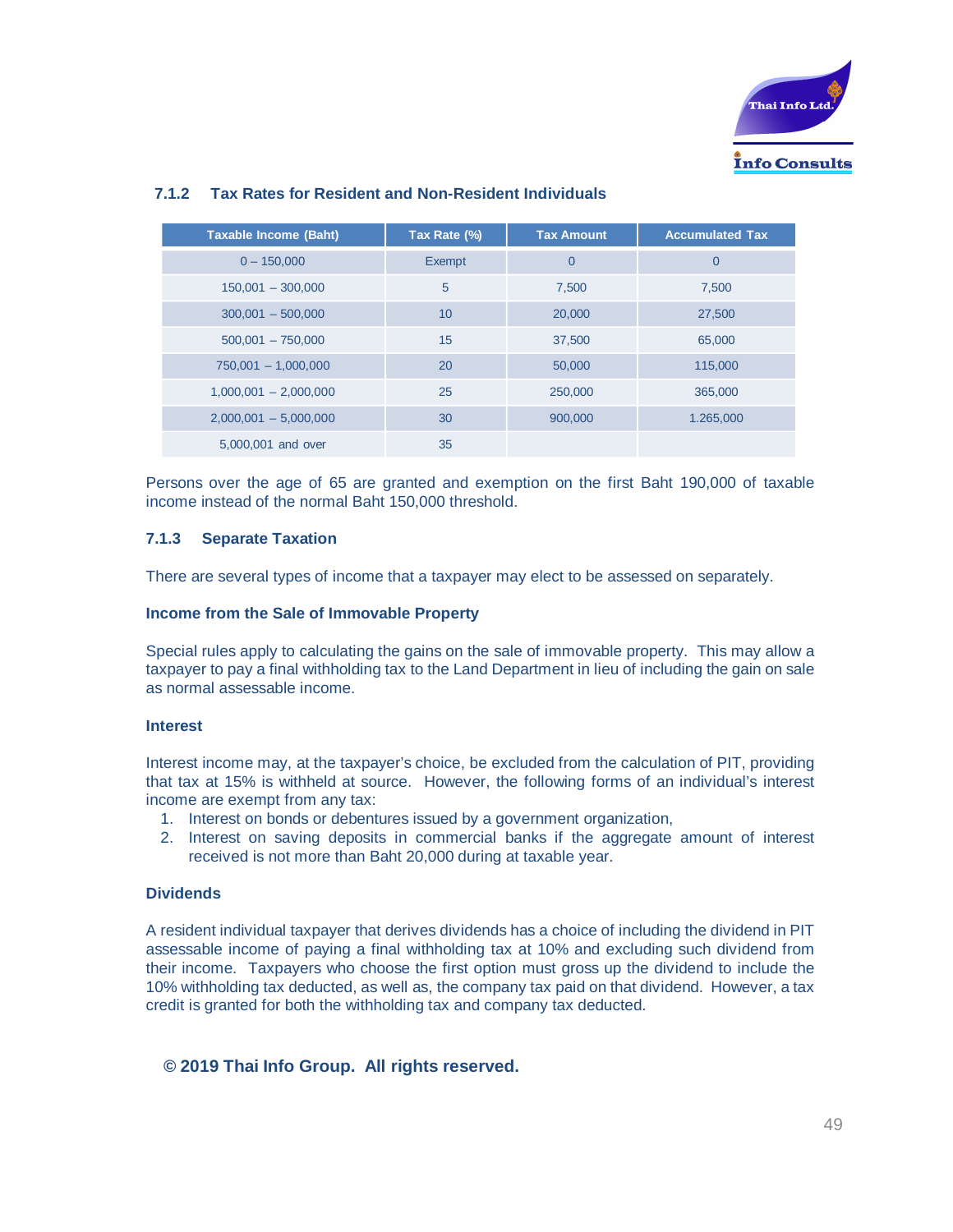

# **7.2 FILING AND PAYMENT**

A taxpayer is liable to file a PIT return (Form PND 90 or 91) and makes a payment to a district Revenue Department office by the last day of Mach following the taxable year. A taxpayer who derives categories of income 5 to 8 (as indicated earlier in this section) during the first 6 months of taxable year is also required to file a half-yearly return (Form PND 94), and makes a payment to a district Revenue Department office by the last day of September of that taxable year. Any withholding or half-yearly tax that has been pre-paid can be used as a credit against the end of year tax liability.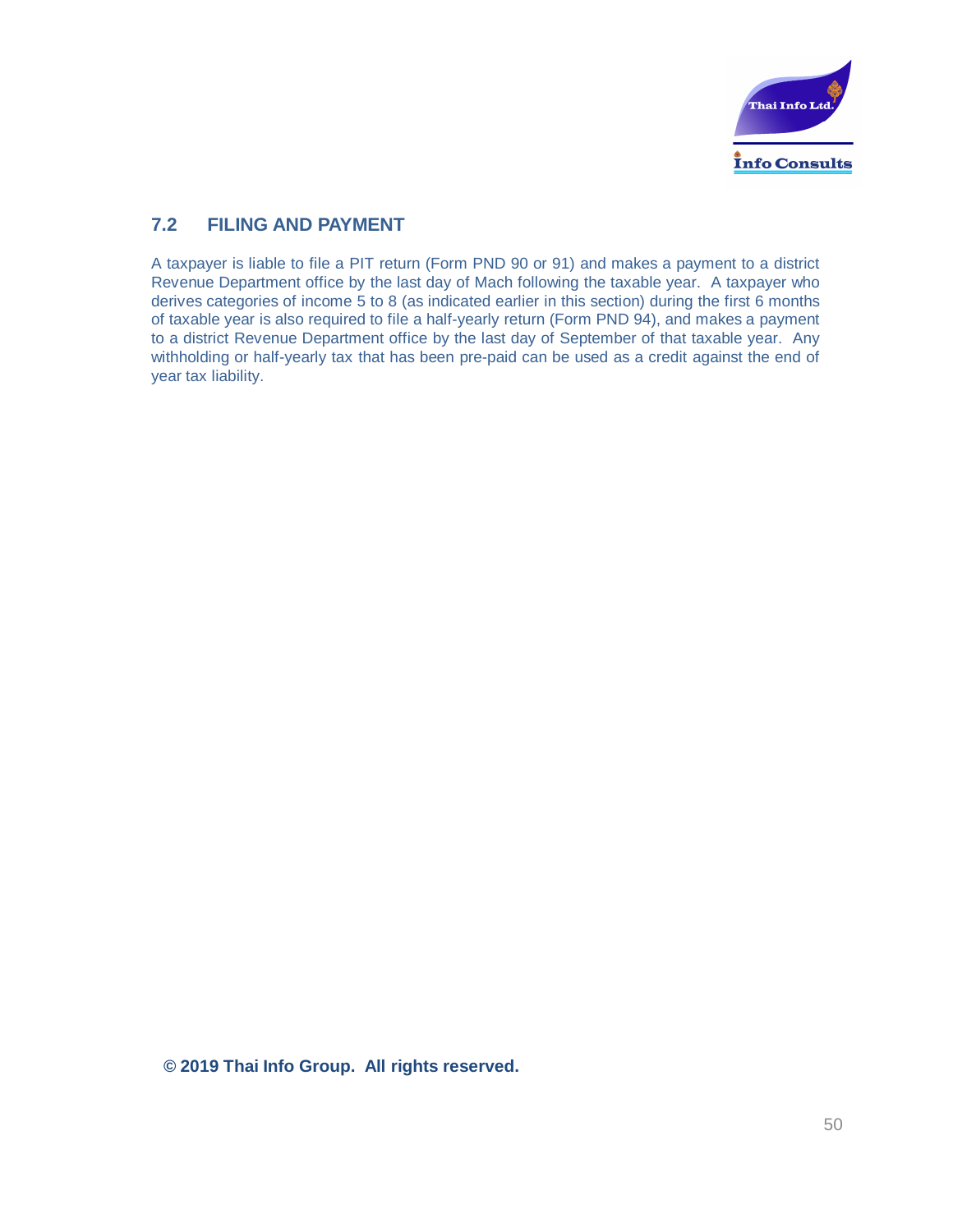

# **8. WITHHOLDING TAXES**

# **8.1 PAYMENTS TO RESIDENT INDIVIDUALS**

For certain categories of income, the payer of income has to withhold tax at source, file the necessary return (Form PND 1, 2, or 3) and submit the amount of tax withheld to the district Revenue Department office. The tax withheld is then credited against the tax liability of the taxpayer when the PND return is filed. The following table illustrates the withholding tax rates for some categories of income.

| <b>Types of Income</b>                                  | <b>Withholding Tax Rate</b> |
|---------------------------------------------------------|-----------------------------|
| 1. Employment income / independent personal<br>services | $0 - 35%$                   |
| Interest<br>2.                                          | 15%                         |
| 3. Dividends                                            | 10%                         |
| <b>Royalty fees</b><br>4.                               | $0 - 35%$                   |
| 5. Rents (*)                                            | 5%                          |
| 6. Prizes                                               | 5%                          |
| 7. Hire of work and professional services (*)           | 3%                          |
| 8. Public entertainer remunerations                     | 5%                          |
| Advertising fees (*)<br>9.                              | 2%                          |
| 10. Capital gains (**)                                  | $0 - 35%$                   |

*(\*) Not applicable if an individual is the payer of income.*

*(\*\*) Not applicable for sale of shares on the SET*

# **8.2 PAYMENTS TO RESIDENT CORPORATIONS AND BRANCHES OF FOREIGN COMPANIES**

Certain types of income paid to companies are subject to withholding tax at source. The withholding tax rates depend on the types of income and the tax status of the recipient. The payer of income is required to file the return (Form PND 53) and submit the amount of tax withheld to the district Revenue Department offices within 7 days of the following month in which the payment is made. The tax withheld is credited against the final tax liability of the taxpayer. The following table illustrates the withholding tax rates on some important types of income. Government agencies are required to withhold tax at the rate of 1% on all types of income paid to Thai companies.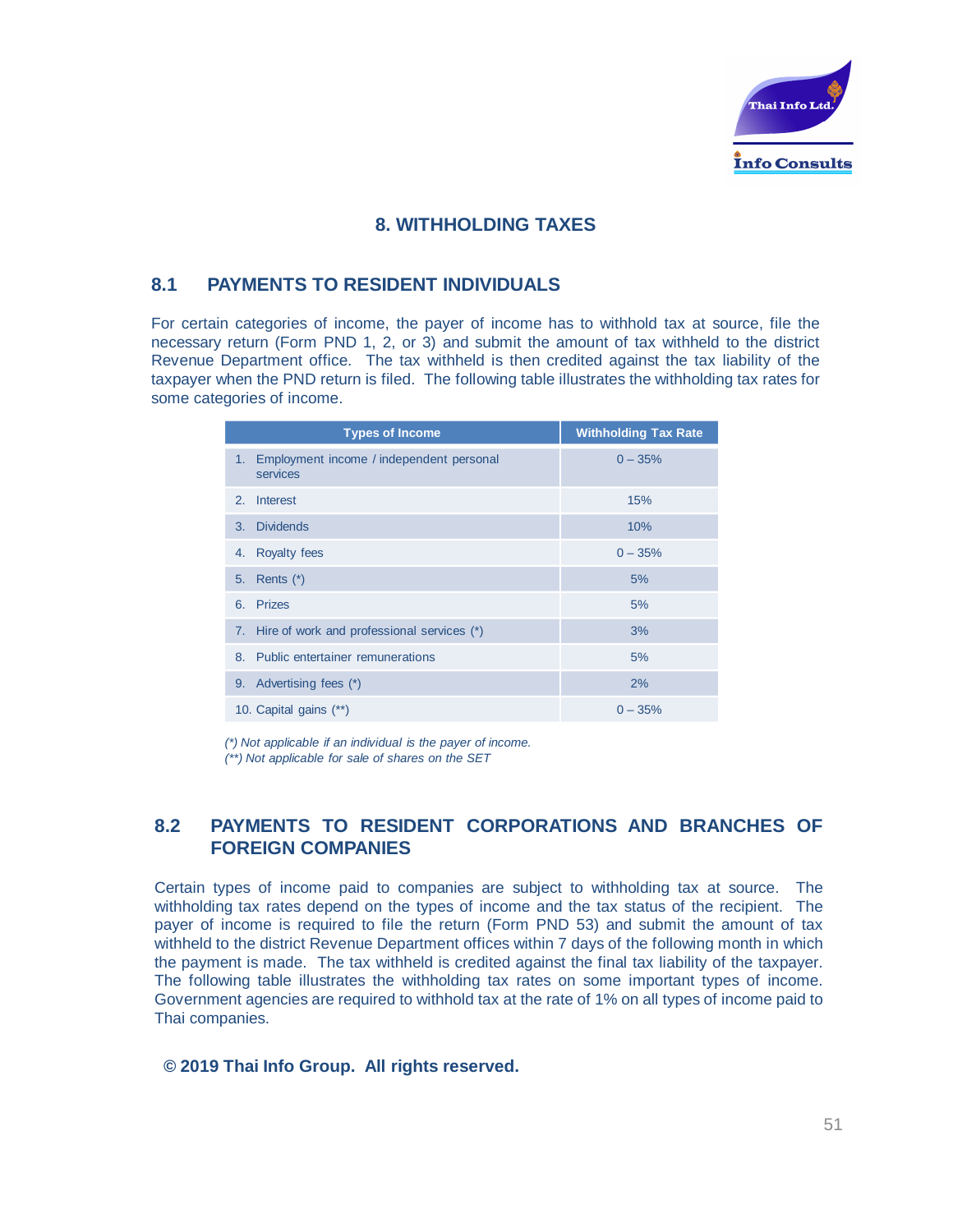

| <b>Types of Income</b>             | <b>Withholding Tax Rate</b>                                                                                                                                                      |
|------------------------------------|----------------------------------------------------------------------------------------------------------------------------------------------------------------------------------|
| Interest<br>1 <sub>1</sub>         | 10% if paid to associations or<br>foundations, or 1% in other cases                                                                                                              |
| <b>Dividends</b><br>2 <sub>1</sub> | 10%                                                                                                                                                                              |
| <b>Royalty fees</b><br>3.          | 10% if paid to associations or<br>foundations, or 3% in other cases                                                                                                              |
| Rent<br>4 <sup>1</sup>             | 10% if paid to associations or<br>foundations, or 5% in other cases                                                                                                              |
| Prizes<br>5.                       | 5%                                                                                                                                                                               |
| 6. Service and liberal profession  | 3%                                                                                                                                                                               |
| 7. Hire of work                    | 3% if paid to Thai company or<br>foreign company that has a<br>permanent branch in Thailand<br>5% if paid to foreign company<br>without a permanent branch in<br><b>Thailand</b> |
| Advertising fees<br>8.             | 2%                                                                                                                                                                               |

# **8.3 PAYMENTS TO NON-RESIDENT COUNTRIES**

Apart from dividends, which attract withholding tax at 10%, most other payments applicable to a non-resident that resides in a non-DTA country (including interest, royalties, rent, management fees, consultancy payments, and capital gains) would attract withholding tax at 15%. A DTA, however, exists with many countries. The rates of withholding tax may therefore be reduced, depending on the rate specified by the applicable DTA ( See the following section on Double Taxation Agreements).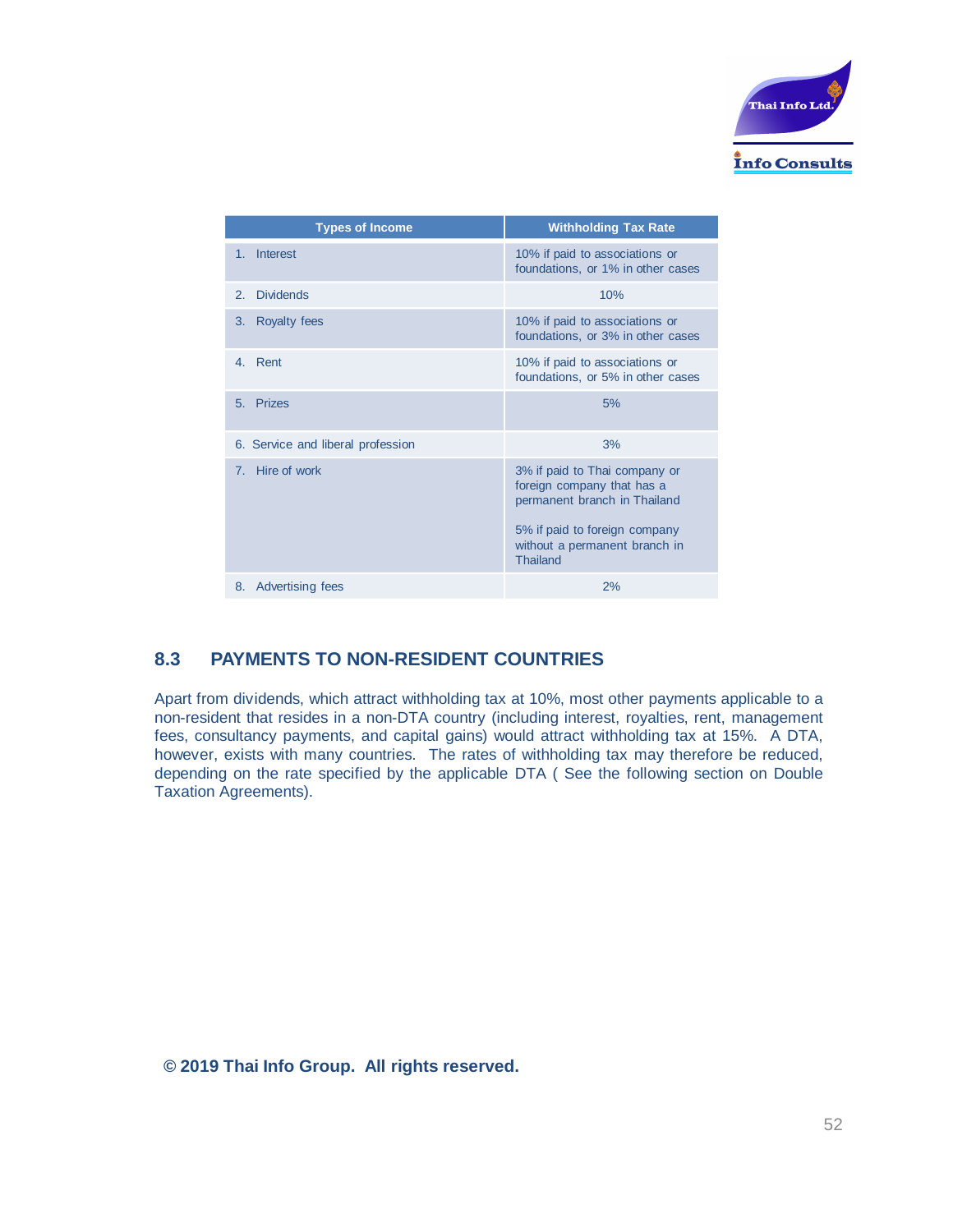

# **9. DOUBLE TAXATION AGREEMENTS**

# **9.1 DOUBLE TAXATION AGREEMENTS**

Thailand concluded its first Double Tax Agreement (DTA) with Sweden in 1963. The Thai DTA network continues to be expanded and updated.

The DTA applies to persons who are residents of the Contracting States. In order to be classified as a Thai resident and be entitled to treaty benefits, a person must be one of the following:

- An individual who stays in Thailand for a period/periods of 180 days or more in a calendar year
- § A company that is incorporated under the Civil and Commercial Code of Thailand.

#### **9.1.1 Taxes Covered by DTAs**

DTAs apply only to income taxes, namely personal income tax, corporate income tax, and petroleum income tax. Other indirect taxes such as VAT and specific business tax (SBT) are not covered by the DTAs.

#### **9.1.2 Income Types**

In general, a DTA does not stipulate any specific item of income and tax rate. What it states is whether the source of resident country is entitled to tax certain income. If the source country has taxing rights, the income will be subject to tax according to the domestic laws of that country.

The DTA also prescribes a tax rate level on investment income, namely dividends, interest, and royalty fees. This means the source country can tax investment income at a rate not exceeding the rate prescribed within the agreement. In many cases, tax rates within the DTA are lower when compared to domestic tax rates, in order to reduce tax impediments for cross border trade and investments.

Some Articles of the DTAs clearly do not allow the source country to exercise taxing rights on certain income, for example income from international air transport and business profits, providing the business is not conducted through a permanent establishment (PE) in the source country.

# **9.2 TAX RATES**

Withholding tax is generally applied at a rate of 10% for dividends and 15% for interest and royalty fees. However, for treaty countries, the lower rate of withholding tax is provided, on the condition that the recipient of dividends, interest, and royalty fees does have a PE or fixed base in Thailand. The following table outlines the general tax applicable to dividends, interest, and royalty payments under Thailand's DTAs: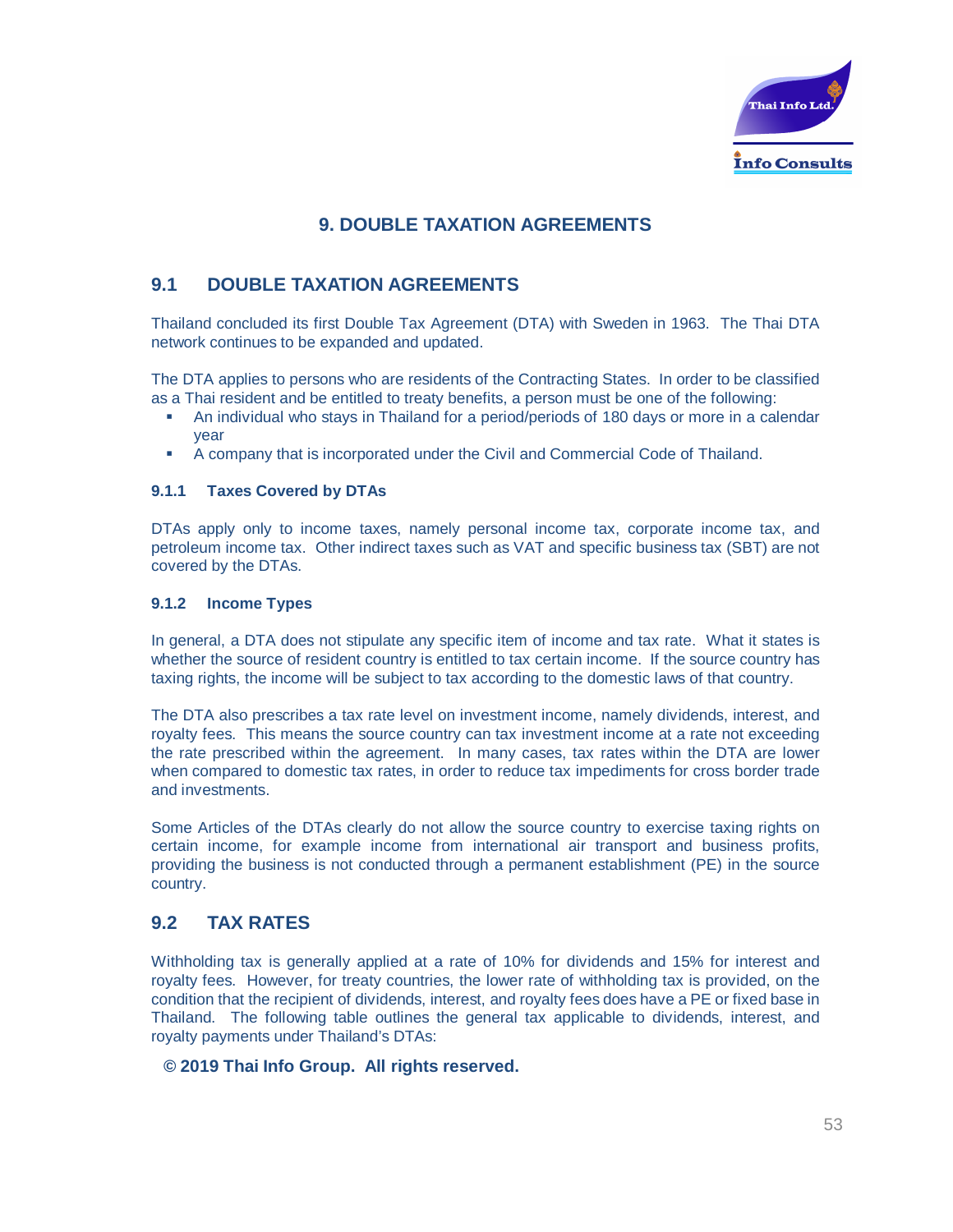

| <b>Country</b>     | Dividends (1) | Interest (2) | <b>Royalty Fees (3)</b> |
|--------------------|---------------|--------------|-------------------------|
| 1. Armenia         | 10%           | 10%, 15%     | 15%                     |
| 2. Australia       | 10%           | 10%, 15%     | 15%                     |
| 3. Austria         | 10%           | 10%, 15%     | 15%                     |
| 4. Bahrain         | 10%           | 10%, 15%     | 15%                     |
| 5. Bangladesh      | 10%           | 10%, 15%     | 15%                     |
| 6. Belarus         | 10%           | 10%, 15%     | 15%                     |
| 7. Belgium         | 10%           | 10%, 15%     | 5%, 15%                 |
| 8. Bulgaria        | 10%           | 10%, 15%     | 5%, 15%                 |
| 9. Cambodia        | 10%           | 10%, 15%     | 10%                     |
| 10. Canada         | 10%           | 10%, 15%     | 5%, 15%                 |
| 11. Chile          | 10%           | 10%, 15%     | 5%, 15%                 |
| 12. China          | 10%           | 10%, 15%     | 15%                     |
| 13. Cyprus         | 10%           | 10%, 15%     | 5%, 10%, 15%            |
| 14. Czech Republic | 10%           | 10%, 15%     | 5%, 10%, 15%            |
| 15. Denmark        | 10%           | 10%, 15%     | 5%, 15%                 |
| 16. Estonia        | 10%           | 0%, 10%      | 8%, 10%                 |
| 17. Finland        | 10%           | 10%, 15%     | 15%                     |
| 18. France         | 10%           | 3%, 10%, 15% | 5%, 15%                 |
| 19. Germany        | 10%           | 10%, 15%     | 5%, 15%                 |
| 20. Hong Kong      | 10%           | 10%, 15%     | 5%, 10%, 15%            |
| 21. Hungary        | 10%           | 10%, 15%     | 15%                     |
| 22. India          | 10%           | 10%, 15%     | 15%                     |
| 23. Indonesia      | 10%           | 10%, 15%     | 15%                     |
| 24. Ireland        | 10%           | 10%, 15%     | 5%, 10%, 15%            |
| 25. Israel         | 10%           | 10%, 15%     | 5%, 15%                 |
| 26. Italy          | 10%           | 10%, 15%     | 5%, 15%                 |
| 27. Japan          | 10%           | 10%, 15%     | 15%                     |
| 28. Korea          | 10%           | 10%, 15%     | 15%                     |
| 29. Kuwait         | 10%           | 10%, 15%     | 15%                     |
| 30. Laos           | 10%           | 10%, 15%     | 15%                     |
| 31. Luxembourg     | 10%           | 10%, 15%     | 15%                     |
| 32. Malaysia       | 10%           | 10%, 15%     | 15%                     |